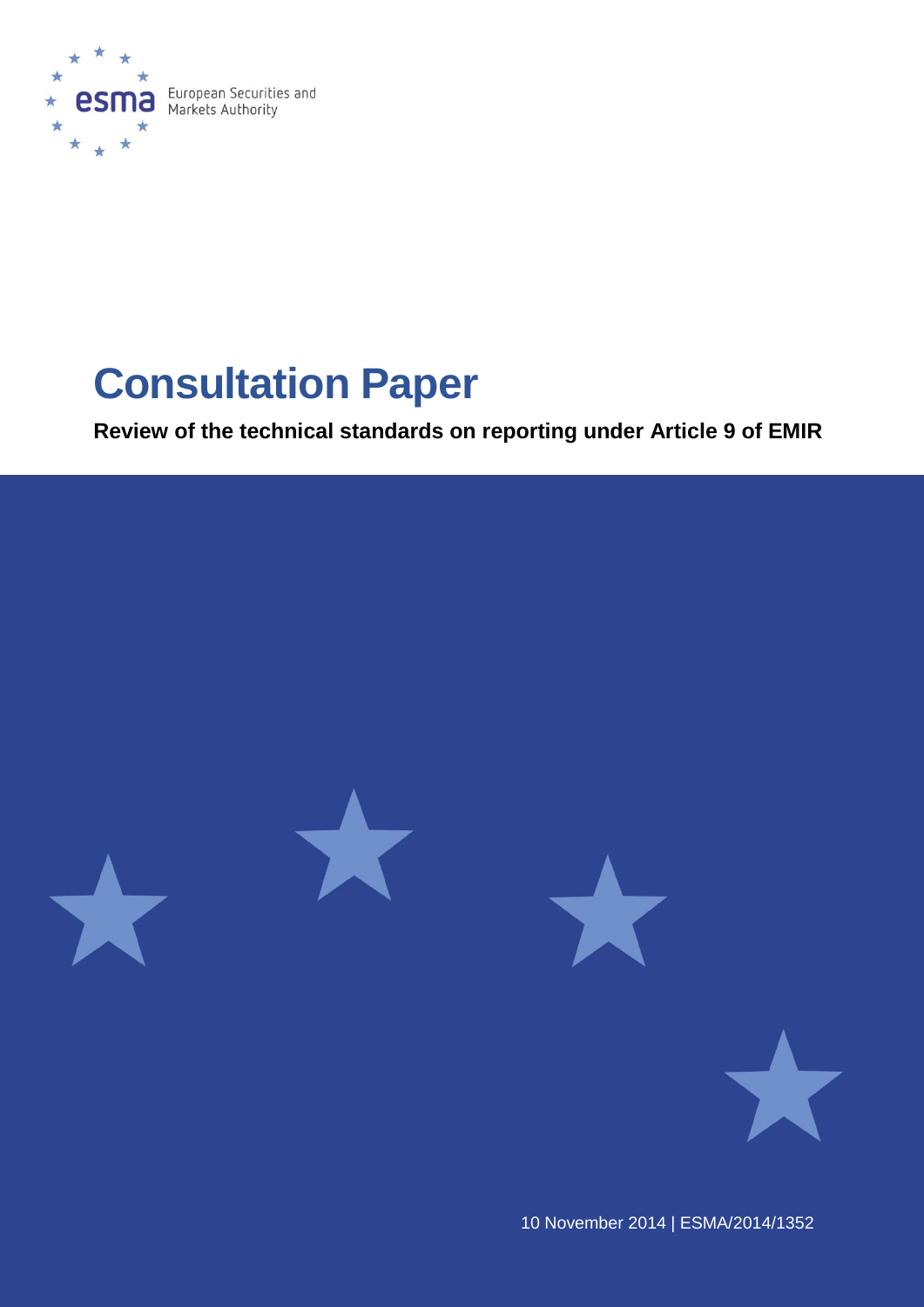

## **Responding to this paper**

ESMA invites comments on all matters in this paper and in particular on the specific questions summarised in Annex I. Comments are most helpful if they:

- 1. respond to the question stated;
- 2. indicate the specific question to which the comment relates;
- 3. contain a clear rationale; and
- 4. describe any alternatives ESMA should consider.

ESMA will consider all comments received by **13/02/2015.** 

All contributions should be submitted online at [www.esma.europa.eu](http://www.esma.europa.eu/) under the heading ‗Your input - Consultations'.

#### **Publication of responses**

All contributions received will be published following the close of the consultation, unless you request otherwise. Please clearly and prominently indicate in your submission any part you do not wish to be publically disclosed. A standard confidentiality statement in an email message will not be treated as a request for non-disclosure. A confidential response may be requested from us in accordance with ESMA's rules on access to documents. We may consult you if we receive such a request. Any decision we make not to disclose the response is reviewable by ESMA's Board of Appeal and the European Ombudsman.

#### **Data protection**

Information on data protection can be found at [www.esma.europa.eu](http://www.esma.europa.eu/) under the heading [Legal Notice.](http://www.esma.europa.eu/legal-notice)

#### **Who should read this paper**

All interested stakeholders are invited to respond to this consultation paper. In particular, responses are sought from financial and non-financial counterparties of OTC derivatives transactions, central counterparties (CCPs) and trade repositories (TRs).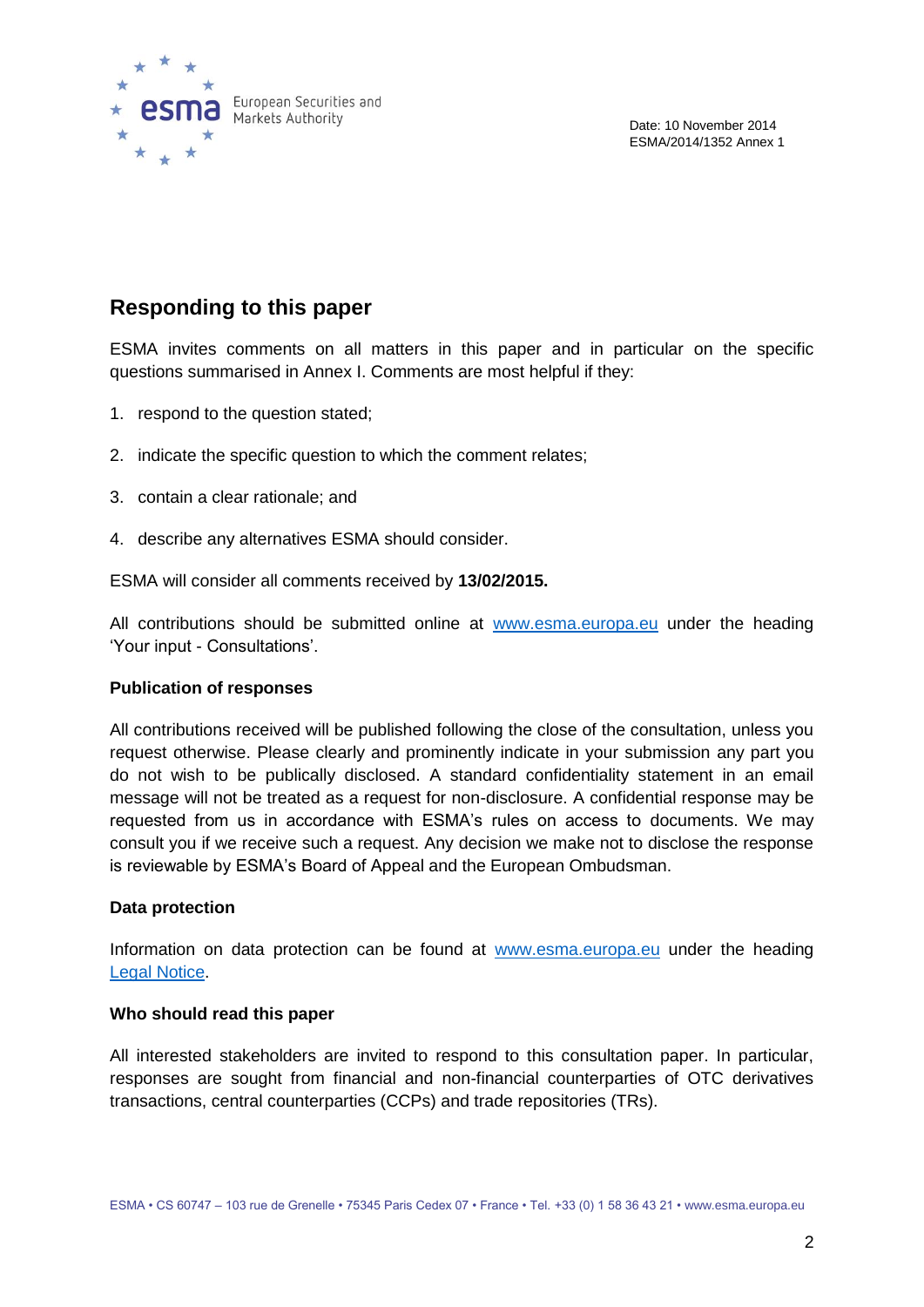

# **Table of Contents**

| 3.3<br>3.4 | 2 Review of the EMIR Technical Standards on reporting obligations 5 |
|------------|---------------------------------------------------------------------|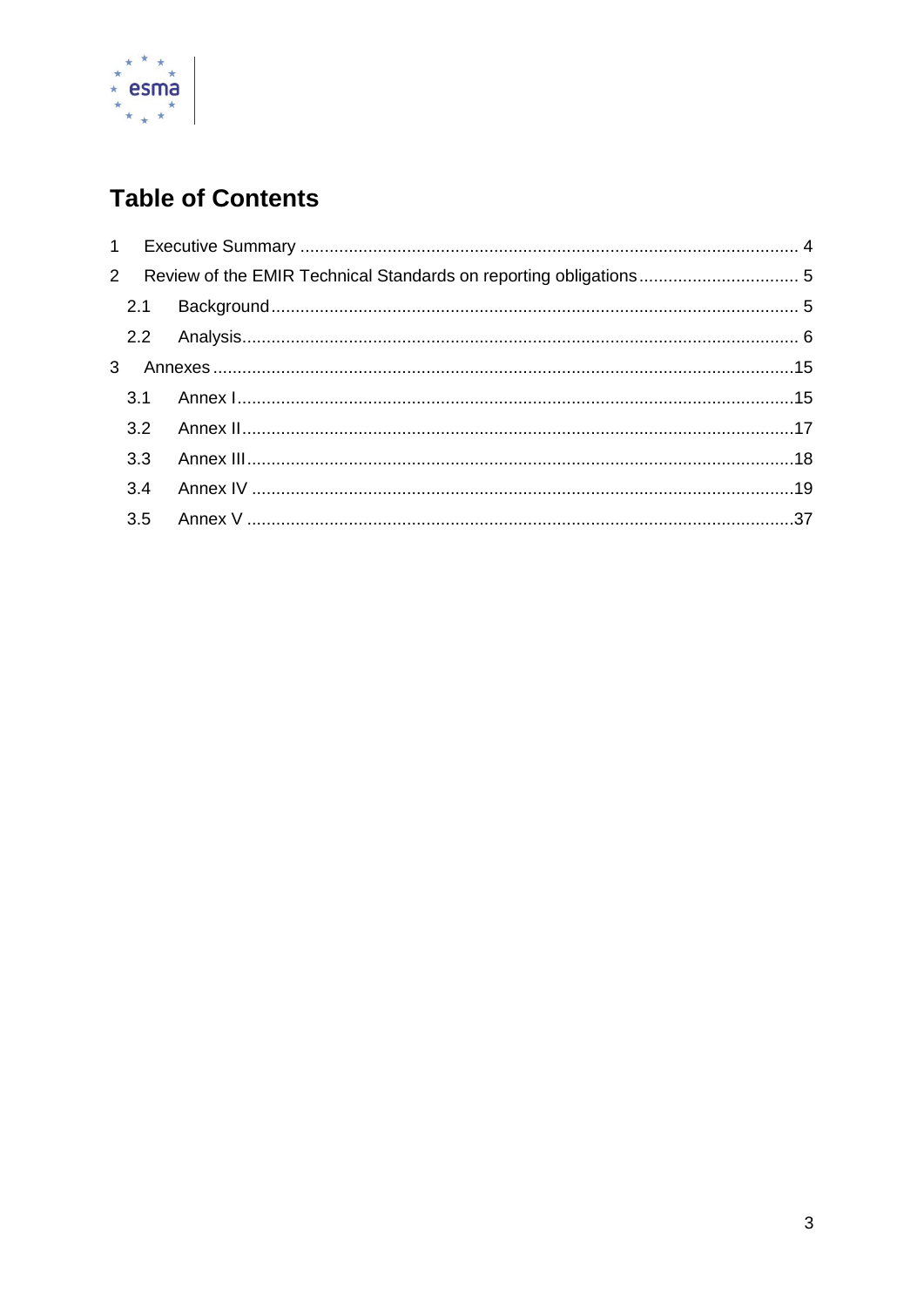

## <span id="page-3-0"></span>**1 Executive Summary**

#### **Reasons for publication**

Article 9 of Regulation (EU) No 648/2012 of the European Parliament and of the Council of 4 July 2012 on OTC Derivatives, CCPs and Trade Repositories (EMIR) requires ESMA to develop draft regulatory (RTS) and implementing technical standards (ITS) in relation to the application of the reporting obligation for counterparties and CCPs.

ESMA delivered its Final Report on 27 September 2012 (ESMA document 2012/600), i.e. three months after the publication of EMIR. The standards were endorsed, published and entered into force. The RTS supplementing EMIR were published in the Official Journal of the EU (OJ EU) on 23 February 2013 and entered into force on 15 March 2013. The ITS were published in the OJ EU on 21 December 2012 and entered into force on 10 January, although with effect from 15 March 2013 as well, since they depend on the RTS.

Since the entry into force of the standards ESMA has worked on ensuring the consistent application of EMIR and its RTS and ITS. The practical implementation of EMIR reporting showed some shortcomings and highlighted particular instances where improvements could usefully be made so that the EMIR reports better fulfil their objectives.

#### **Contents**

Before and since the implementation of EMIR reporting, ESMA has issued a set of Q&As, which is updated whenever necessary, dealing with the most urgent issues and clarifying some interpretations of data fields of the Technical Standards and the most appropriate way of populating them accordingly. These clarifications aim at achieving a more consistent and harmonised population of fields and reporting of complex derivatives. ESMA now proposes transforming the key Q&As, together with some other improvements, into the Technical Standards.

#### **Next Steps**

This Final Report will be submitted to the European Commission. The Commission has three months to decide whether to endorse ESMA's draft regulatory and implementing technical standards.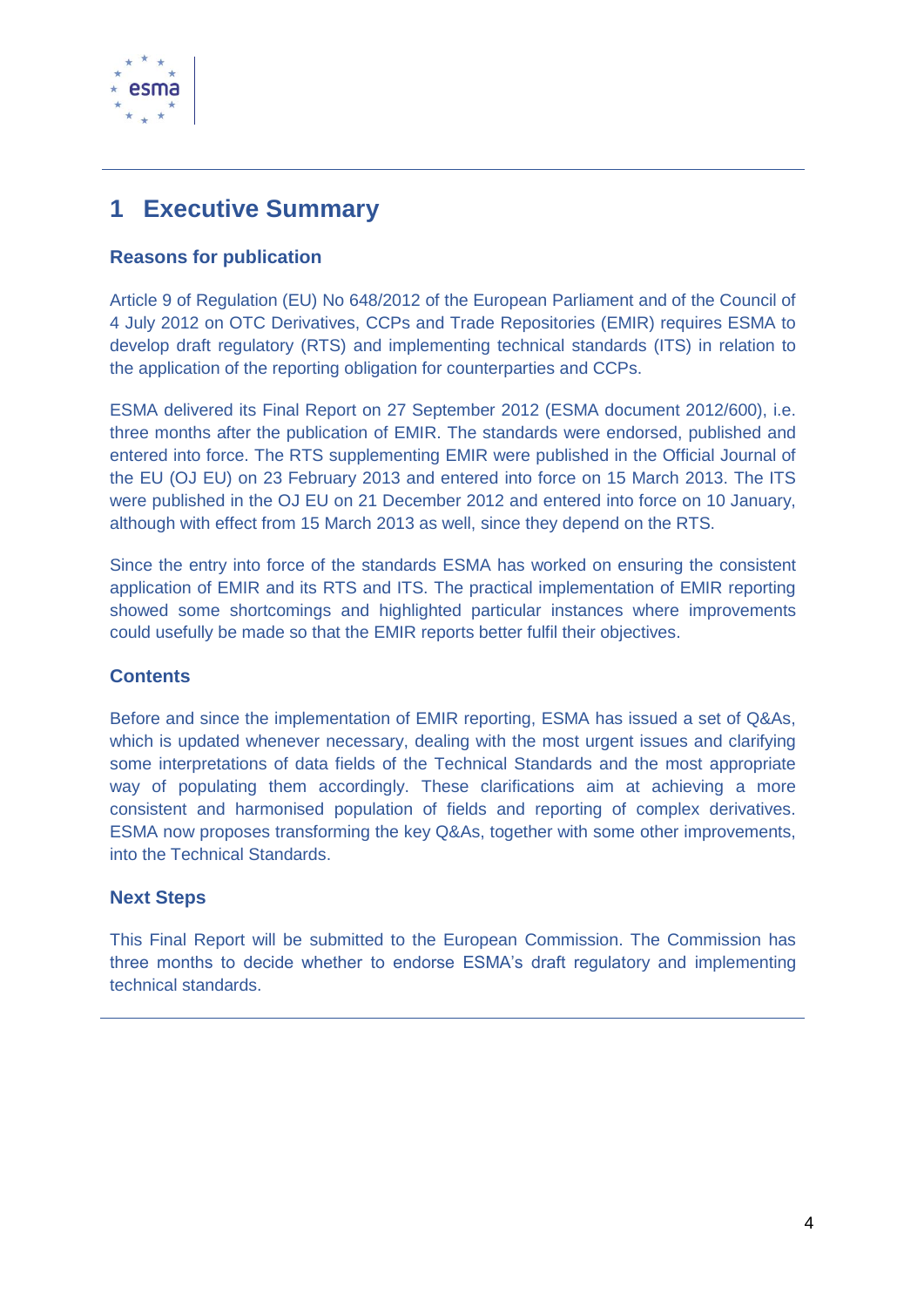

# <span id="page-4-0"></span>**2 Review of the EMIR Technical Standards on reporting obligations**

## <span id="page-4-1"></span>**2.1 Background**

- 5. Article 9 of EMIR provided a mandate for ESMA to draft RTS and ITS on a consistent application of the reporting obligation for counterparties and CCPs. In 2012 and 2013 ESMA fulfilled its mandate and submitted those drafts to the Commission, which became the Regulation No. 148/2013 (RTS) and Regulation No. 1247/2012 (ITS), the subjects of this Consultation Paper.
- 6. At the time when ESMA had to draft those Technical Standards, there was only limited practical experience with the reporting of derivatives. MiFID provided a possibility to implement a reporting obligation also for derivatives, where the underlying is traded or admitted to trading on a national basis but this was only implemented in some Member States. Because of the restriction on the underlying, this obligation mostly covered standardised equity derivatives and generally did not include many other derivatives. In contrast, EMIR encompasses not only equity derivatives, but all asset classes including derivatives on foreign exchanges, interest rates, commodities, indices and any other financial instruments, both OTC and on-exchange traded.
- 7. Additionally, EMIR trade reporting includes not only data on the transaction itself, but also information on clearing, on-going valuation and collateralisation. Including this information within trade reports was a new obligation under EMIR and so there had been no previous practical experience from a reporting point of view. ESMA had to draft the RTS and ITS according to Article 9 EMIR by 30 September 2012, i.e. less than three months after the publication of the Regulation.
- 8. The RTS consists of a list of reportable fields providing a definition of what the content should include. The RTS also explains how to report in the situation when one counterparty reports also on behalf of the other counterparty to the trade, the reporting of trades cleared by a CCP and the conditions and start date for reporting valuations and information on collateral.
- 9. The ITS consists of a list of reportable fields prescribing formats and standards for the content of the fields. The ITS also defines the frequency of valuation updates and various modifications which can be made to the report, as well as waterfall approach of possible methods for identifying counterparties and the product traded. Furthermore, it describes the timeframe by which all trades should be reported included historic trades which are required to be backloaded.
- 10. The given timeframe of three months for drafting Technical Standards did not allow for extensive and thorough investigations and research into the new area of reporting. In comparison with other legislation, e.g. the Dodd Frank Act, EMIR introduced new data elements in areas where ESMA could not build on lessons learnt. As a result, the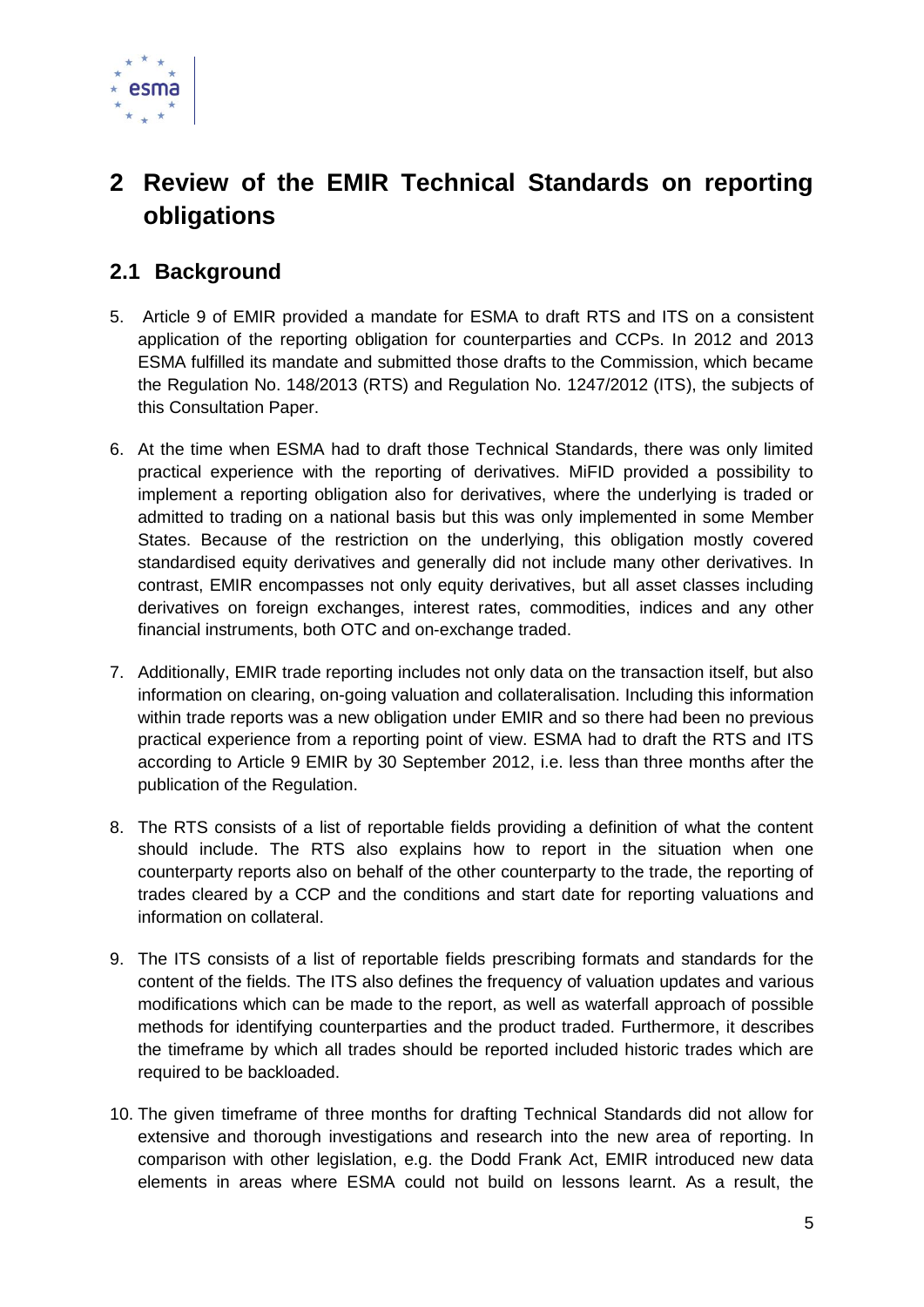

practical implementation of EMIR reporting and the experience gained so far has shown several shortcomings and limitations that need to be addressed so that the EMIR reports can better fulfil their objectives.

- 11. Before and since the implementation of EMIR reporting, ESMA has issued a set of Q&As, which is updated whenever necessary, dealing with the most urgent issues and clarifying some interpretations of data fields of the Technical Standards and the most appropriate way of populating them accordingly. These clarifications aim at achieving a more consistent and harmonised population of fields and reporting of complex derivatives. ESMA now proposes transforming the key Q&As, together with some other essential improvements, into the Technical Standards.
- 12. This Consultation Paper introduces three categories of changes to the current Technical Standards, which will be further described in the next section:
	- Clarifications of data fields, their description or both;
	- Adaptations of existing fields to the reporting logic prescribed in existing Q&As or to reflect specific ways of populating them;
	- Introductions of new fields and values to reflect market practice or other necessary regulatory requirements.
- 13. For detailed changes and the actual proposals of the new Table of fields please see Annexes IV and V.

## <span id="page-5-0"></span>**2.2 Analysis**

- 14. During the implementation phase, ESMA and NCAs faced numerous questions on the content of data fields and how to populate them. Although the ITS and RTS provide a description of the fields and the standards and formats to be used, practical experience has shown that there is still room for interpretation by market participants. The questions raised show that some fields do not have a description comprehensive enough to ensure a harmonised way of populating them or do not reflect all the possibilities within the current derivatives markets.
- 15. To enhance the quality of trade reports, ESMA has elaborated and consistently updated a set of Q&As on EMIR implementation. As the solutions provided thereof are already expected to be followed by market participants, ESMA now proposes transforming some of these Q&As into Technical Standards to ensure a consistent and harmonised way of reporting.

#### **Clarifications**

16. Clarifications are introduced where either the description of a field allows for interpretation of the content or where experience shows that – despite the use of defined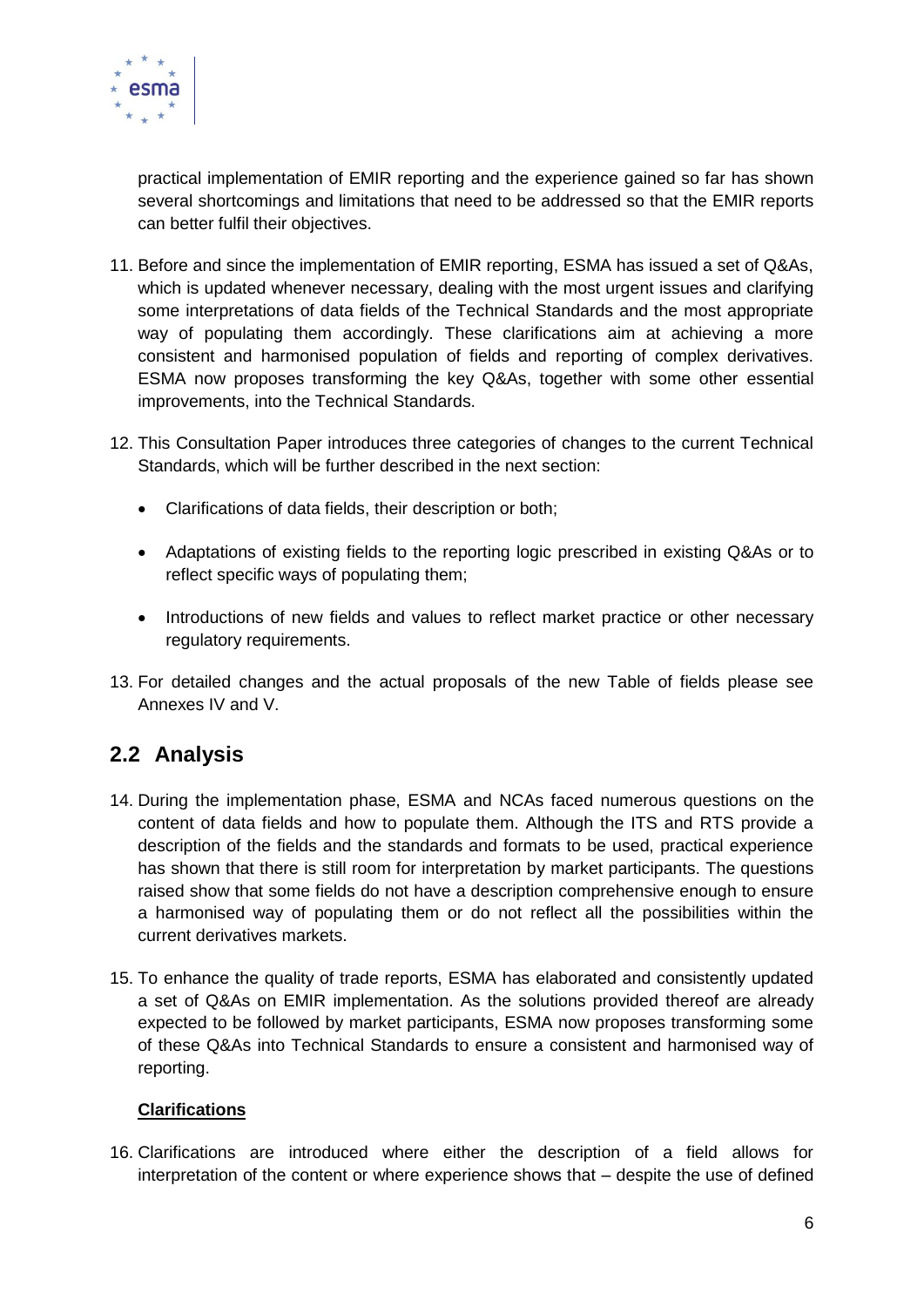

standards – there are inconsistent approaches to completing the field due to the fact that the name of a field or its description lead to confusion. The following paragraphs provide examples of the main clarifications proposed.

- 17. The term "Reporting Counterparty" is consistently used within the description of the fields, but there is no actual field with that name. There are two relevant fields: "Counterparty ID" (Table 1 Field 2) and "Reporting Entity ID" (Table 1 Field 9). To avoid any confusion and misinterpretation when populating those fields, it is proposed that they will be renamed and referred to in a consistent way.
- 18. It is proposed to rename the Table 1 Fields 17 and 18 currently referring to mark to market only in order to correctly reflect the description, where it is permissible to use different valuation models.
- 19. Within the commodities derivatives section 2g a similar issue arises with the current Table 2 Fields 52 and 53 where the format in ITS 1247/2012 differs from the specified content of the field in RTS 148/2013. It is therefore proposed to adapt the format according to the name of the fields.
- 20. The general clause of Article 4(3)(c) of ITS 1247/2012 establishes the following principle: for cases where a derivative does not fall into a specific derivative class or type, counterparties need to agree on the derivative class and type the derivative contract most closely resembles. In light of this general clause, it is proposed to remove the "other" category from the derivative type and derivative class descriptions in Articles 4(3)(a) and 4(3)(b) since it is not consistent with the principle enshrined in Article 4(3)(c).
- <span id="page-6-0"></span>21. It is proposed to clarify how the mark to market value (current Table 1 field 17) should be calculated and reported. It is also proposed to recognise market practice in how different types of derivative contracts are valued and to allow for more than one way of calculating the mark to market value depending on the type of derivative contract:
	- For futures and options the mark to market valuation should be calculated using the size of the contract and the current market price (or model price, when appropriate) . This is generally expected to be a positive number.
	- For CFDs, Forwards, Forward Rate Agreements, Swaps and other derivative types the value reported should represent the replacement cost of the contract, taking into account the delivery of the underlying. For a majority of these products, the initial value would be typically close to zero, when conducted at market rates. Subsequent values would then be positive if the value of the trade had moved in favour of the reporting counterparty since execution and negative if it had moved against the reporting counterparty. Under this approach, the value reported by the first counterparty should be approximately equal to the value reported by the second counterparty multiplied by minus one, with any differences being attributable to differences in the specific valuation methodology.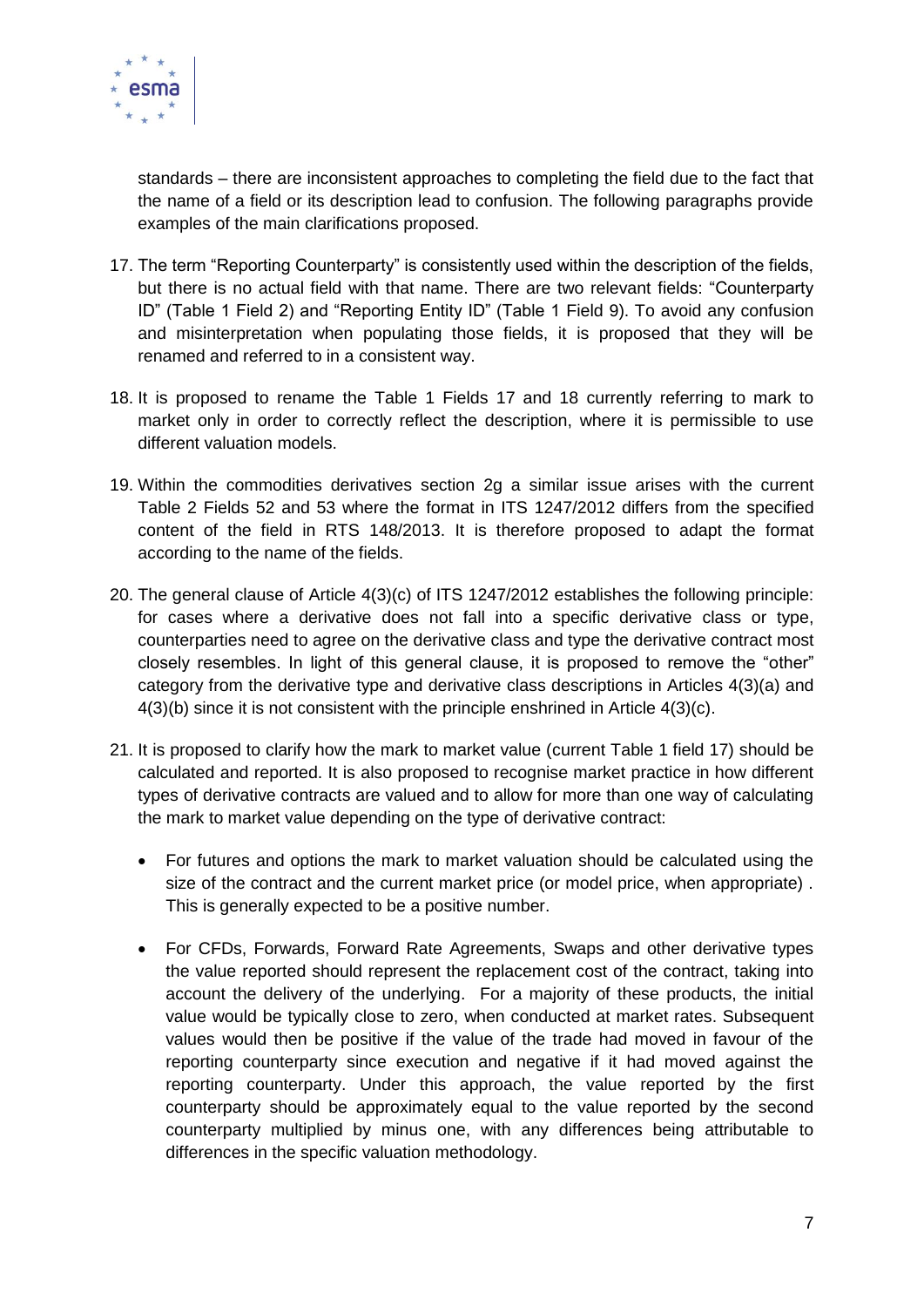

- 22. For cleared trades, this calculation should be based on the CCP's settlement price.
- <span id="page-7-0"></span>23. An alternative approach would be adopt the replacement cost approach for all derivative contracts, although ESMA understands that this may pose challenges for some of them. ESMA would welcome respondents' views on the merits of either approach.
- 24. In performing the above calculations, no account should be taken of any cash flows that may have been posted/received in the form of variation margin or, generally, occurred as part of a mark to market process, operated by a CCP or bilaterally.
- 25. It is proposed that a more comprehensive description of the Buy/Sell indicator in the current Table 1 Field 13 in the case of swaps or other derivative contracts will be included in the articulated text of the RTS rather than providing only one example within the description of that field. ESMA considers this to be a clarification rather than introducing a new requirement, as "TR Question 24" of the EMIR Q&As already deals with this issue.
- 26. It is proposed to introduce other minor clarifications which are included in the table of fields in Annexes IV and V of this Consultation Paper.

**Q1: Do you envisage any difficulties with removing the 'other' category from derivative class and type descriptions in Articles 4(3)(a) and 4(3)(b) of ITS 1247/2012? If so, what additional derivative class(es) and type(s) would need to be included? Please elaborate.**

**Q2: Do you think the clarifications introduced in this section adequately reflect the derivatives market and will help improve the data quality of reports? Will the proposed changes cause significant new difficulties? Please elaborate.**

**Q3: What difficulties do you anticipate with the approaches for the population of the mark to market valuation described in paragraphs [21](#page-6-0) or 19 respectively? Please elaborate and specify for each type of contract what would be the most practical and industry consistent way to populate this field in line with either of the approaches set out in paragraphs [21](#page-6-0) and [23.](#page-7-0)**

#### **Adaptations**

27. A series of adaptations of the Technical Standards are proposed. These cover two areas:

- Transposition of essential clarifications within certain Q&A's into the Technical Standards;
- Adapting existing fields to needs that have become evident since the reporting start date.
- 28. The ITS specifies that a number of fields containing dates should use the ISO 8601 standard. However, there are still some ambiguities over the exact format to be used and this causes issues with the reconciliation of reports and the analysis of them by NCAs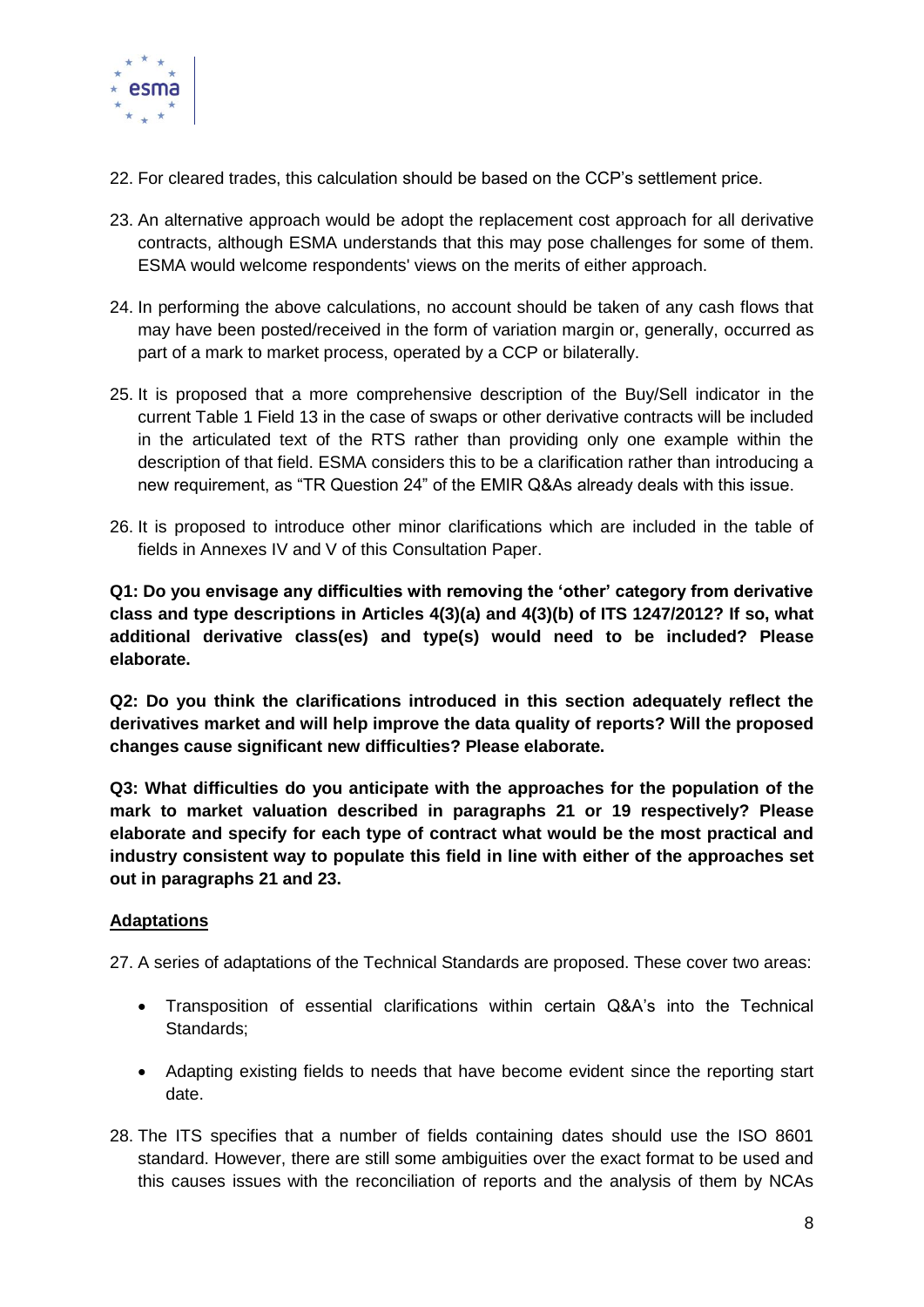

and other authorities. It is therefore proposed to standardise using one particular format for dates as specified in the Annex of the ITS (Annex 5).

- 29. To avoid any misuse of Interim Entity Identifier, BIC or Client codes, ESMA assessed the necessity of allowing all of those code types in all relevant fields. According to the assessment, in certain instances, a private individual could not be identified in a particular field and therefore it is proposed to delete the possibility of using a client code in that field. As LEIs, fulfilling the ROC principles and the ISO 17442 standard are already in place, there is no need to provide the possibility of using less robust identifiers like BICs or Interim Entity Identifiers any longer and therefore these are proposed to be deleted as well.
- 30. Many TRs currently allow only one character for the current Table 1 Field 6 "Corporate Sector of the Counterparty" as implied by the Technical Standards. This leads to a need for priorisation in the case where the counterparty meets more than one of the possible options, for example for investment firms also acting as credit institutions. Instead of setting a list of priorities, ESMA proposes to prescribe the allowance of more than one valid character within this field regardless of the sequence. It is proposed to eliminate the possibility of leaving this field blank for financial and non-financial counterparties since ESMA does not expect this information to be included in the LEI reference data.
- 31. Further to allowing more than one character in the current Table 1 Field 6, it is proposed to expand the scope of this field to also Non-Financials populating the corporate sector, please see the relevant paragraph [46](#page-11-0) in the "Introductions" section of this Consultation Paper.
- 32. In addition to proposing to change the name of the field Table 1 field 7 to "Nature of the Reporting Counterparty", it is also proposed that the values will be extended by also allowing the value "C" where the Reporting Counterparty is a CCP and "O" where the Reporting Counterparty is an entity referred to Article 1(5) of EMRI. This adaption is proposed since neither of the two correspond to the definition of a Financial Counterparty according to Article 2 (8) EMIR, nor to the definition of a Non-Financial Counterparty in accordance with Article 2 (9) EMIR.
- 33. Currently the flag indicating whether the other Counterparty is within the EEA or not (Table 1 field 14) is used by TRs to identify the need for a second report or not and hence whether to attempt to reconcile the report. There is some inconsistency regarding countries, which are part of the EEA but which have not yet implemented EMIR. As this information can be derived from the proposed new "Country of the other Counterparty" field (see below paragraph [45\)](#page-10-0), there is no need for such a flag anymore and it is therefore proposed to delete it from the table of fields.
- <span id="page-8-0"></span>34. It is proposed to amend and rename the current Table 2 Field 14 "Notional amount" and introduce a new field on the notional . To this purpose, two fields on the notional are introduced: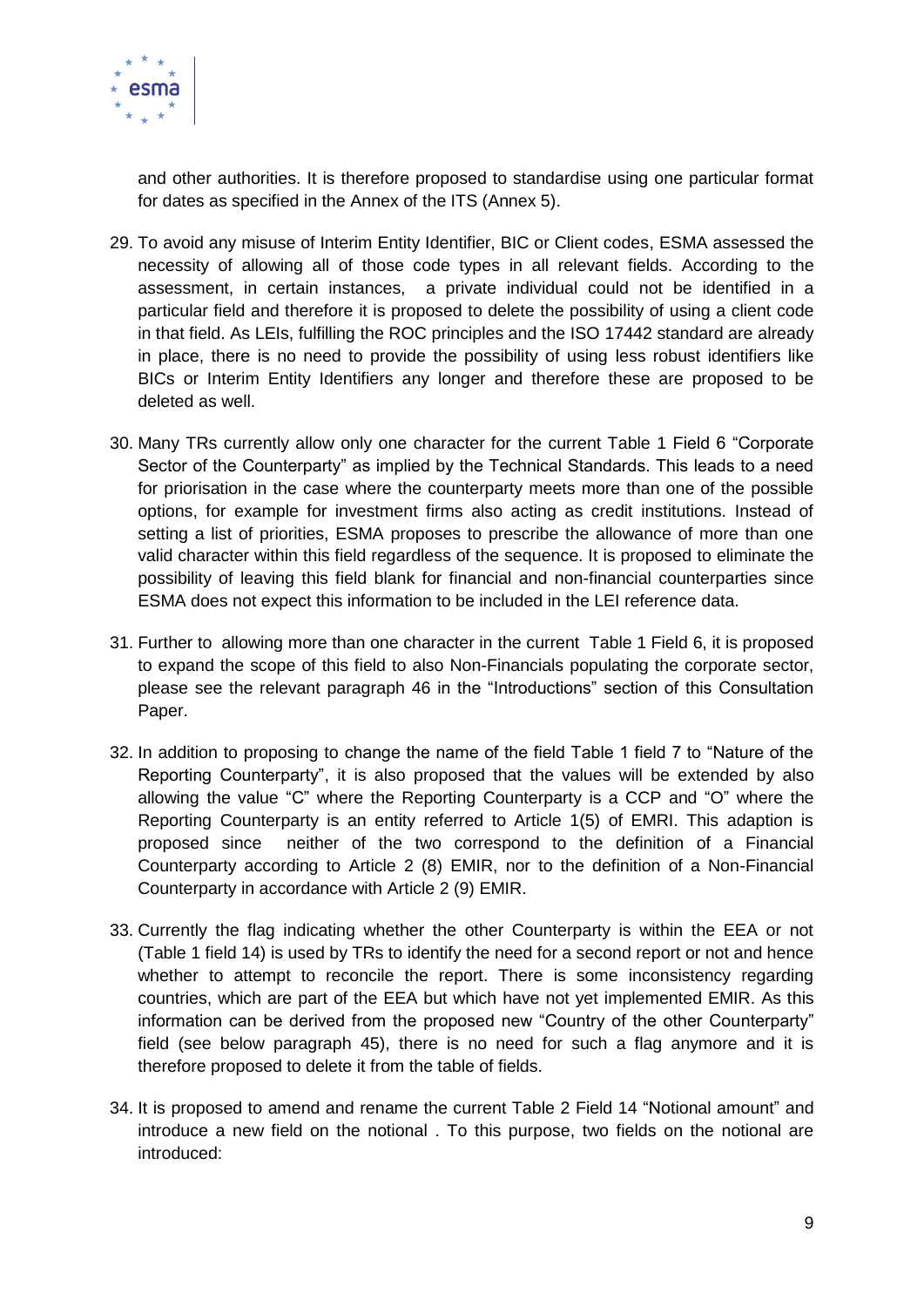

- The first one is named "Original notional" and reflects the reference amount from which the contractual payments are determined;
- The second one is named "Actual notional" and reflects the current reference amount from which the contractual payments are determined if the terms of the initial contract have changed.
- 35. The current Table 2 Field 2 provides the possibility to report AII codes. As this field is currently limited to 12 characters, according to the current guidance on populating the AII, only the product code, one of the 6 components used for the construction of any given AII code, shall be populated. This guidance has been given due to the length of this field originally specified in the Commission Implementing Regulation (EU) No 1247/2012. Where AII codes are reported, ESMA also intends to require the MIC of the trading venue that allocated the AII and therefore has to extend the length of the field to allow up to 16 characters. This will allow for the possibility of the actual venue of execution (current Table 2 Field 10) having a different value, for example 'XOFF' in case a given ETD was traded off-exchange.
- 36. The current Table 2 Field 9 "Transaction Reference Number" was intended to mirror the equivalent field in a transaction report created according to Article 25 MiFID. As this logic has been amended further to ESMA clarification of ETDs reporting, it now conflicts with the concept of Transaction Reference Number within MiFID transaction reporting. For the avoidance of confusion and in order to better reflect the purpose of this field, it is proposed to rename the field to "Report Tracking Number" while maintaining its population logic, i.e. unique code assigned to the execution and common among a group of reports related to the same execution.
- 37. There have been many questions from the market regarding the UPI. As there is currently no UPI endorsed in Europe and ESMA does not have grounds to believe that future endorsed UPI will cover all the information as set out in the descriptions of section 2e to 2h in RTS and ITS, it is proposed that there is no further need to keep the clarification that those sections can be left blank if a UPI is used and therefore this text will be deleted.
- 38. There is also a need for more precision in the definition of the format for time periods as used within the current Table 2 Fields 36 and 37 as the values being reported are not consistent. It is proposed that the ITS will define a specific way of populating days, weeks, month and years in combination with the multiplier, e.g. "every 10 days" will be displayed as "10D" or "every 7 years" will be displayed "7Y".
- 39. With regards to the "Action type" field in the current Table 2 there is no clear definition of when a modification rather than an amendment should be reported or when the "Other" value should be used. Furthermore, there is some uncertainty regarding "Error" and ―Cancel‖ codes. For instance, ESMA has already clarified that when termination takes place at the original date, there is no need for a report stating the termination of the contract at the original date, which leads to confusion regarding the description of the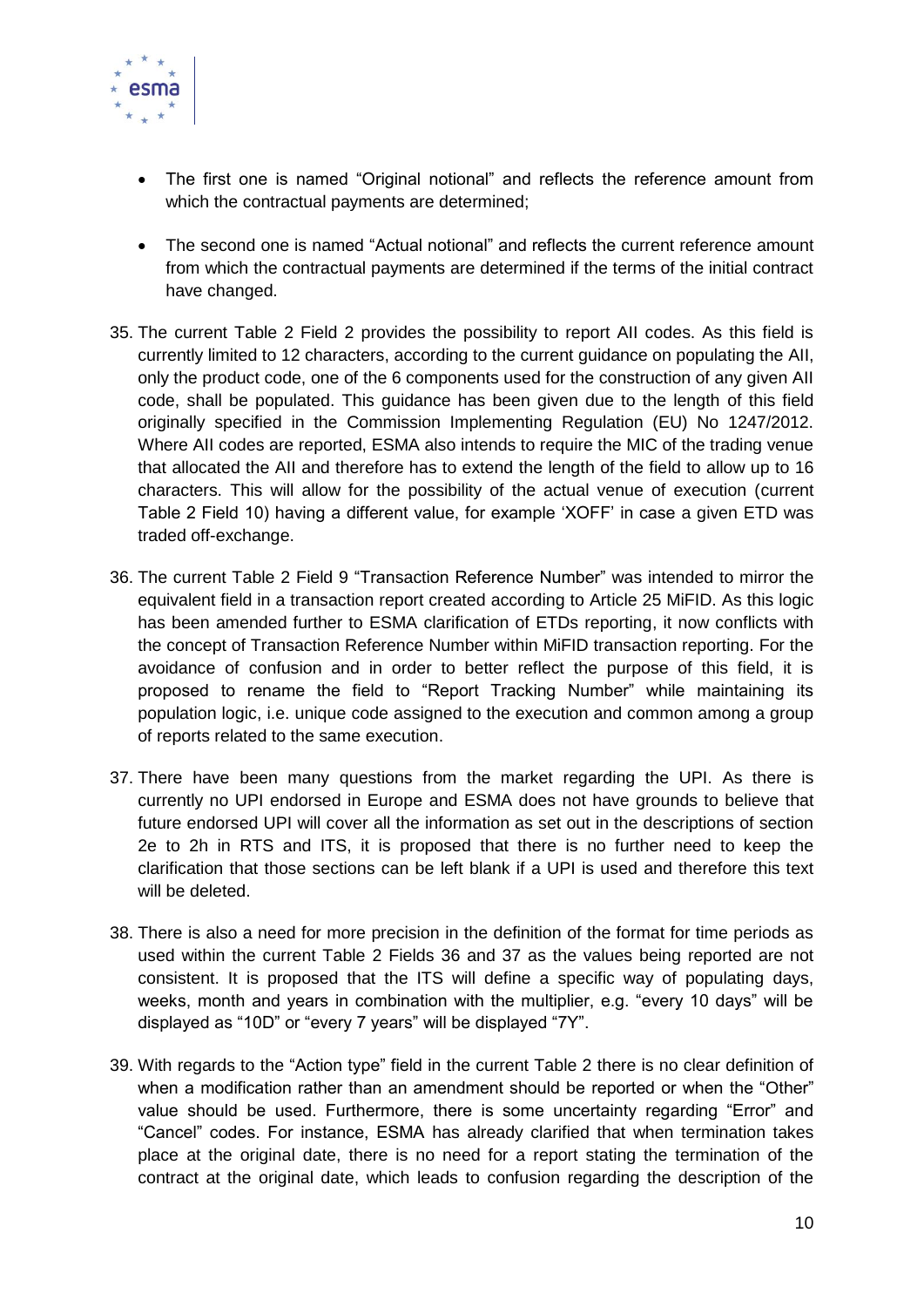

Action type "Cancel". Therefore, it is proposed that the description and content of that field should be adapted to clarify the use of the different values.

- 40. For the purposes of Article 9 (1) EMIR, a termination is assumed to be reported through the initial report, when taking place at the maturity date identified in the initial report and early termination shall not be reported as a modification to the initial report but will include the action type "Cancel".
- 41. For more convenience, it is proposed that reports containing incorrect data should be corrected using a new action type code "R" instead of the current approach of cancelling them by using the code "E" and resubmitting a new report by using "N". This will reduce the number of reports and the effort that has to be made to correct an erroneous report while at the same time distinguishing between a change to the contract terms and a correction to a report which does not involve a change to the contract terms.
- 42. Some reports, particularly of ETDs, require that a report with the action type "N" is reported followed by an update with the action type "Z". This would apply, for example, when the trade was included in a position (typically against a CCP) on the day of trade. To avoid the need for counterparties to report essentially the same detail twice, it is proposed to include a new action type "P" that will be treated as being a combination of an "N" and a "Z" report, thus requiring the submission of only one report for this type of trades.

**Q4: Do you think the adaptations illustrated in this section adequately reflect the derivatives market and will help improve the data quality of reports? Will the proposed changes cause significant new difficulties? Please elaborate.**

#### **Introductions**

- 43. One important clarification issued after the implementation of EMIR relates to the possibility of reporting at position level under certain conditions. Naturally, subsequent modifications, exposure and valuation updates would as well be submited at the position level. This has raised for competent authorities a practical need to differentiate between reports being done at trade level and those done at the position level. It is, therefore, proposed to add a new Field 74 Table 2 to differentiate between the two.
- 44. Some derivative contracts require negative values to be expressed. To accommodate those instances, it is proposed that the population of negative prices or values, indicated by a "-", e.g. "-1.5", shall be allowed in certain fields.
- <span id="page-10-0"></span>45. Practical experience with reports has shown the need to identify the country of domicile of the other Counterparty. This is necessary in order to make such reports available to the relevant national competent authority for the other Counterparty. It is proposed that a new field should be created containing the country code of the main residence of the other Counterparty. It would identify the country of the main residence of the given other Counterparty.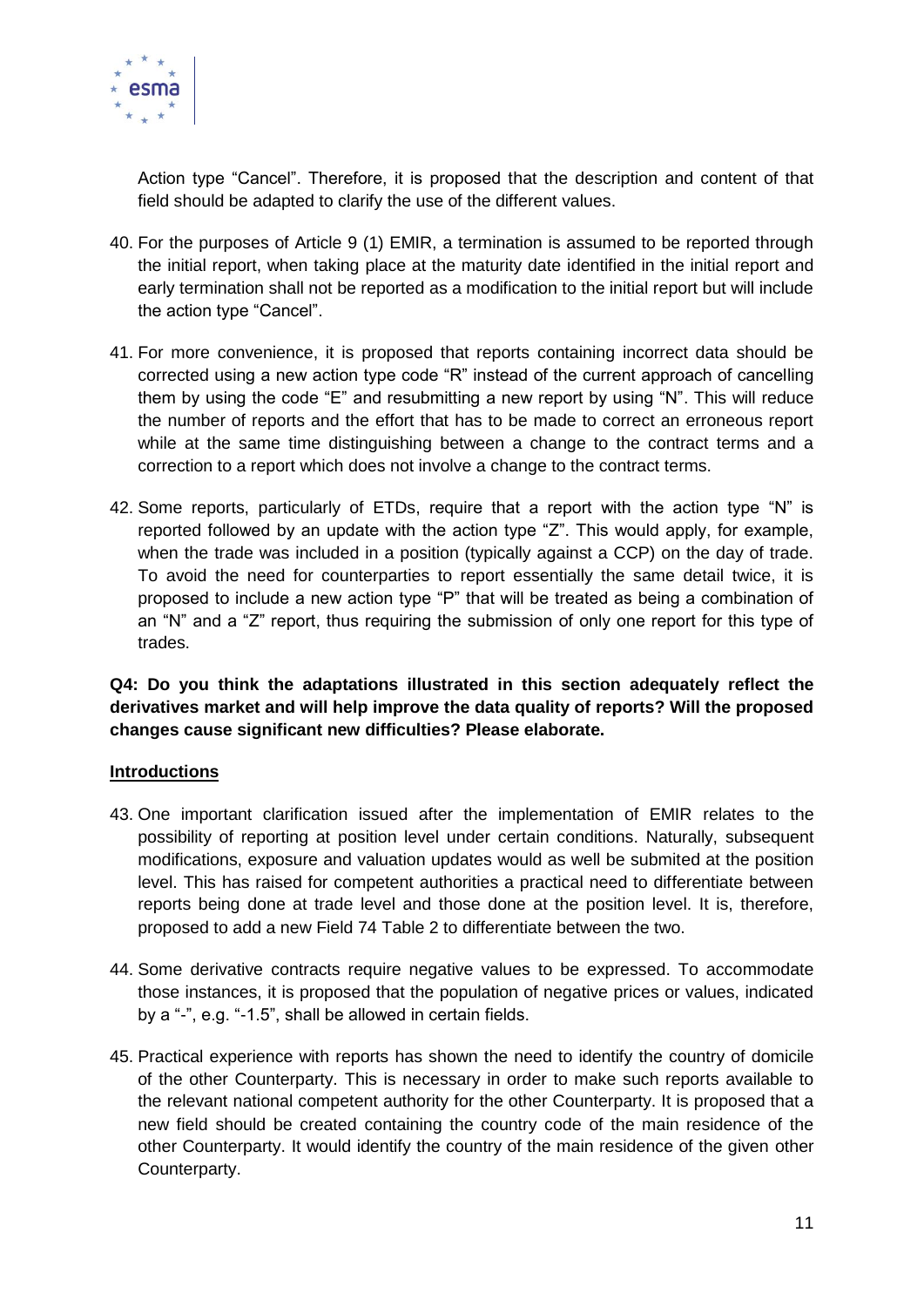

- <span id="page-11-0"></span>46. As previously mentioned in the "Adaptions" section, the field "Corporate sector of the Reporting Counterparty" will be expanded to include Non-Financials. Non-Financials as defined in Art. 2(9) EMIR will also be required to provide their area of commercial activity by using an already existing and commonly used identifier across Europe. ESMA does not intend to create any new taxonomy but use the *"Nomenclature statistique des activités économiques dans la Communauté européenne",* the Statistical Classification of Economic Activities in the European Community (commonly referred to as NACE as defined by REGULATION (EC) No 1893/2006 of the European Parliament and of the Council of 20 December 2006). ESMA proposes to only use the main categories, i.e. the most significant digit of the code, to classify the Non-Financial sector.
- 47. Currently, the Technical Standards include both instrument identification and classification within the same field. For products where an ISIN or an AII is available they are reported in the "Product ID 1" field in combination with a CFI in Product ID 2. For instances where there is no such code, an  $E$ " taxonomy, which is a classification of instruments, is used within the same fields. For the time being there is no endorsed UPI, and from a realistic perspective due to the huge number of derivatives for which there is neither an ISIN nor an AII, such a code could only be a classification of OTC derivatives.
- 48. For a clear distinction between product identifiers, which allow a unique identification of a given product and product classifiers, ESMA proposes to split those two into separate data fields.
- 49. The Underlying field (current Table 2 Field 4) presently provides only for ISIN, LEI, UPI, ‗B' (for a basket) or ‗I' (for an index), assuming that the Interim entity identifier is no longer permitted as discussed above. These codes only reflect derivatives where the underlying is a listed instrument, a firm eligible for a LEI or a high level indication for Baskets or Indices. In many cases, this information is not specific enough to be useful to competent authorities. It is therefore proposed to expand the range of values for this field to provide more detail:
	- The field should allow for ISO 3166 country codes, to adequately reflect instruments, e.g. CDS, where the underlying is a sovereign.
	- Equally, the identification of Baskets or Indices should be more granular to allow national competent authorities to perform a more accurate assessment of data. Indices must always be identified with ISINs where available; otherwise, the full name of the index as assigned by the index provider should be indicated. For baskets composed, among others, of financial instruments traded on a trading venue, it is proposed to identify each such individual financial instrument with a view to align this reporting requirement with the upcoming MiFIR transaction reporting requirements.
- 50. It is proposed to include a dedicated section in Table 2 to allow for accurate description of the key elements of products within Credit asset class. These include seniority, coupon, last lifecycle event, index factor, etc.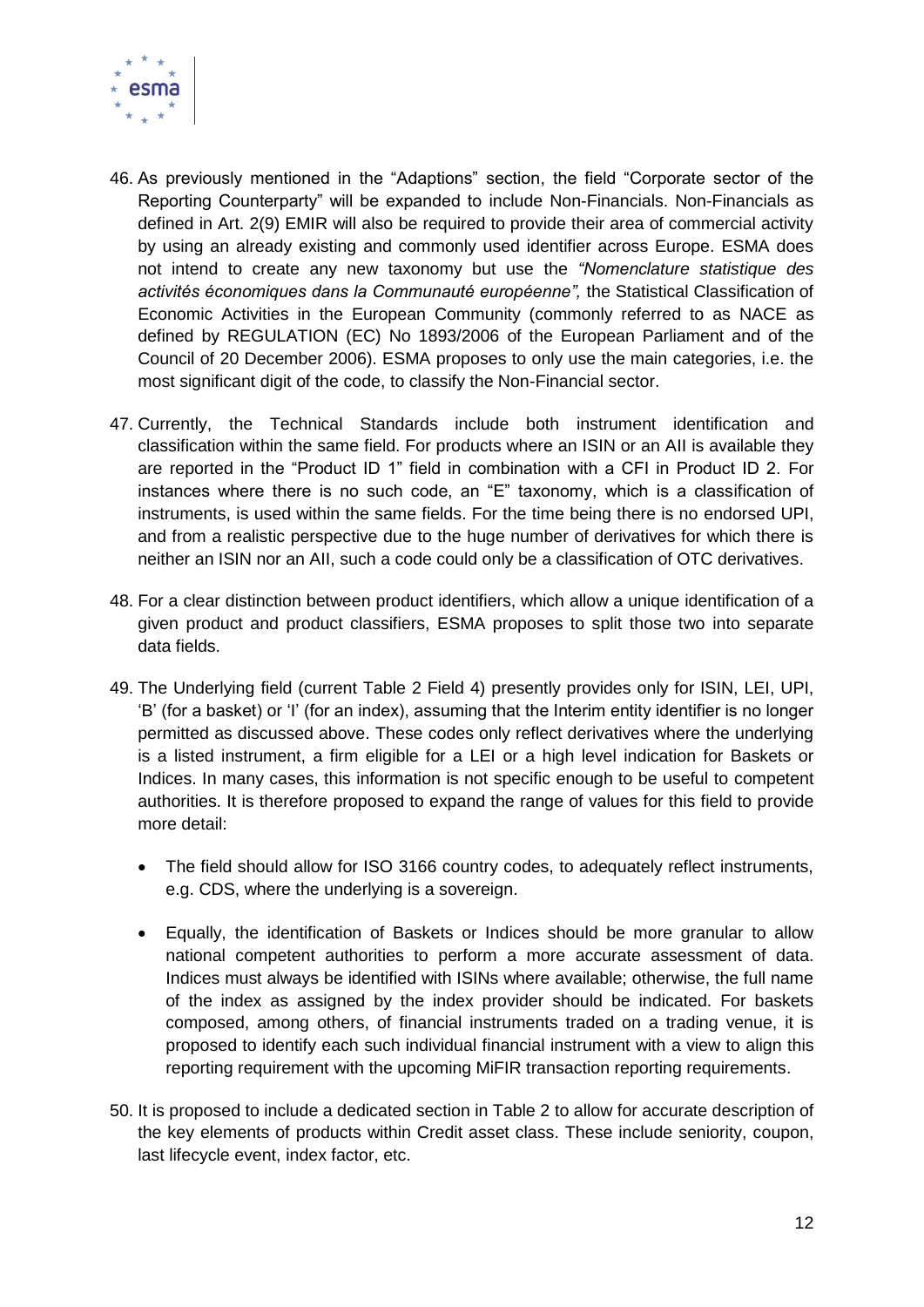

- 51. As previously mentioned in the "Adaptations" section (see paragraph [34](#page-8-0) above), it is proposed to introduce a new field for the notional amount of the current Table 2 Field 14. The current description of this field says that it shall be the original value of the contract, but ESMA receives a lot of questions of how to populate this field, e.g. for redeeming contracts. Therefore ESMA proposes to introduce a separate field for the actual notional to trace the amount for redeeming derivative contracts in relation to the original notional.
- 52. Current Table 1 Field 25 "Value of collateral" field currently includes the value of all collateral and is therefore populated with the sum of any initial margin and any variation margin posted as specified in the ESMA Q&A "TR Answer 3a". Considering that the exchange of both initial and variation margins are required under EMIR, initial margin and variation margin shall indeed be reported. It is nonetheless proposed to differentiate between the two since they mitigate risks of different nature; the distinction between initial and variation margin would indeed allow for better monitoring of the different risks linked to derivatives exposures. To this purpose it is proposed to replace the "value of collateral field" with two fields for the "initial margin posted" and the "variation margin posted".
- 53. Furthermore, discussions with prudential regulators show that information on collateral received is crucial to ensure the proper monitoring of exposures. To this purpose it is proposed to introduce two additional fields for the "initial margin received" and the "variation margin received".
- 54. In the context of reporting, variation margin means margins collected or paid out to reflect current exposures resulting from actual changes in market price. Initial margin means margins collected by the counterparty to cover potential future exposure to the other counterparty providing the margin in the interval between the last margin collection and the liquidation of positions following a default of the other counterparty.
- 55. The current EMIR requirements include the general obligation according to which counterparties need to agree the report's contents before submitting it to TRs. This obligation stems from the requirement of Article 9(1) of EMIR: 'counterparties and CCPs shall ensure that the details of their derivative contracts are reported without duplication'. According to this rule the existing technical standards prescribe that the Unique Trade Identifier must be agreed with the other counterparty (see Table 2, field 8 of the RTS). In light of the low pairing rates of the TR reconciliation process, ESMA considers that an additional prescriptive rule should be included to account for the cases where counterparties fail to agree on the responsibility to generate a UTI. On this basis, it is proposed to introduce Article 6 of the Draft Implementing Technical Standards. The Article prescribes which reporting entity is responsible for the creation and transmission of the UTI in the absence of agreement between counterparties.

**Q5: Do you think the introduction of new values and fields adequately reflect the derivatives market and will help improve the data quality of reports? Will the proposed changes cause significant new difficulties? Please elaborate.**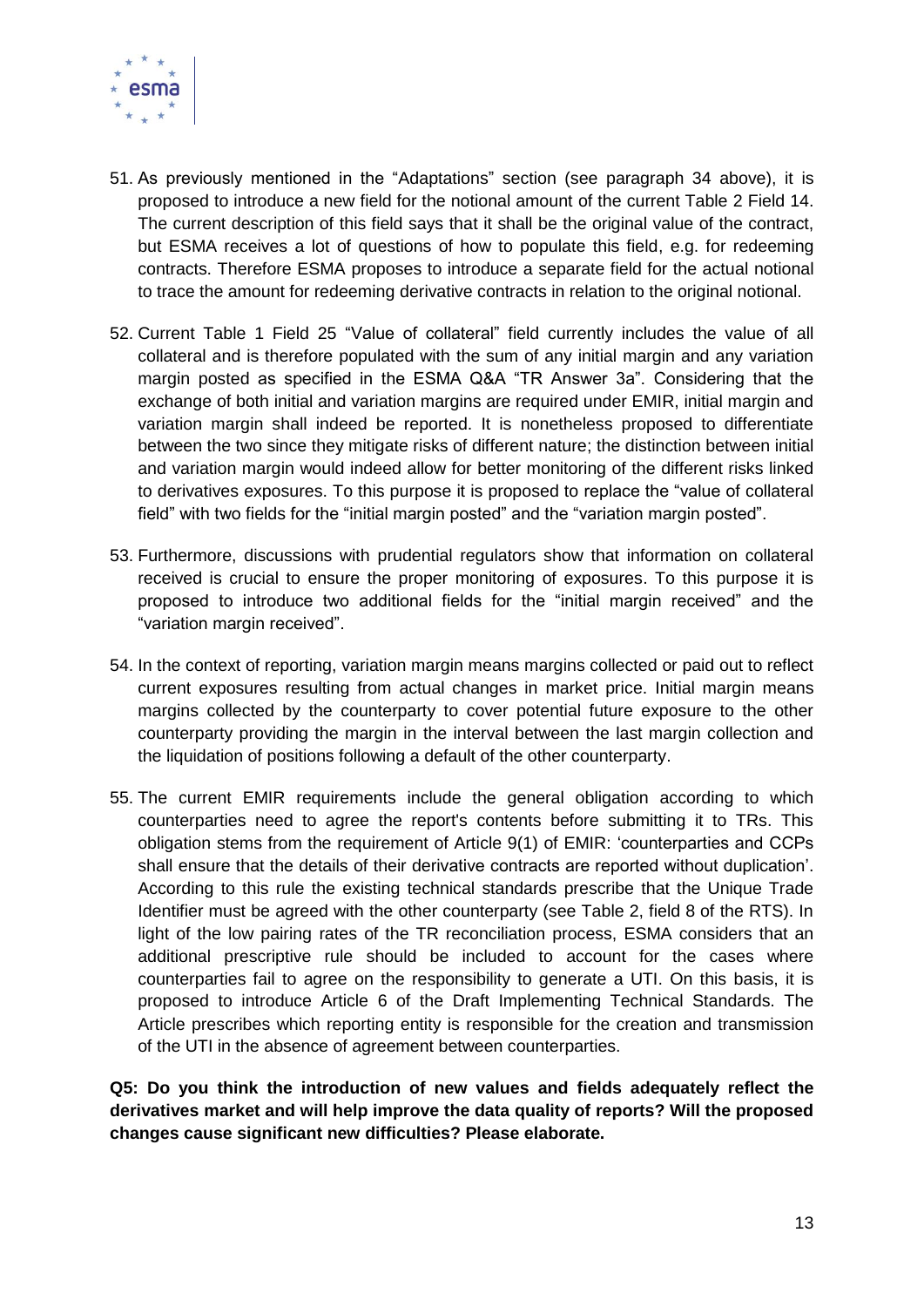

**Q6: In your view, which of the reportable fields should permit for negative values as per paragraph 40? Please explain.**

**Q7: Do you anticipate any difficulties with populating the corporate sector of the reporting counterparty field for non-financials as described in paragraph 42? Please elaborate.**

**Q8: Do you envisage any difficulties with the approach described in paragraph 45 for the identification of indices and baskets? Please elaborate and specify what would be the most practical and industry consistent way to identify indices and baskets.**

**Q9: Do you think the introduction of the dedicated section on Credit Derivatives will allow to adequately reflect details of the relevant contracts? Please elaborate.**

**Q10: The current approach to reporting means that strategies such as straddles cannot usually be reported on a single report but instead have to be decomposed and reported as multiple derivative contracts. This is believed to cause difficulties reconciling the reports with firms' internal systems and also difficulties in reporting valuations where the market price may reflect the strategy rather than the individual components. Would it be valuable to allow for strategies to be reported directly as single reports? If so, how should this be achieved? For example, would additional values in the Option Type field (Current Table 2 Field 55) achieve this or would other changes also be needed? What sorts of strategies could and should be identified in this sort of way?**

#### **Q11: Do you think that clarifying notional in the following way would add clarity and would be sufficient to report the main types of derivatives:**

- 56. In the case of swaps, futures and forwards traded in monetary units, original notional shall be defined as the reference amount from which contractual payments are determined in derivatives markets;
- 57. In the case of options, contracts for difference and commodity derivatives designated in units such as barrels or tons, original notional shall be defined as the resulting amount of the derivative's underlying assets at the applicable price at the date of conclusion of the contract;
- 58. In the case of contracts where the notional is calculated using the price of the underlying asset and the price will only be available at the time of settlement, the original notional shall be defined by using the end of day settlement price of the underlying asset at the date of conclusion of the contract;
- 59. In the case of contracts where the notional, due to the characteristics of the contract, varies over time, the original notional shall be the one valid on the date of conclusion of the contract.

#### **Please elaborate.**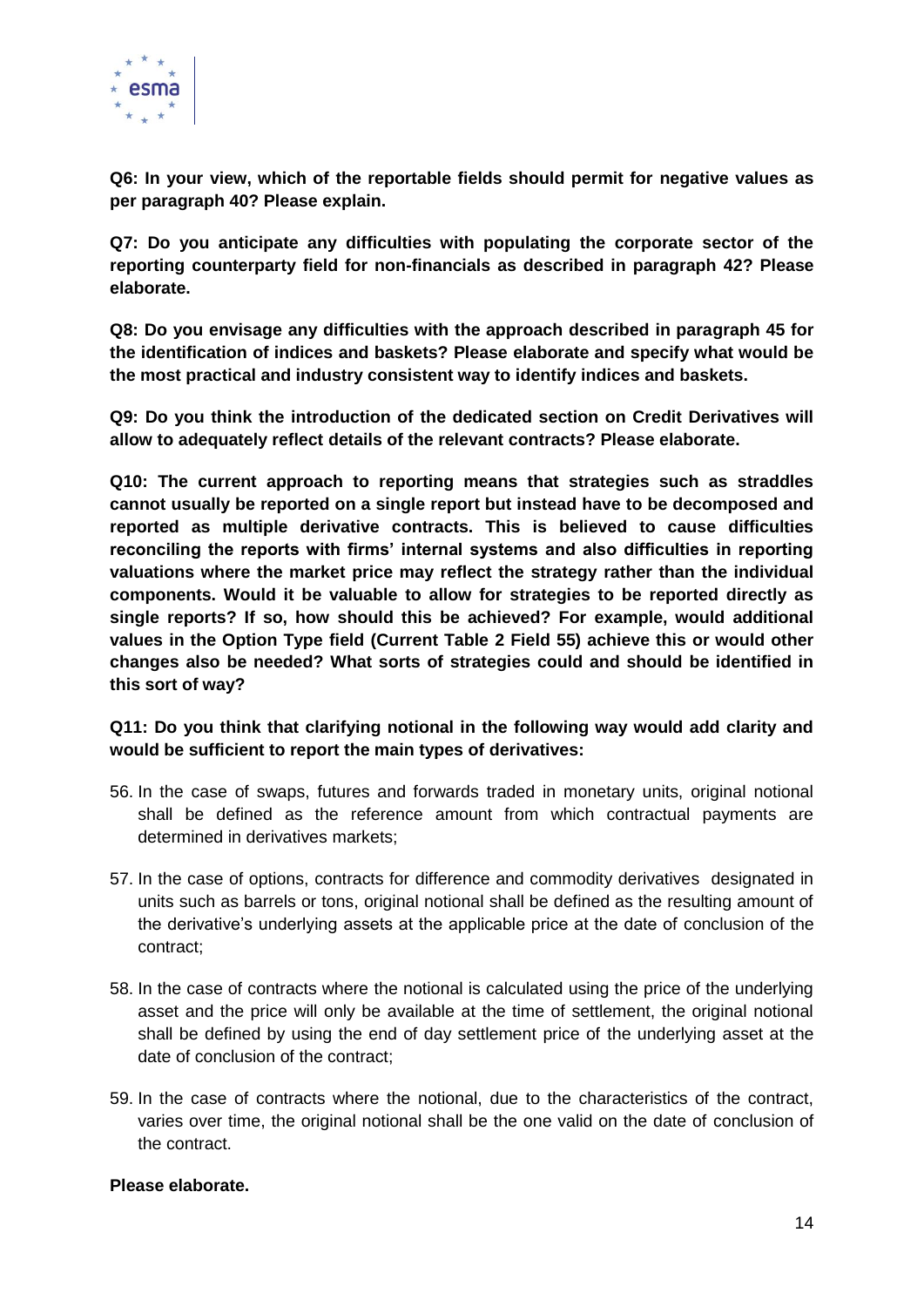

# <span id="page-14-0"></span>**3 Annexes**

## <span id="page-14-1"></span>**3.1 Annex I**

## **Summary of questions**

**Q1: Do you envisage any difficulties with removing the 'other' category from derivative class and type descriptions in Articles 4(3)(a) and 4(3)(b) of ITS 1247/2012? If so, what additional derivative class(es) and type(s) would need to be included? Please elaborate.**

**Q2: Do you think the clarifications introduced in this section adequately reflect the derivatives market and will help improve the data quality of reports? Will the proposed changes cause significant new difficulties? Please elaborate.**

**Q3: What difficulties do you anticipate with the approaches for the population of the mark to market valuation described in paragraphs [21](#page-6-0) or 19 respectively? Please elaborate and specify for each type of contract what would be the most practical and industry consistent way to populate this field in line with either of the approaches set out in paragraphs [21](#page-6-0) and [23.](#page-7-0)**

**Q4: Do you think the adaptations illustrated in this section adequately reflect the derivatives market and will help improve the data quality of reports? Will the proposed changes cause significant new difficulties? Please elaborate.**

**Q5: Do you think the introduction of new values and fields adequately reflect the derivatives market and will help improve the data quality of reports? Will the proposed changes cause significant new difficulties? Please elaborate.**

**Q6: In your view, which of the reportable fields should permit for negative values as per paragraph 40? Please explain.**

**Q7: Do you anticipate any difficulties with populating the corporate sector of the reporting counterparty field for non-financials as described in paragraph 42? Please elaborate.**

**Q8: Do you envisage any difficulties with the approach described in paragraph 45 for the identification of indices and baskets? Please elaborate and specify what would be the most practical and industry consistent way to identify indices and baskets.**

**Q9: Do you think the introduction of the dedicated section on Credit Derivatives will allow to adequately reflect details of the relevant contracts? Please elaborate.**

**Q10: The current approach to reporting means that strategies such as straddles cannot usually be reported on a single report but instead have to be decomposed and reported as multiple derivative contracts. This is believed to cause difficulties**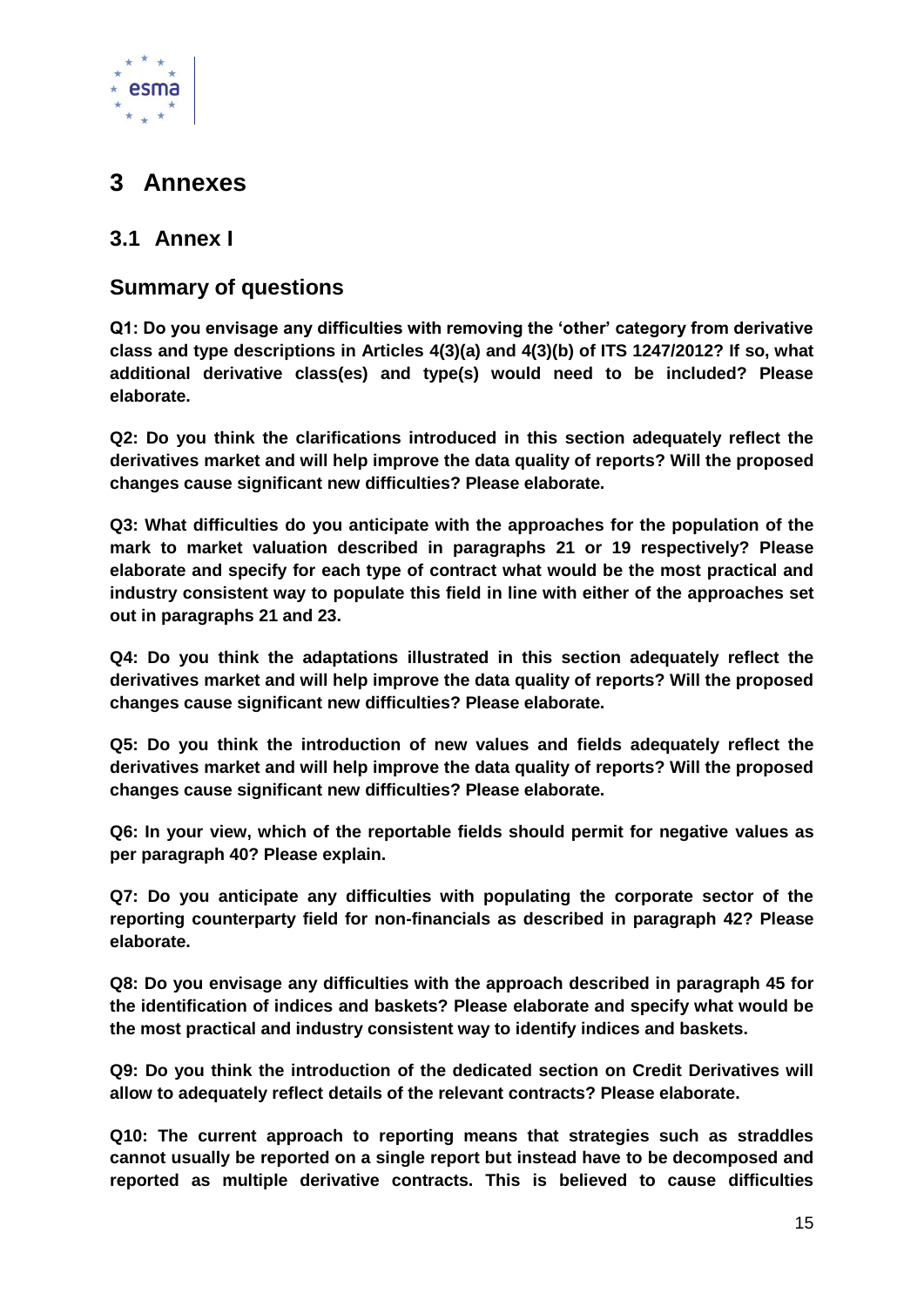

**reconciling the reports with firms' internal systems and also difficulties in reporting valuations where the market price may reflect the strategy rather than the individual components. Would it be valuable to allow for strategies to be reported directly as single reports? If so, how should this be achieved? For example, would additional values in the Option Type field (Current Table 2 Field 55) achieve this or would other changes also be needed? What sorts of strategies could and should be identified in this sort of way?**

**Q11: Do you think that clarifying notional in the following way would add clarity and would be sufficient to report the main types of derivatives:**

- 60. In the case of swaps, futures and forwards traded in monetary units, original notional shall be defined as the reference amount from which contractual payments are determined in derivatives markets;
- 61. In the case of options, contracts for difference and commodity derivatives designated in units such as barrels or tons, original notional shall be defined as the resulting amount of the derivative's underlying assets at the applicable price at the date of conclusion of the contract;
- 62. In the case of contracts where the notional is calculated using the price of the underlying asset and the price will only be available at the time of settlement, the original notional shall be defined by using the end of day settlement price of the underlying asset at the date of conclusion of the contract;
- 63. In the case of contracts where the notional, due to the characteristics of the contract, varies over time, the original notional shall be the one valid on the date of conclusion of the contract.

#### **Please elaborate.**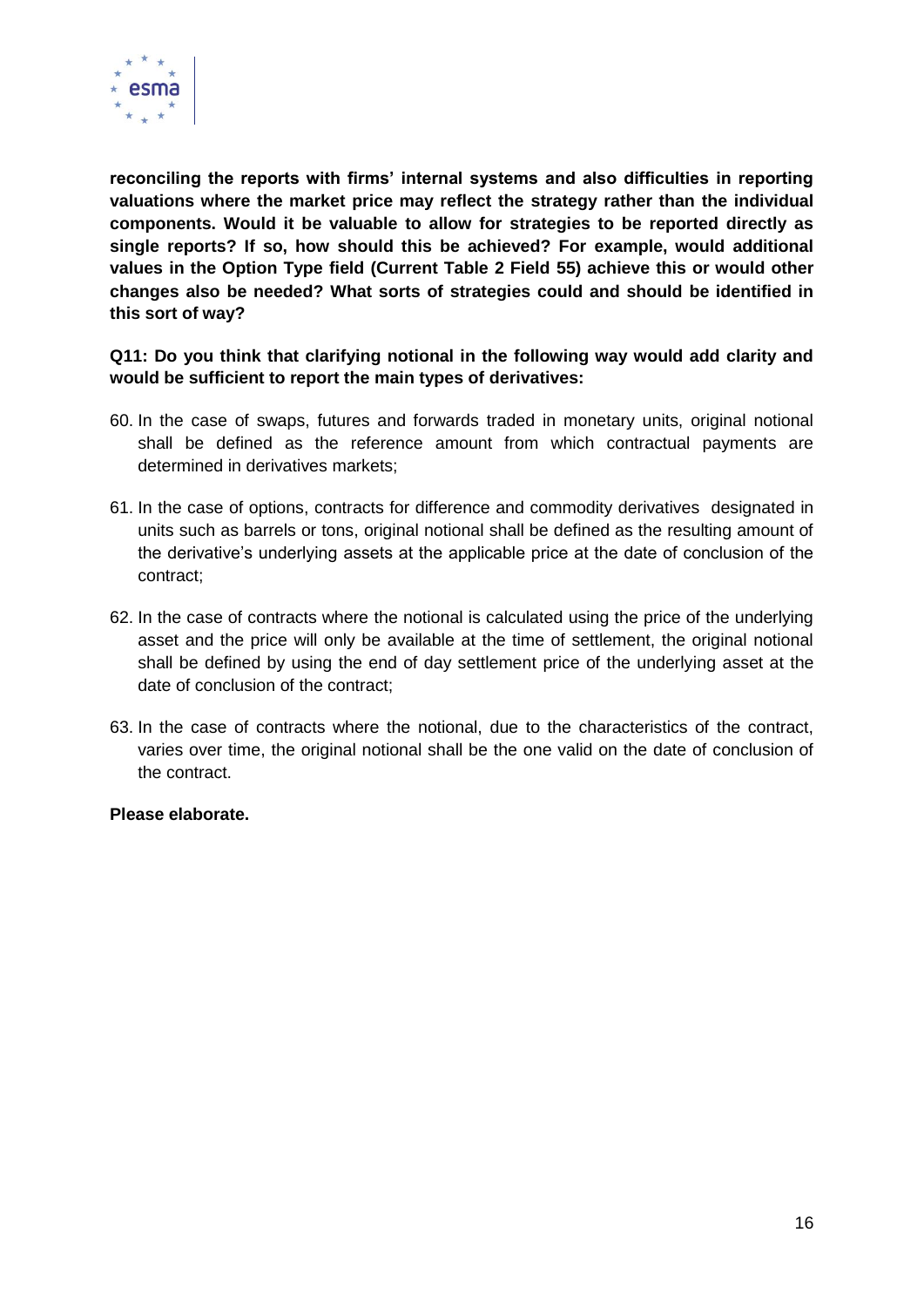

## <span id="page-16-0"></span>**3.2 Annex II**

## **Legislative mandate to develop draft technical standards**

#### Article 9(5)

ESMA shall develop draft regulatory technical standards specifying the details and type of the reports for the different class of derivatives.

#### Article 9(6)

ESMA shall develop draft implementing technical standards specifying:

- (a) the format and frequency of the reports for different classes of derivatives;
- (b) the date by which derivative contracts are to be reported, including any phasein for contracts entered into before the reporting obligation applies.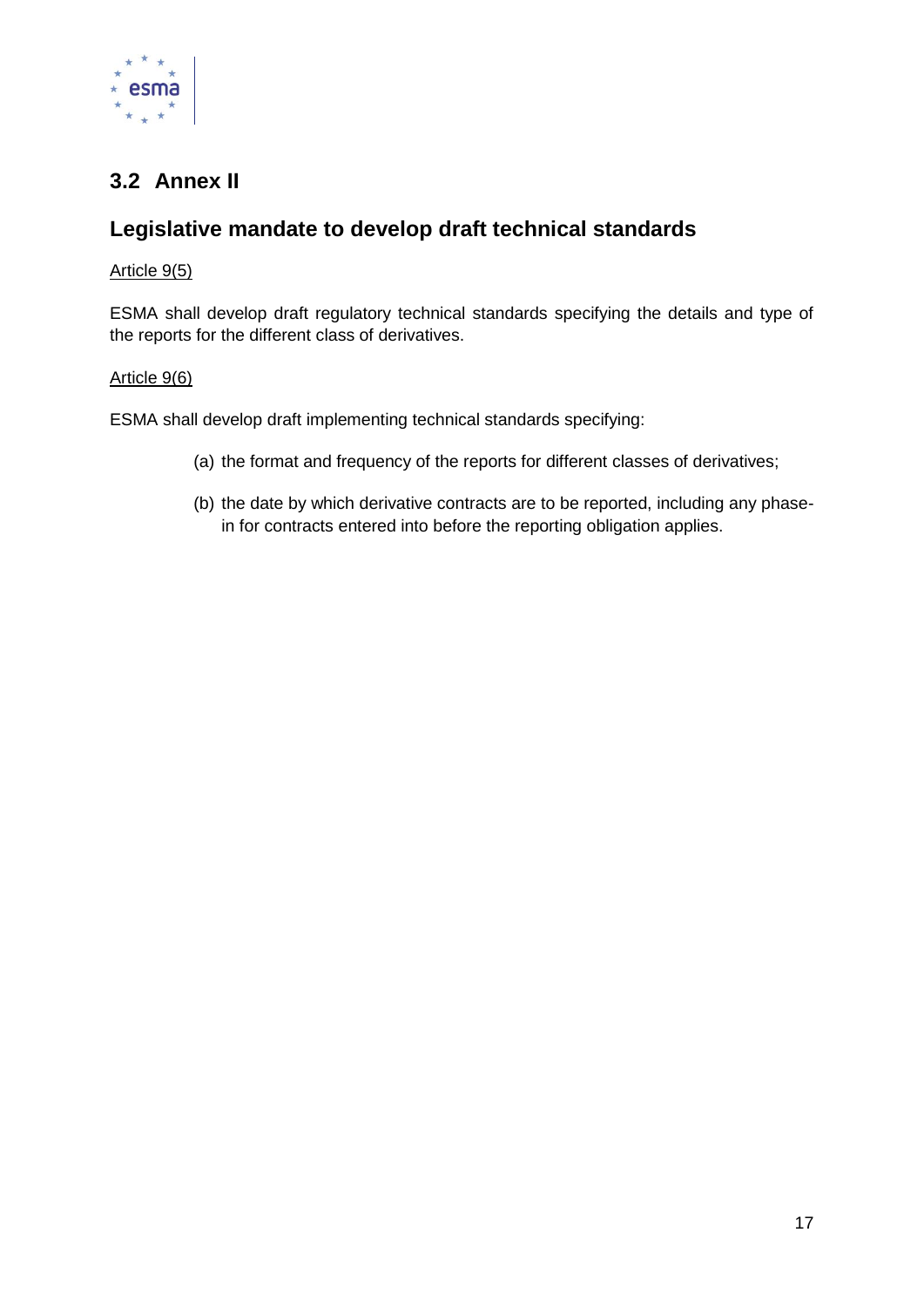

## <span id="page-17-0"></span>**3.3 Annex III**

## **Cost-benefit analysis**

ESMA's policy choices in this review are of a pure technical nature and do not contain issues of a political nature.

In most circumstances, ESMA's options are limited to the approach it took to drafting these particular regulatory and implementing technical standards and the need to ensure proper clarity, consistency or reporting and uniformity of formats.

The main policy decisions have already been analyses and published by the European Commission taken under the primary legislation, i.e. Regulation (EU) No 648/2012 of the European Parliament and of the Council of 4 July 2012 on OTC derivatives, central counterparties and trade repositories.

The impact of such policy decisions has already been taken into account when drafting the technical standards on reporting to trade repositories, including the ones being amended, and may be found under the following link:

<http://www.esma.europa.eu/system/files/2012-379.pdf>

The cost-benefit analysis of the proposed amendments will be based on the evidence and feedback received in the course of this consultation process.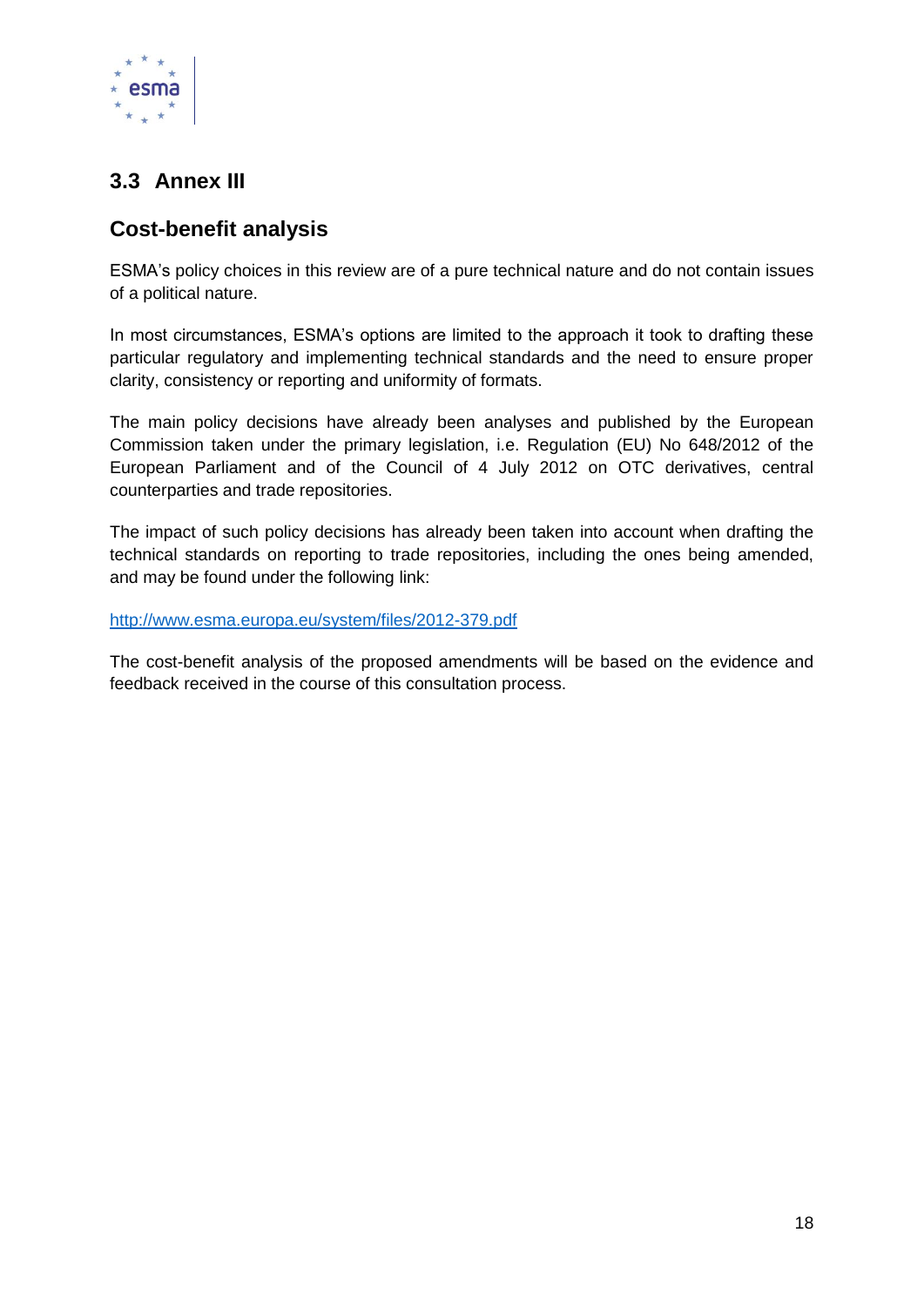

## <span id="page-18-0"></span>**3.4 Annex IV**

**Draft regulatory technical standards on trade repositories**

#### **COMMISSION DELEGATED REGULATION (EU) No …/…**

**of [ ]**

**Amending Commission Delegated Regulation (EU) No 148/2013 of 19 December supplementing Regulation (EU) No 648/2012 of the European Parliament and of the Council on OTC derivatives, central counterparties and trade repositories with regard to regulatory technical standards on the minimum details of the data to be reported to trade repositories**

**(Text with EEA relevance)**

THE EUROPEAN COMMISSION,

Having regard to the Treaty on the Functioning of the European Union,

Having regard to Regulation (EU) No 648/2012 of 4 July 2012 of the European Parliament and of the Council on OTC derivatives, central counterparties and trade repositories<sup>1</sup> and in particular Article 9(5) thereof,

Whereas,

(1) Commission Delegated Regulation (EU) No 148/2012 of 19 December 2012 <sup>2</sup> supplementing Regulation (EU) No 648/2012 of the European Parliament and of the

-

<sup>1</sup> OJ L 201, 27.7.2012.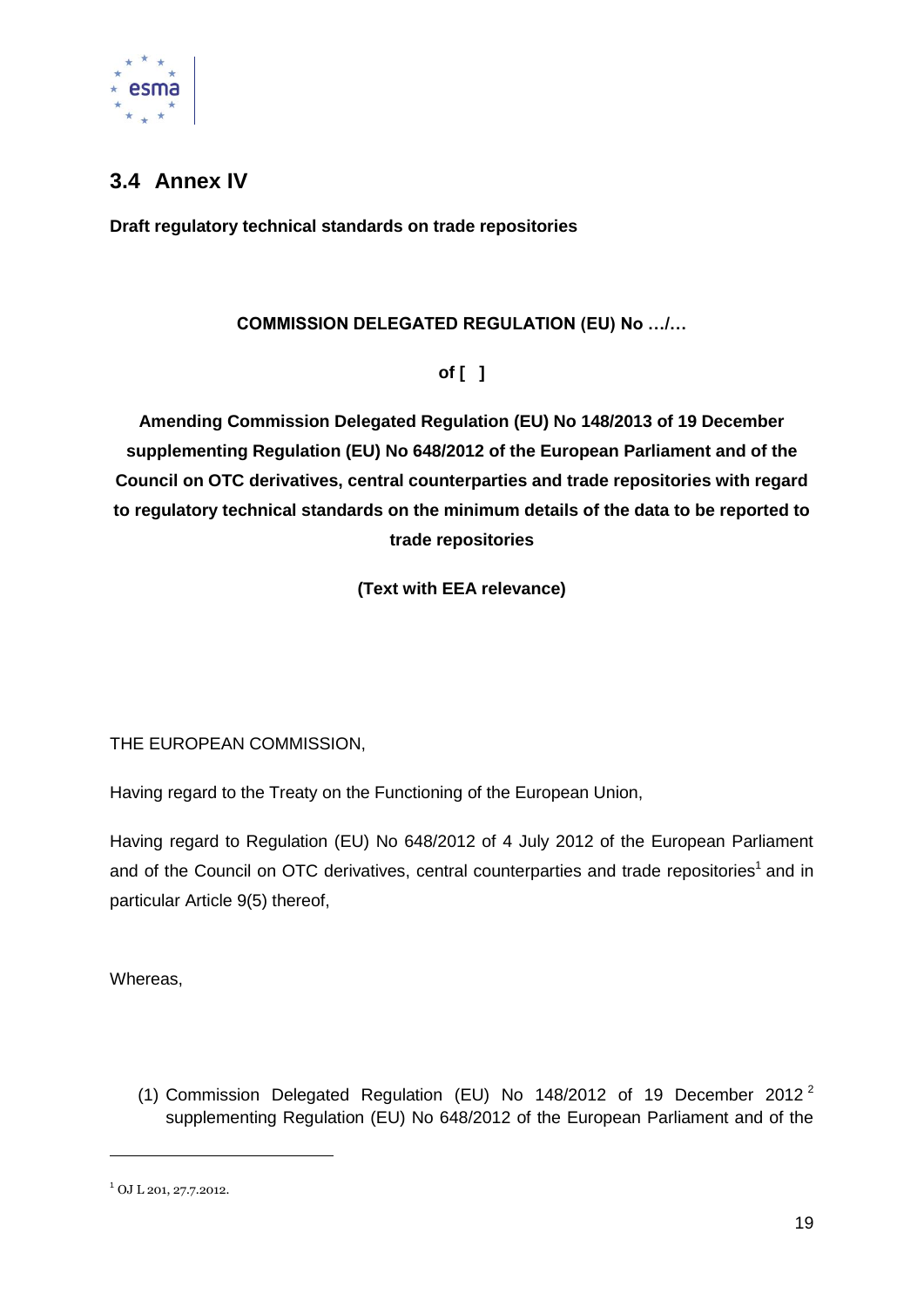

Council on OTC derivatives, central counterparties and trade repositories with regard to regulatory technical standards on the minimum details of the data to be reported to trade repositories by requiring reporting of a clearing as a modification of the existing contract does not acknowledge the qualification of a central counterparty as a counterparty to a contract;

- (2) In order to properly monitor concentration of exposures and systemic risk, it is crucial to ensure complete information on exposure and collateral exchanged between the two counterparties is submitted to trade repositories. Therefore, it is equally important to require reporting of posted and received initial and variation margins.
- (3) Commission Delegated Regulation (EU) No 148/2012 should therefore be amended accordingly.
- (4) This Regulation is based on draft regulatory technical standards submitted by the European Securities and Markets Authority (hereinafter ESMA) to the Commission.
- (5) In accordance with Article 10 of Regulation (EU) No 1095/2010, of the European Parliament and of the Council of 24 November 2010 establishing a European Supervisory Authority European Securities and Markets Authority)(5), ESMA has conducted open public consultations on such draft regulatory technical standards, analysed the potential related costs and benefits and requested the opinion of the ESMA Securities and Markets Stakeholder Group established in accordance with Article 37 of that Regulation.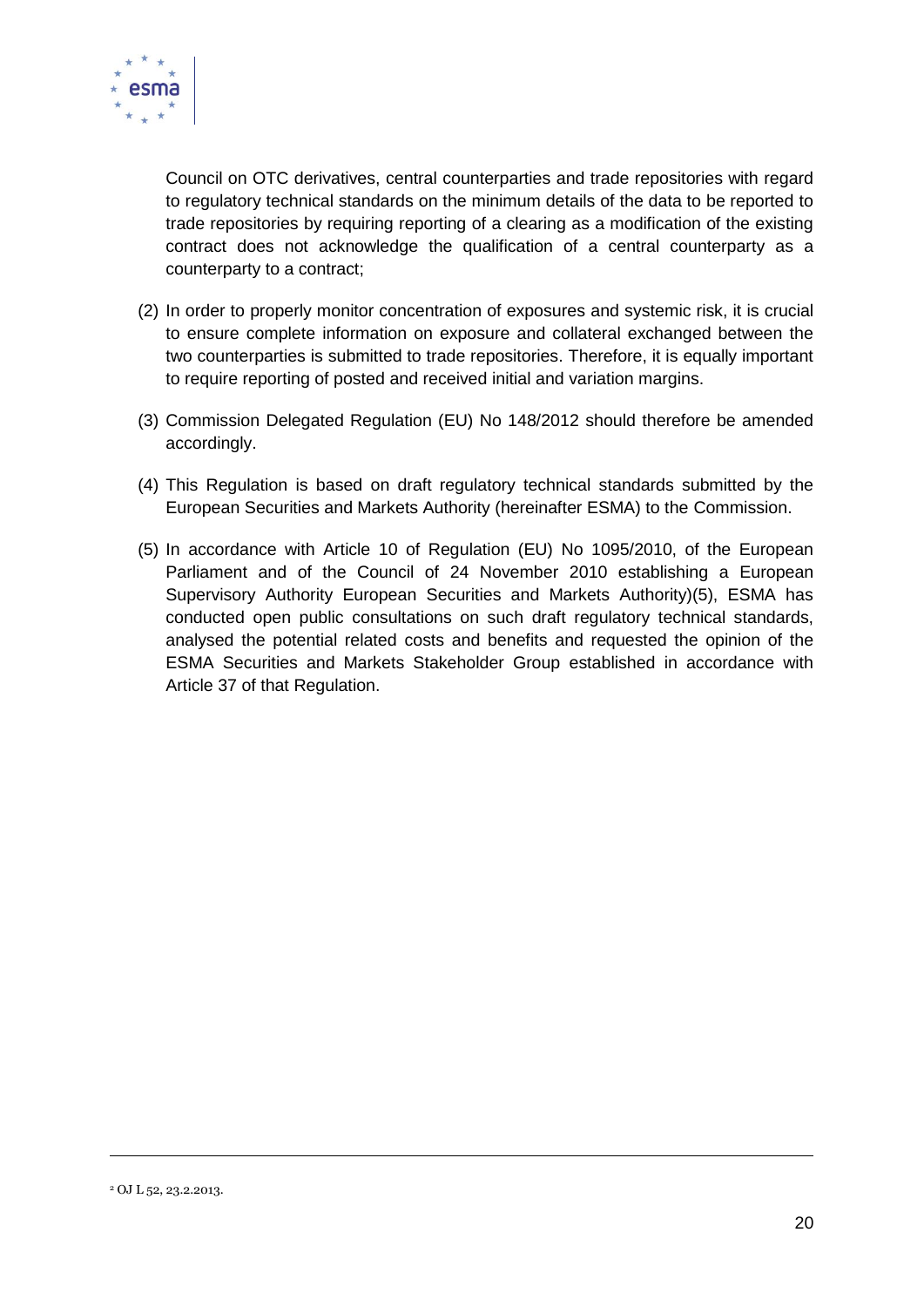

#### HAS ADOPTED THIS REGULATION

#### *Article 1*

#### **Amendments to Commission Delegated Regulation (EU) No 148/2013**

Commission Delegated Regulation (EU) No 148/2013 is hereby amended as follows:

(1) Article 2(1) is replaced by the following:

‗1. Where an existing contract is subsequently cleared by a CCP, clearing should be reported in a manner that the contractual positions before and after clearing are correctly represented. In the case when the contract is concluded on a trading venue and it is cleared on the day of execution, it is sufficient to report it in its cleared form.'

(2) Article 3 is amended as follows:

(a) the first paragraph is replaced by the following:

‗1. The data on collateral required under Table 1 of the Annex shall include all posted and received collateral.';

(b) the second paragraph is replaced by the following:

‗2. Where a counterparty does not collateralize on a transaction level basis, counterparties shall report to a trade repository collateral posted and received on a portfolio basis.';

(c) the third paragraph is replaced by the following:

‗3. Where the collateral related to a contract is reported on a portfolio basis, the reporting counterparty shall report to the trade repository a code identifying the portfolio related to the reported contract.'.

(3) The Annex on Details to be reported to trade repositories of Commission Delegated Regulation (EU) No 148/2013 is replaced with the Annex on Details to be reported to trade repositories of this Regulation.

#### *Article 2*

#### **Entry into force**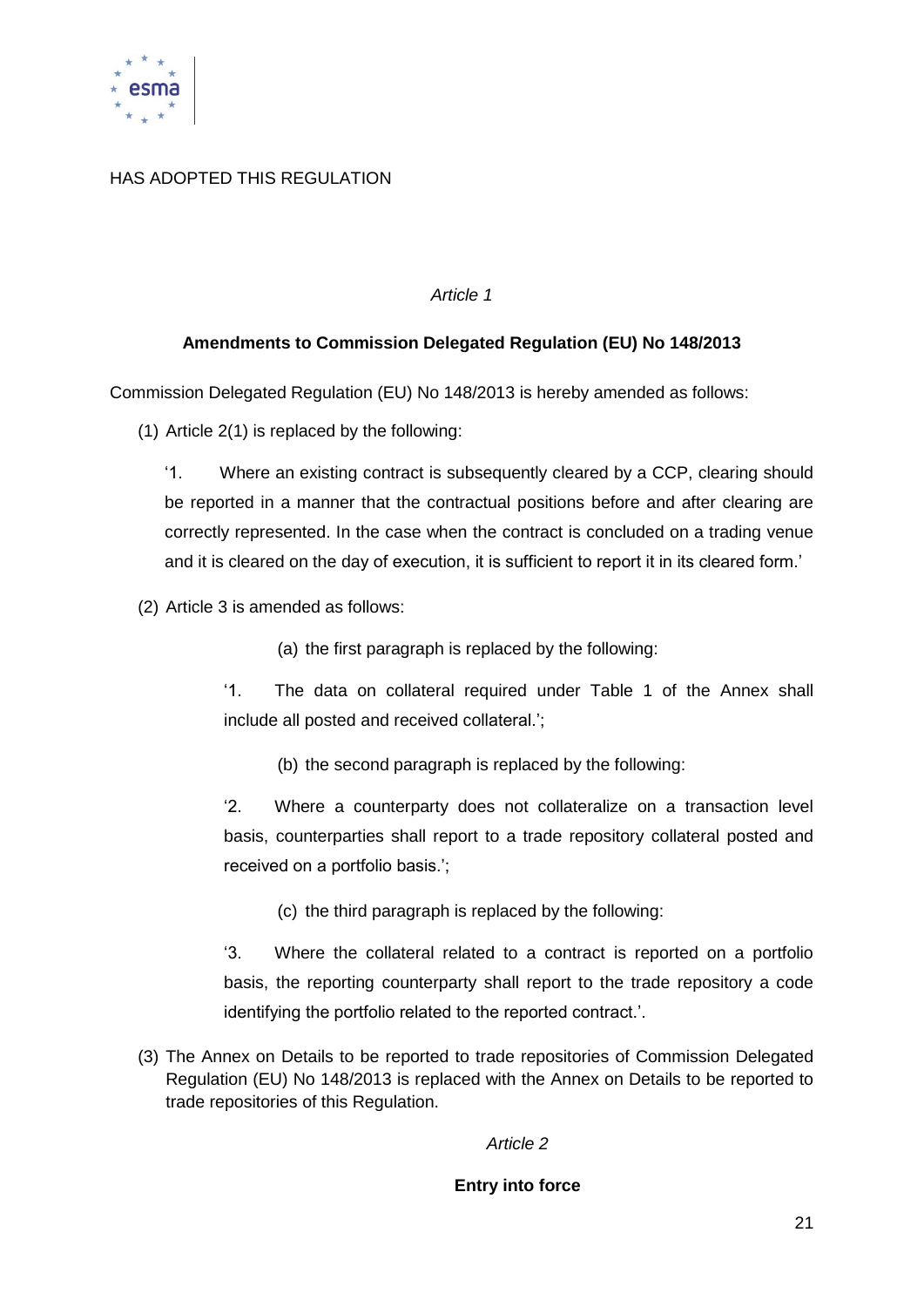

This Regulation shall enter into force on the twentieth day following that of its publication in the *Official Journal of the European Union*.

This Regulation shall be binding in its entirety and directly applicable in all Member States.

Done at Brussels, [...] [For the Commission

The President]

[On behalf of the President]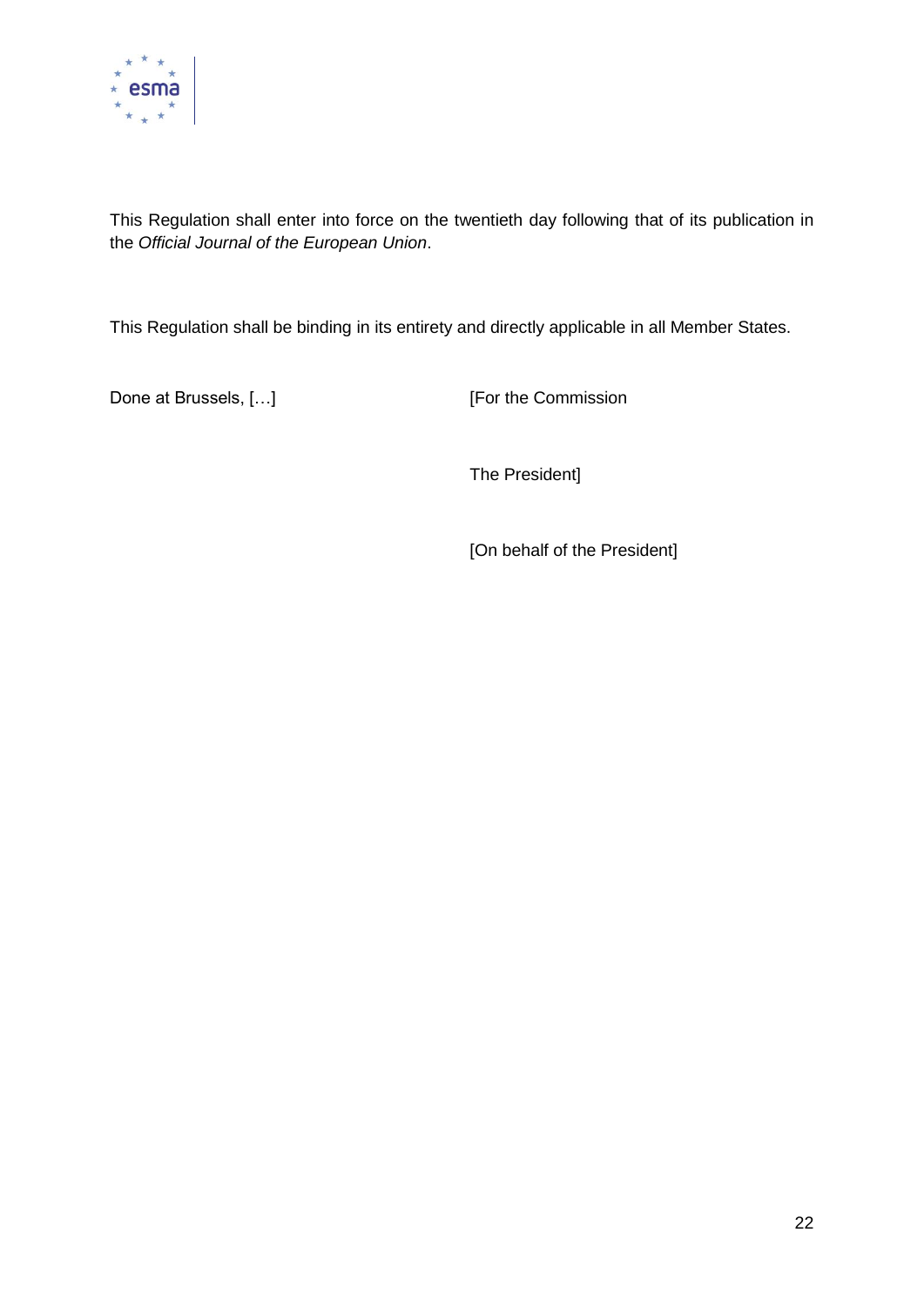

#### *ANNEX*

# **Details to be reported to trade repositories**

#### *Table 1*

## **Counterparty Data**

|                | <b>Field</b>                                      | Details to be reported                                                                                                                                                                                                               |
|----------------|---------------------------------------------------|--------------------------------------------------------------------------------------------------------------------------------------------------------------------------------------------------------------------------------------|
|                | <b>Parties to the</b><br>contract                 |                                                                                                                                                                                                                                      |
| $\mathbf{1}$   | Reporting timestamp                               | Date and time of reporting to the trade repository                                                                                                                                                                                   |
| $\overline{2}$ | Reporting<br>Counterparty ID                      | Unique code identifying the reporting counterparty                                                                                                                                                                                   |
| 3              | ID of the other<br>Counterparty                   | Unique code identifying the other counterparty of the<br>contract.<br>This field shall be filled from the perspective of the                                                                                                         |
|                |                                                   | reporting counterparty. In case of a private individual a<br>client code shall be used in a consistent manner.                                                                                                                       |
| 4              | Country of the other<br>Counterparty              | The country code of the domicile of the other<br>Counterparty shall be filled                                                                                                                                                        |
| 5              | Name of the reporting<br>counterparty             | Corporate name of the reporting counterparty.<br>This field shall be left blank in case the counterparty ID<br>already contains this information.                                                                                    |
| 6              | Domicile of the<br>reporting counterparty         | Information on the registered office, consisting of the full<br>address, city and country of the reporting counterparty.<br>This field shall be left blank in the case that the<br>counterparty ID already implies this information. |
| $\overline{7}$ | Corporate sector of the<br>reporting counterparty | Nature of the reporting counterparty's company activities.<br>This field shall contain all necessary codes applying to the<br>Reporting Counterparty irrespective of the sequence.                                                   |
| 8              | Nature of the reporting<br>counterparty           | Indicate if the reporting counterparty is a CCP, a financial,<br>non-financial counterparty or other type of counterparty in                                                                                                         |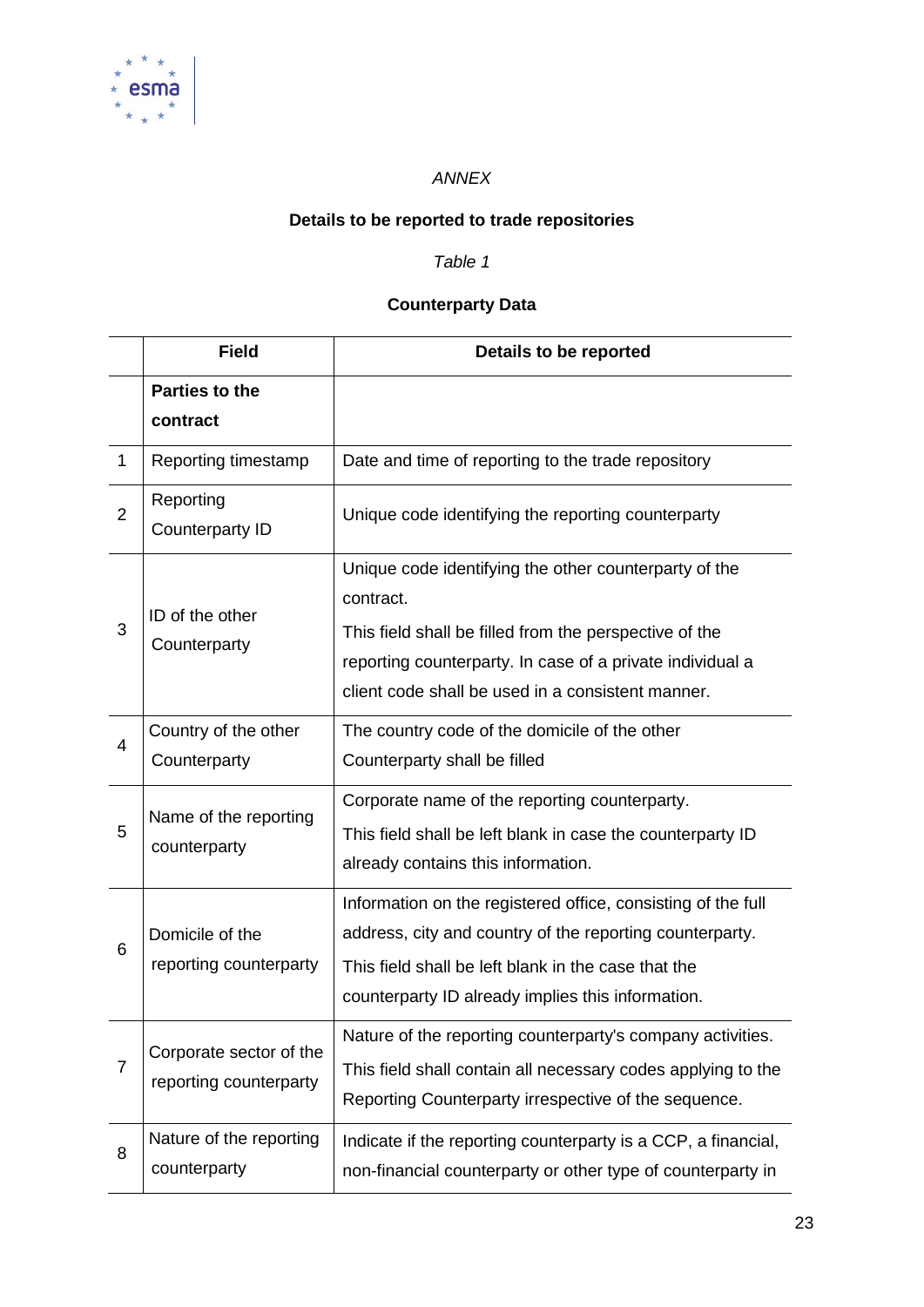

|    | <b>Field</b>                          | Details to be reported                                                                                                                                                                                                                                                                                                                                                                                                                                                                                                                                                                           |
|----|---------------------------------------|--------------------------------------------------------------------------------------------------------------------------------------------------------------------------------------------------------------------------------------------------------------------------------------------------------------------------------------------------------------------------------------------------------------------------------------------------------------------------------------------------------------------------------------------------------------------------------------------------|
|    |                                       | accordance with points 1, 8 and 9 of Article 2 or point 5 of<br>Article 1 of Regulation (EU) No 648/2012.                                                                                                                                                                                                                                                                                                                                                                                                                                                                                        |
| 9  | <b>Broker ID</b>                      | In the case a broker acts as intermediary for the reporting<br>counterparty without becoming a counterparty himself, the<br>reporting counterparty shall identify this broker by an<br>unique code                                                                                                                                                                                                                                                                                                                                                                                               |
| 10 | <b>Report submitting</b><br>entity ID | In the case where the reporting counterparty has<br>delegated the submission of the report to a third party or<br>to the other counterparty, this entity has to be identified in<br>this field by an unique code.<br>Otherwise this field shall be left blank.                                                                                                                                                                                                                                                                                                                                   |
| 11 | Clearing member ID                    | In the case where the reporting counterparty is not a<br>clearing member itself and where the trade is cleared, the<br>responsible clearing member shall be identified in this<br>field by an unique code                                                                                                                                                                                                                                                                                                                                                                                        |
| 12 | <b>Beneficiary ID</b>                 | The party subject to the rights and obligations arising from<br>the contract.<br>Where the transaction is executed via a structure, such as<br>a trust or fund, representing a number of beneficiaries, the<br>beneficiary should be identified as that structure.<br>If the beneficiary of the contract is not a counterparty to<br>this contract, the reporting counterparty has to identify this<br>beneficiary by an unique code or, in case of a private<br>individuals, by a client code used in a consistent manner<br>as assigned by the legal entity used by the private<br>individual. |
| 13 | Trading capacity                      | Identifies whether the reporting counterparty has<br>concluded the contract as principal on own account (on<br>own behalf or behalf of a client) or as agent for the<br>account of and on behalf of a client                                                                                                                                                                                                                                                                                                                                                                                     |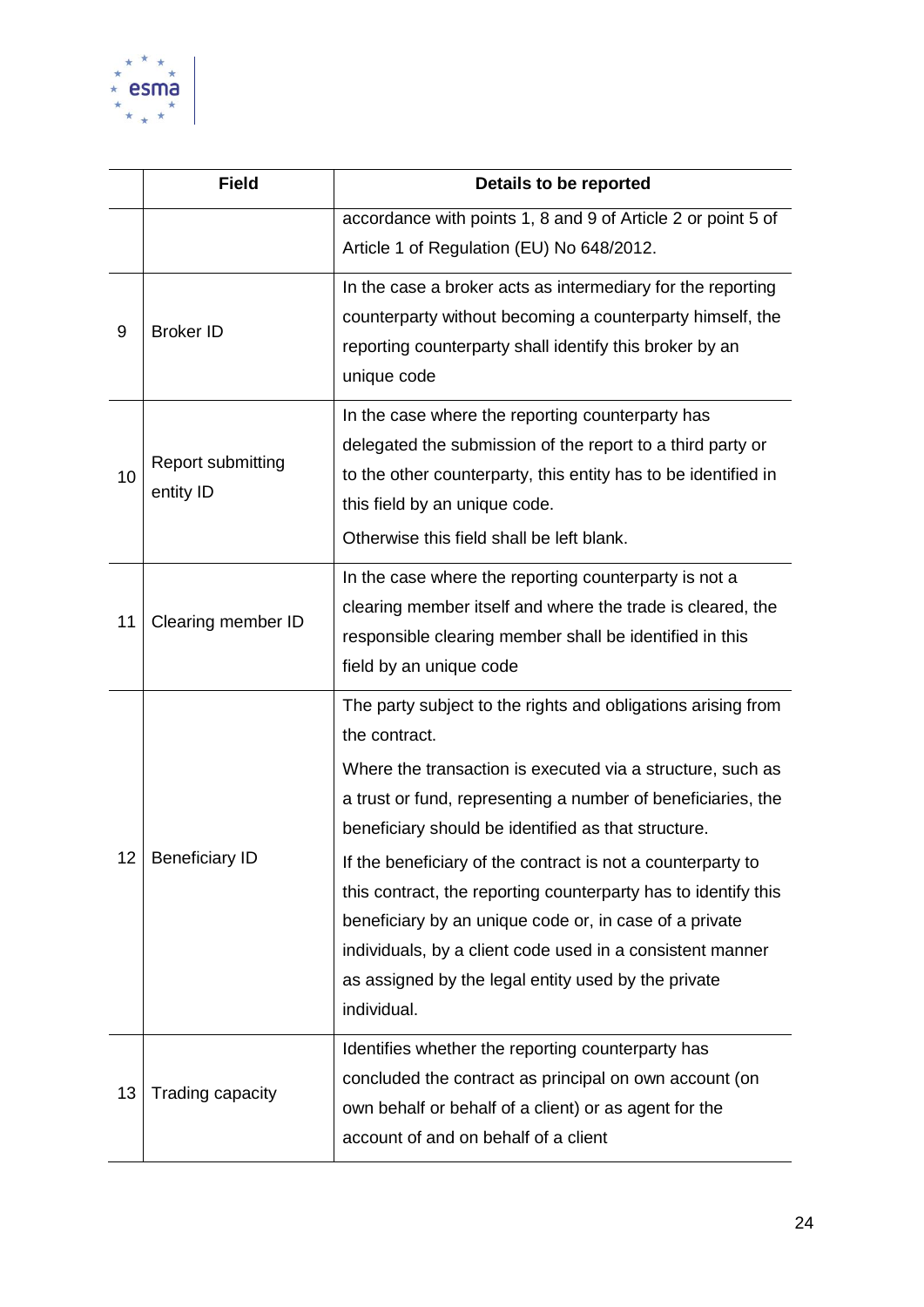

|    | <b>Field</b>                                                       | Details to be reported                                                                                                                                                                                                                                                                                                                                                                                              |
|----|--------------------------------------------------------------------|---------------------------------------------------------------------------------------------------------------------------------------------------------------------------------------------------------------------------------------------------------------------------------------------------------------------------------------------------------------------------------------------------------------------|
| 14 | Counterparty side                                                  | Identifies whether the reporting counterparty is a buyer or<br>a seller                                                                                                                                                                                                                                                                                                                                             |
| 15 | Directly linked to<br>commercial activity or<br>treasury financing | Information on whether the contract is objectively<br>measurable as directly linked to the reporting<br>counterparty's commercial or treasury financing activity,<br>as referred to in Art. 10(3) of Regulation (EU) No<br>648/2012.<br>This field shall be left blank in the case where the<br>reporting counterparty is a financial counterparty, as<br>referred to in Article 2 (8) Regulation (EU) No 648/2012. |
| 16 | Clearing threshold                                                 | Information whether the reporting counterparty is above<br>the clearing threshold referred to in Art. 10(3) of<br>Regulation (EU) No 648/2012.<br>This field shall be left blank in case the reporting<br>counterparty is a financial counterparty, as referred to in<br>Art. 2 (8) Regulation (EU) No 648/2012.                                                                                                    |
| 17 | Value of contract                                                  | Mark to market valuation of the contract, or mark to model<br>valuation where applicable under Article 11(2) of<br>Regulation (EU) No 648/2012. The CCP's valuation to be<br>used for a cleared trade                                                                                                                                                                                                               |
| 18 | Currency of the value                                              | The currency used for the valuation of the contract                                                                                                                                                                                                                                                                                                                                                                 |
| 19 | Valuation date                                                     | Date of the last mark to market or mark to model valuation                                                                                                                                                                                                                                                                                                                                                          |
| 20 | Valuation time                                                     | Time of the last mark to market or mark to model<br>valuation                                                                                                                                                                                                                                                                                                                                                       |
| 21 | Valuation type                                                     | Indicate whether valuation was performed mark to market,<br>mark to model or provided by the CCP                                                                                                                                                                                                                                                                                                                    |
| 22 | Collateralisation                                                  | Whether collateralisation was performed                                                                                                                                                                                                                                                                                                                                                                             |
| 23 | Collateral portfolio                                               | Whether the collateralisation was performed on a portfolio<br>basis.                                                                                                                                                                                                                                                                                                                                                |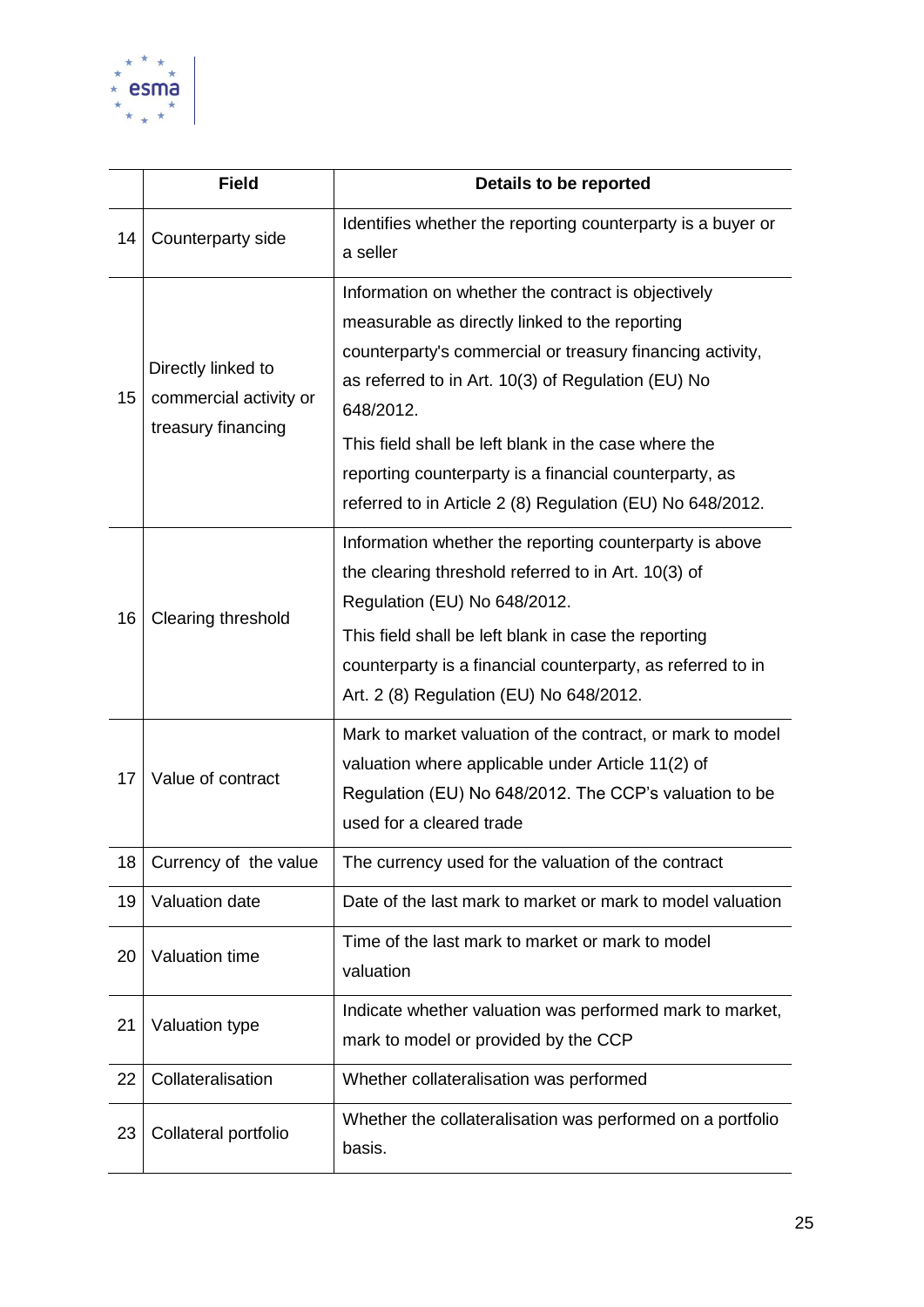

|    | <b>Field</b>                                   | Details to be reported                                                                                                                                                                      |
|----|------------------------------------------------|---------------------------------------------------------------------------------------------------------------------------------------------------------------------------------------------|
|    |                                                | Portfolio means the collateral calculated on the basis of                                                                                                                                   |
|    |                                                | net positions resulting from a set of contracts, rather than<br>per trade.                                                                                                                  |
| 24 | Collateral portfolio<br>code                   | If collateral is reported on a portfolio basis, the portfolio<br>should be identified by a unique code determined by the<br>reporting counterparty                                          |
|    |                                                | Value of the initial margin posted by the reporting<br>counterparty to the other counterparty.                                                                                              |
| 25 | Initial margin posted                          | Where initial margin is posted on a portfolio basis, this<br>field should include the overall value of initial margin<br>posted for the portfolio.                                          |
| 26 | Currency of the initial<br>margin posted       | Specify the currency of the initial margin posted                                                                                                                                           |
| 27 | Variation margin<br>posted                     | Value of the variation margin posted, including cash<br>settled, by the reporting counterparty to the other<br>counterparty.<br>Where variation margin is posted on a portfolio basis, this |
|    |                                                | field should include the overall value of variation margin<br>posted for the portfolio.                                                                                                     |
| 28 | Currency of the<br>variation margins<br>posted | Specify the currency of variation margin posted                                                                                                                                             |
|    |                                                | Value of the initial margin received by the reporting<br>counterparty from the other counterparty.                                                                                          |
| 29 | Initial margin received                        | Where initial margin is received on a portfolio basis, this<br>field should include the overall value of initial margin<br>received for the portfolio.                                      |
| 30 | Currency of the initial<br>margin received     | Specify the currency of the initial margin received                                                                                                                                         |
| 31 | Variation margin                               | Value of the variation margin received, including cash                                                                                                                                      |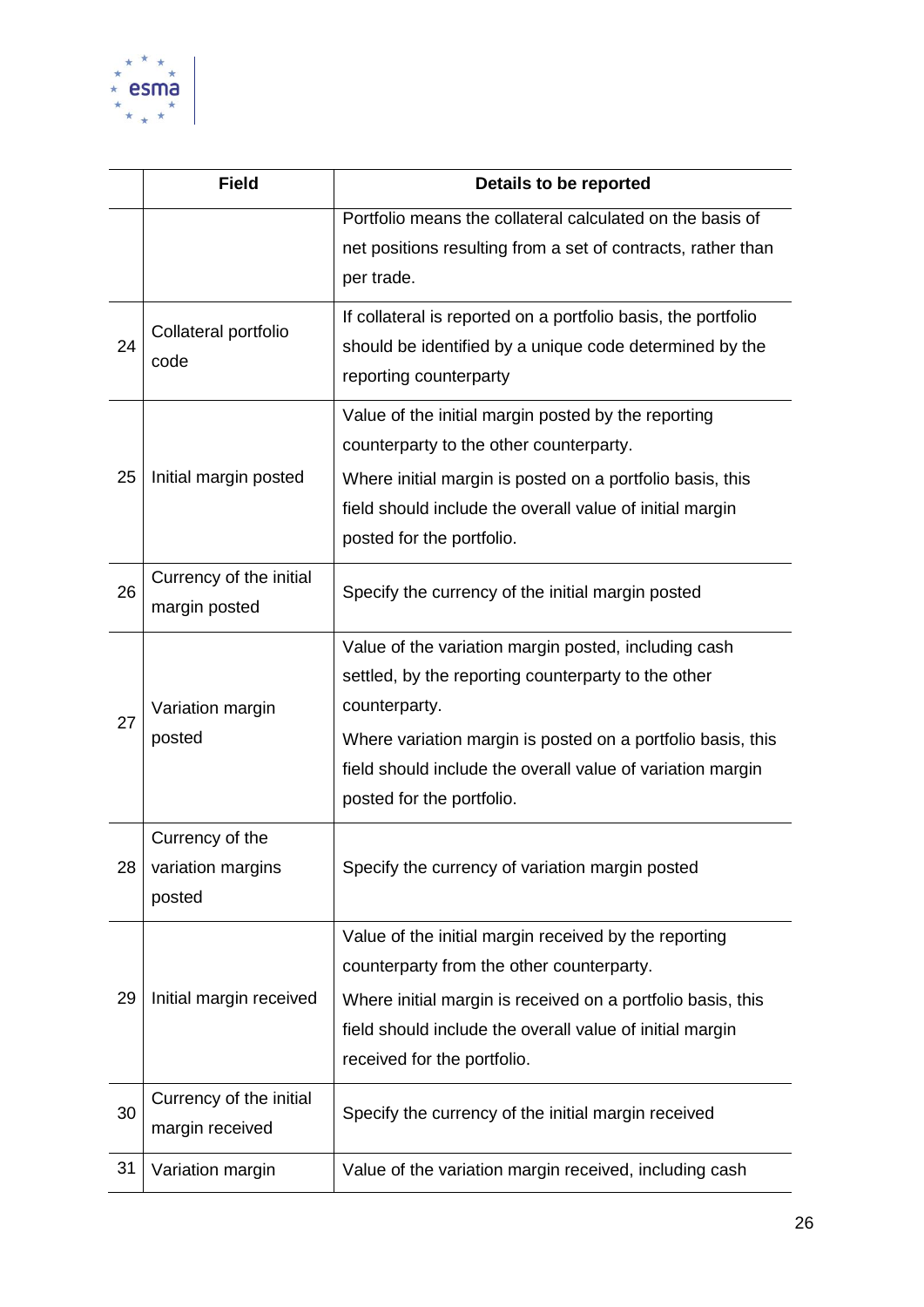

|    | <b>Field</b>                                     | Details to be reported                                                                                                                                                                                                               |
|----|--------------------------------------------------|--------------------------------------------------------------------------------------------------------------------------------------------------------------------------------------------------------------------------------------|
|    | received                                         | settled, by the reporting counterparty from the other<br>counterparty.<br>Where variation margin is received on a portfolio basis,<br>this field should include the overall value of variation<br>margin received for the portfolio. |
| 32 | Currency of the<br>variation margins<br>received | Specify the currency of the variation margin received                                                                                                                                                                                |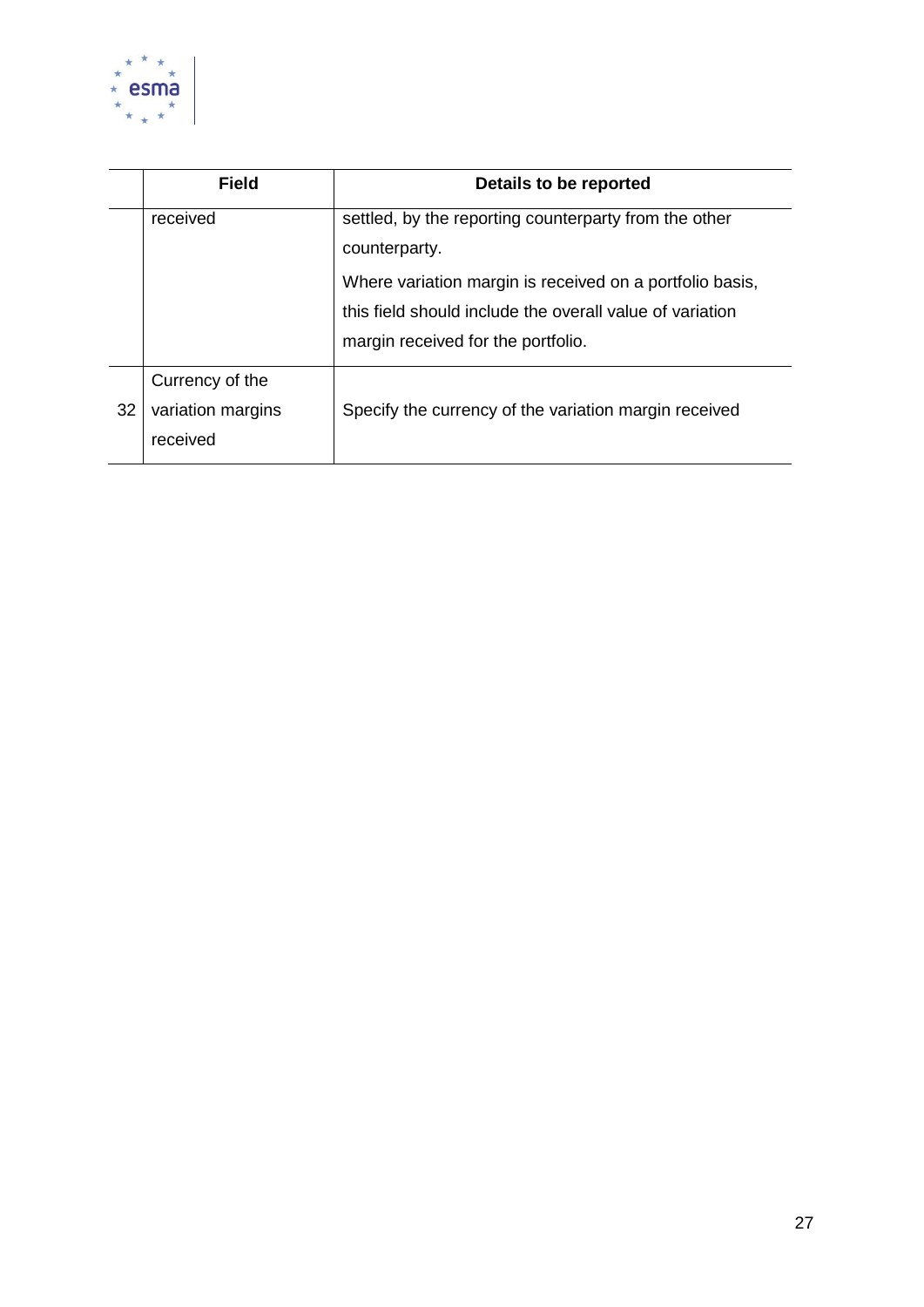

#### *Table 2*

#### **Common Data**

|                | <b>Field</b>                      | Details to be reported                                                                                                                                                                         |
|----------------|-----------------------------------|------------------------------------------------------------------------------------------------------------------------------------------------------------------------------------------------|
|                | Section 2a -                      |                                                                                                                                                                                                |
|                | <b>Contract type</b>              |                                                                                                                                                                                                |
| 1              | Contract type                     | Each reported contract shall be classified according to<br>its type                                                                                                                            |
| $\overline{2}$ | Asset class                       | Each reported contract shall be classified according to<br>the asset class it is based on                                                                                                      |
|                | Section 2b-                       |                                                                                                                                                                                                |
|                | <b>Product</b>                    |                                                                                                                                                                                                |
|                | identification                    |                                                                                                                                                                                                |
| 3              | Product<br>classification type    | The type of relevant product classification                                                                                                                                                    |
| 4              | Product<br>classification         | For products identified through ISIN or AII, CFI code<br>shall be specified.<br>For products for which ISIN or All are not available,<br>endorsed UPI shall be specified.                      |
| 5              | Product<br>identification type    | The type of relevant product identification                                                                                                                                                    |
| 6              | Product<br>identification         | The product shall be identified through ISIN or All.<br>All shall be used if a product is traded on a trading<br>venue classified as All in the MiFID Data Base<br>published on ESMA web site. |
| 7              | Underlying<br>identification type | The type of relevant underlying identifier                                                                                                                                                     |
| 8              | Underlying<br>identifier          | The underlying shall be identified by using a unique<br>identification for this underlying based on its type.<br>In case of baskets composed, among others, of financial                       |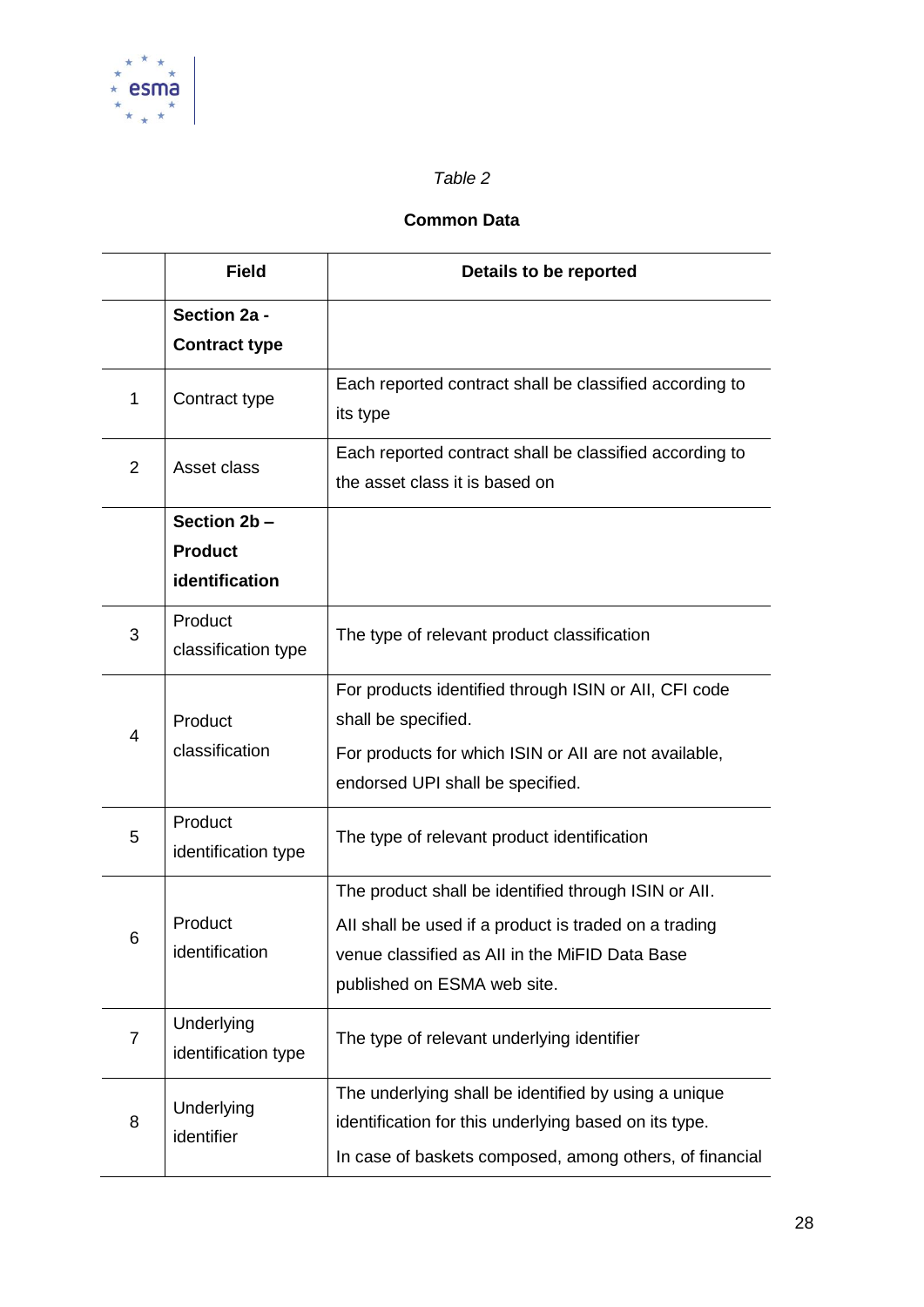

|    | <b>Field</b>                                  | Details to be reported                                                                                                                                                                                                                                                 |
|----|-----------------------------------------------|------------------------------------------------------------------------------------------------------------------------------------------------------------------------------------------------------------------------------------------------------------------------|
|    |                                               | instruments traded on a trading venue, only financial<br>instruments traded on a trading venue shall be<br>specified.                                                                                                                                                  |
| 9  | Notional currency<br>1                        | The currency of the original and actual notional amount.<br>In the case of an interest rate derivative contract, this<br>will be the notional currency of leg 1.                                                                                                       |
| 10 | Notional currency<br>$\overline{2}$           | The other currency of the notional amount.<br>In the case of an interest rate derivative contract, this<br>will be the notional currency of leg 2.                                                                                                                     |
| 11 | Deliverable<br>currency                       | The currency to be delivered                                                                                                                                                                                                                                           |
|    | Section 2b -<br>Details on the<br>transaction |                                                                                                                                                                                                                                                                        |
| 12 | <b>Trade ID</b>                               | A Unique Trade ID agreed with the other counterparty                                                                                                                                                                                                                   |
| 13 | <b>Report tracking</b><br>number              | A unique number for the group of reports which relate to<br>the same execution                                                                                                                                                                                         |
| 14 | Venue of<br>execution                         | The venue of execution shall be identified by a unique<br>code for this venue. In case of a contract concluded<br>OTC, it has to be identified whether the respective<br>instrument is admitted to trading but traded OTC or not<br>admitted to trading and traded OTC |
| 15 | Compression                                   | Identify whether the contract results from a compression<br>operation                                                                                                                                                                                                  |
| 16 | Price / rate                                  | The price per derivative excluding, where applicable,<br>commission and accrued interest                                                                                                                                                                               |
| 17 | Price notation type                           | The manner in which the price is expressed                                                                                                                                                                                                                             |
| 18 | Currency of price                             | The currency in which the Price / rate is denominated                                                                                                                                                                                                                  |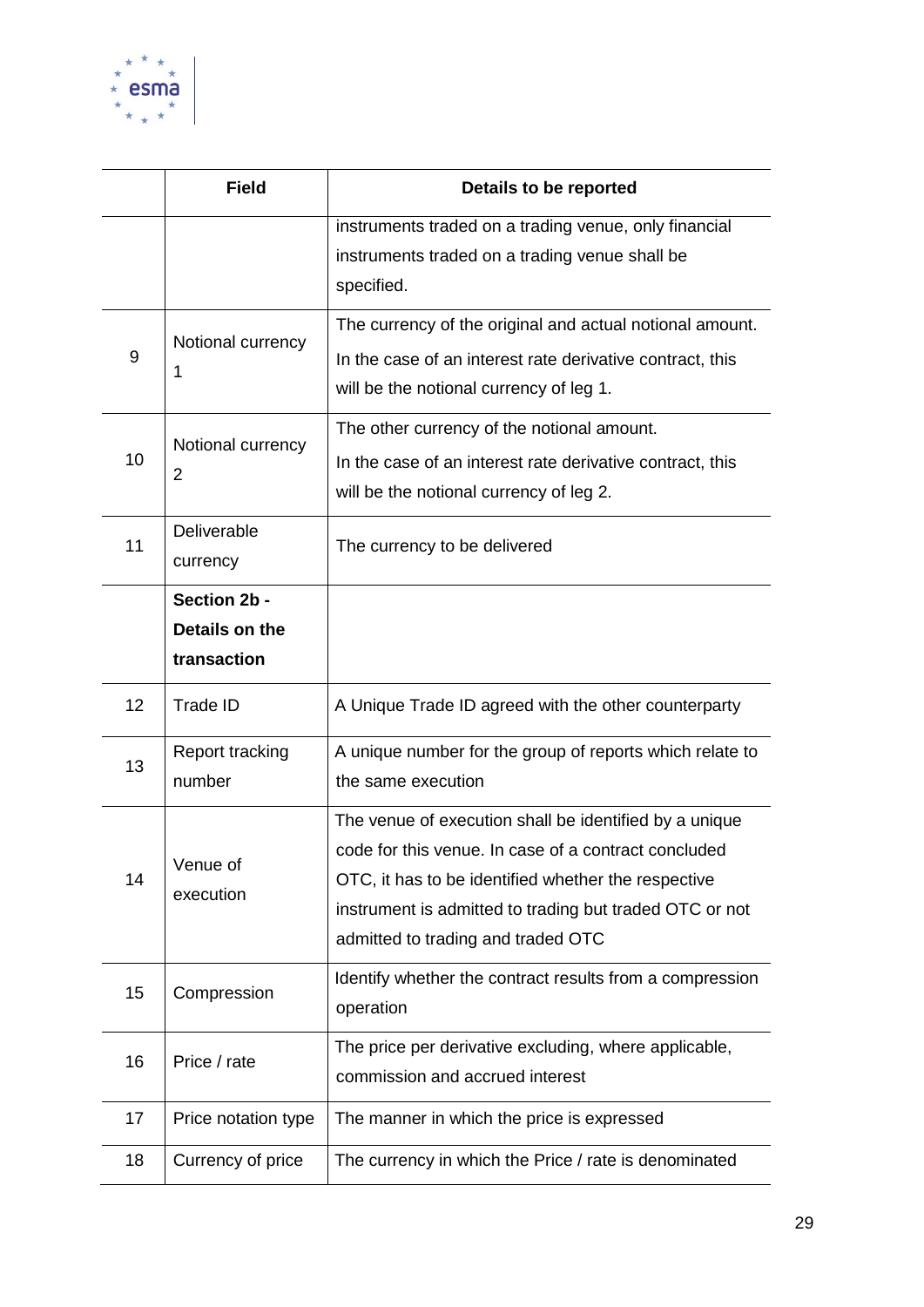

|    | <b>Field</b>             | Details to be reported                                                                                                                                            |
|----|--------------------------|-------------------------------------------------------------------------------------------------------------------------------------------------------------------|
| 19 | Original notional        | The reference amount from which contractual payments<br>are determined                                                                                            |
| 20 | Actual notional          | The reference amount from which contractual payments<br>are determined when there is a change to the terms of<br>the original contract                            |
| 21 | Price multiplier         | The number of units of the financial instruments which<br>are contained in a trading lot; for example, the number<br>of derivatives represented by the contract   |
| 22 | Quantity                 | Number of contracts included in the report                                                                                                                        |
| 23 | Up-front payment         | Amount of any up-front payment the reporting<br>counterparty made or received                                                                                     |
| 24 | Delivery type            | Indicates whether the contract is settled physically or in<br>cash                                                                                                |
| 25 | Execution<br>timestamp   | As defined in Article 1(2)                                                                                                                                        |
| 26 | <b>Effective date</b>    | Date when obligations under the contract come into<br>effect                                                                                                      |
| 27 | Maturity date            | Original date of expiry of the reported contract.                                                                                                                 |
|    |                          | An early termination shall not be reported in this field.                                                                                                         |
| 28 | <b>Termination date</b>  | Termination date in the case of an early termination of<br>the reported contract.<br>If not different from maturity date, this field shall be left<br>blank.      |
| 29 | Settlement date          | Date of settlement of the underlying.<br>If more than one, further fields may be used.                                                                            |
| 30 | Master Agreement<br>type | Reference to any master agreement, if existent (e.g.<br>ISDA Master Agreement; Master Power Purchase and<br>Sale Agreement; International ForEx Master Agreement; |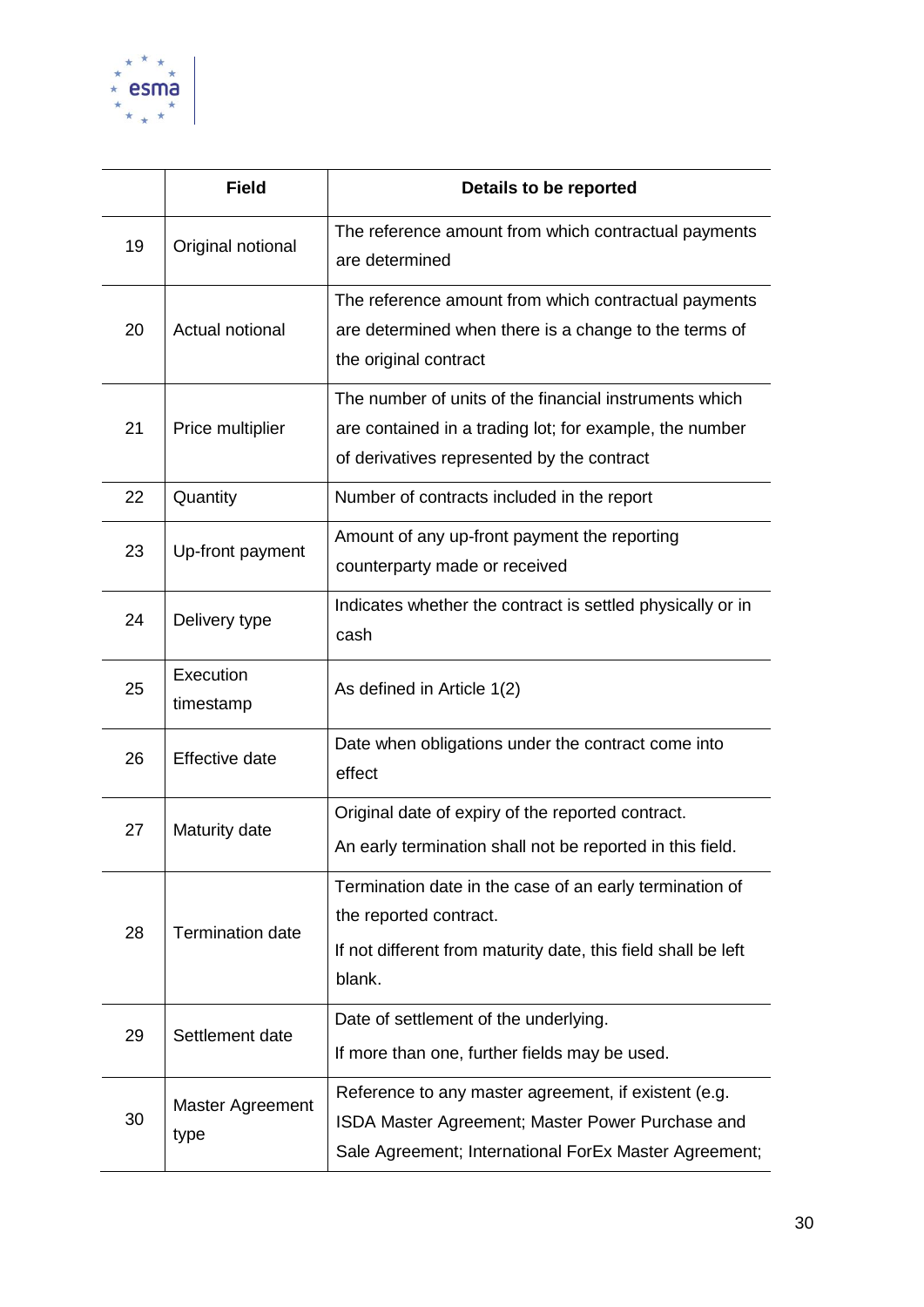

|    | <b>Field</b>                                                 | Details to be reported                                                                                                                                                                                                                                                                                                |
|----|--------------------------------------------------------------|-----------------------------------------------------------------------------------------------------------------------------------------------------------------------------------------------------------------------------------------------------------------------------------------------------------------------|
|    |                                                              | European Master Agreement or any local Master<br>Agreements).                                                                                                                                                                                                                                                         |
| 32 | <b>Master Agreement</b><br>version                           | Reference to the year of the master agreement version<br>used for the reported trade, if applicable (e.g. 1992,<br>2002, etc.)                                                                                                                                                                                        |
|    | <b>Section 2c - Risk</b><br>mitigation /<br><b>Reporting</b> |                                                                                                                                                                                                                                                                                                                       |
| 33 | Confirmation<br>timestamp                                    | Date and time of the confirmation, as defined under<br>Commission Delegated Regulation (EU) No 149/2013,<br>indicating time zone in which the confirmation has taken<br>place                                                                                                                                         |
| 34 | Confirmation<br>means                                        | Whether the contract was electronically confirmed, non-<br>electronically confirmed or remains unconfirmed                                                                                                                                                                                                            |
|    | Section 2d -                                                 |                                                                                                                                                                                                                                                                                                                       |
|    | <b>Clearing</b>                                              |                                                                                                                                                                                                                                                                                                                       |
| 35 | Clearing obligation                                          | Indicates, whether the reported contract belongs to a<br>class of OTC derivatives that has been declared<br>subject to the clearing obligation and both<br>counterparties to the contract are subject to the clearing<br>obligation under Regulation (EU) No 648/2012, as of the<br>time of execution of the contract |
| 36 | Cleared                                                      | Indicates, whether clearing has taken place                                                                                                                                                                                                                                                                           |
| 37 | Clearing<br>timestamp                                        | Time and date when clearing took place                                                                                                                                                                                                                                                                                |
| 38 | <b>CCP</b>                                                   | In the case of a contract that has been cleared, the<br>unique code for the CCP that has cleared the contract                                                                                                                                                                                                         |
| 39 | Intragroup                                                   | Indicates whether the contract was entered into as an<br>intragroup transaction, defined in Article 3 of Regulation                                                                                                                                                                                                   |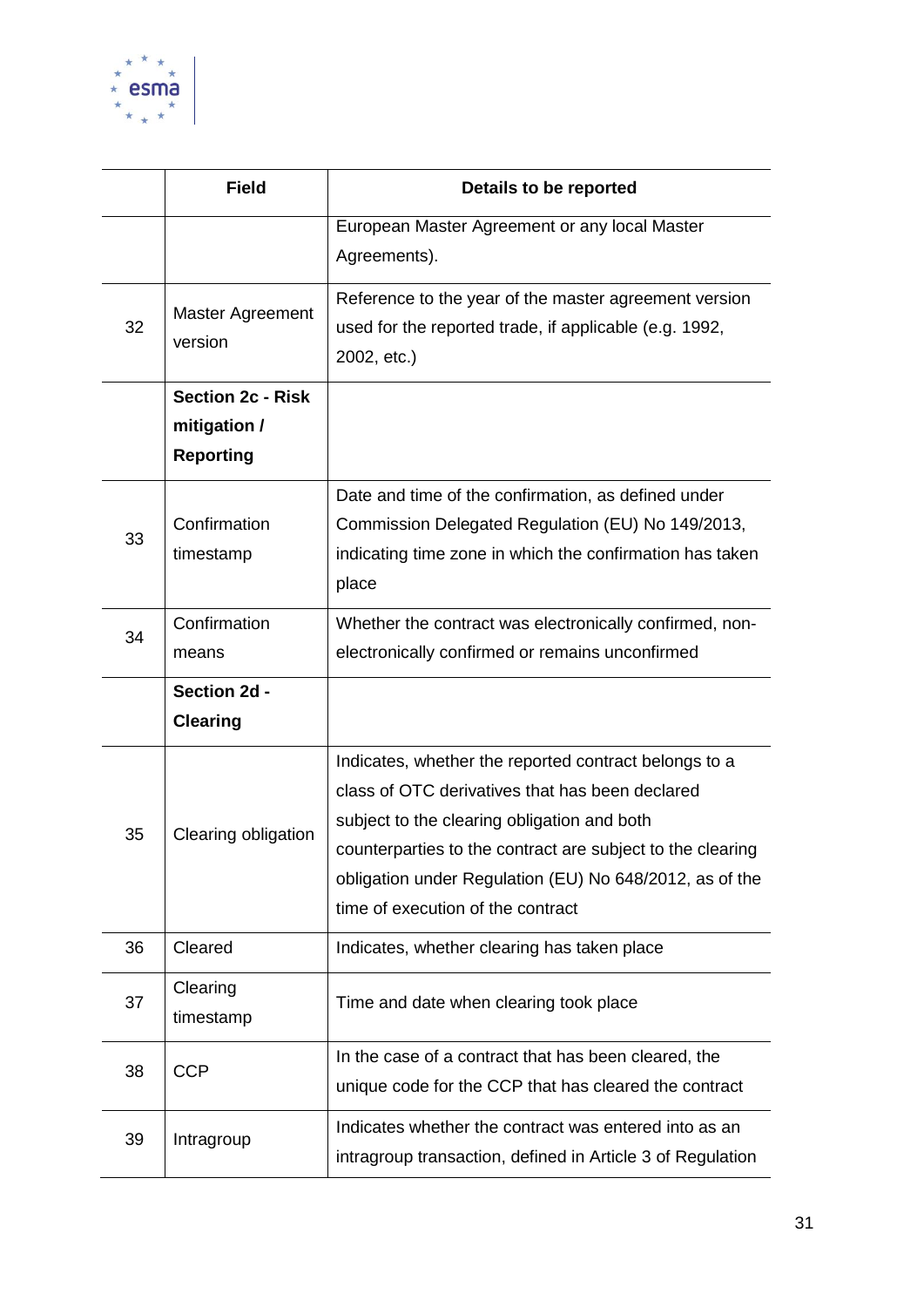

|    | <b>Field</b>                              | Details to be reported                                                                                                                           |
|----|-------------------------------------------|--------------------------------------------------------------------------------------------------------------------------------------------------|
|    |                                           | (EU) No 648/2012                                                                                                                                 |
|    | Section 2e -                              |                                                                                                                                                  |
|    | <b>Interest Rates</b>                     |                                                                                                                                                  |
| 40 | Fixed rate of leg 1                       | An indication of the fixed rate leg 1 used, if applicable                                                                                        |
| 41 | Fixed rate of leg 2                       | An indication of the fixed rate leg 2 used, if applicable                                                                                        |
| 42 | Fixed rate day<br>count                   | The actual number of days in the relevant fixed rate<br>payer calculation period, if applicable                                                  |
| 43 | Fixed rate<br>payment frequency           | Frequency of payments for the fixed rate leg, if<br>applicable                                                                                   |
| 44 | <b>Floating rate</b><br>payment frequency | Frequency of payments for the floating rate leg, if<br>applicable                                                                                |
| 45 | Floating rate reset<br>frequency          | Frequency of floating rate leg resets, if applicable                                                                                             |
| 46 | Floating rate of leg<br>1                 | An indication of the interest rates used which are reset<br>at predetermined intervals by reference to a market<br>reference rate, if applicable |
| 47 | Floating rate of leg<br>2                 | An indication of the interest rates used which are reset<br>at predetermined intervals by reference to a market<br>reference rate, if applicable |
|    | Section 2f-                               |                                                                                                                                                  |
|    | Foreign                                   |                                                                                                                                                  |
|    | <b>Exchange</b>                           |                                                                                                                                                  |
| 48 | Delivery currency 2                       | The cross currency, if different from the currency of<br>delivery                                                                                |
| 49 | Exchange rate 1                           | The contractual rate of exchange of the currencies                                                                                               |
| 50 | Forward exchange<br>rate                  | Forward exchange rate on value date                                                                                                              |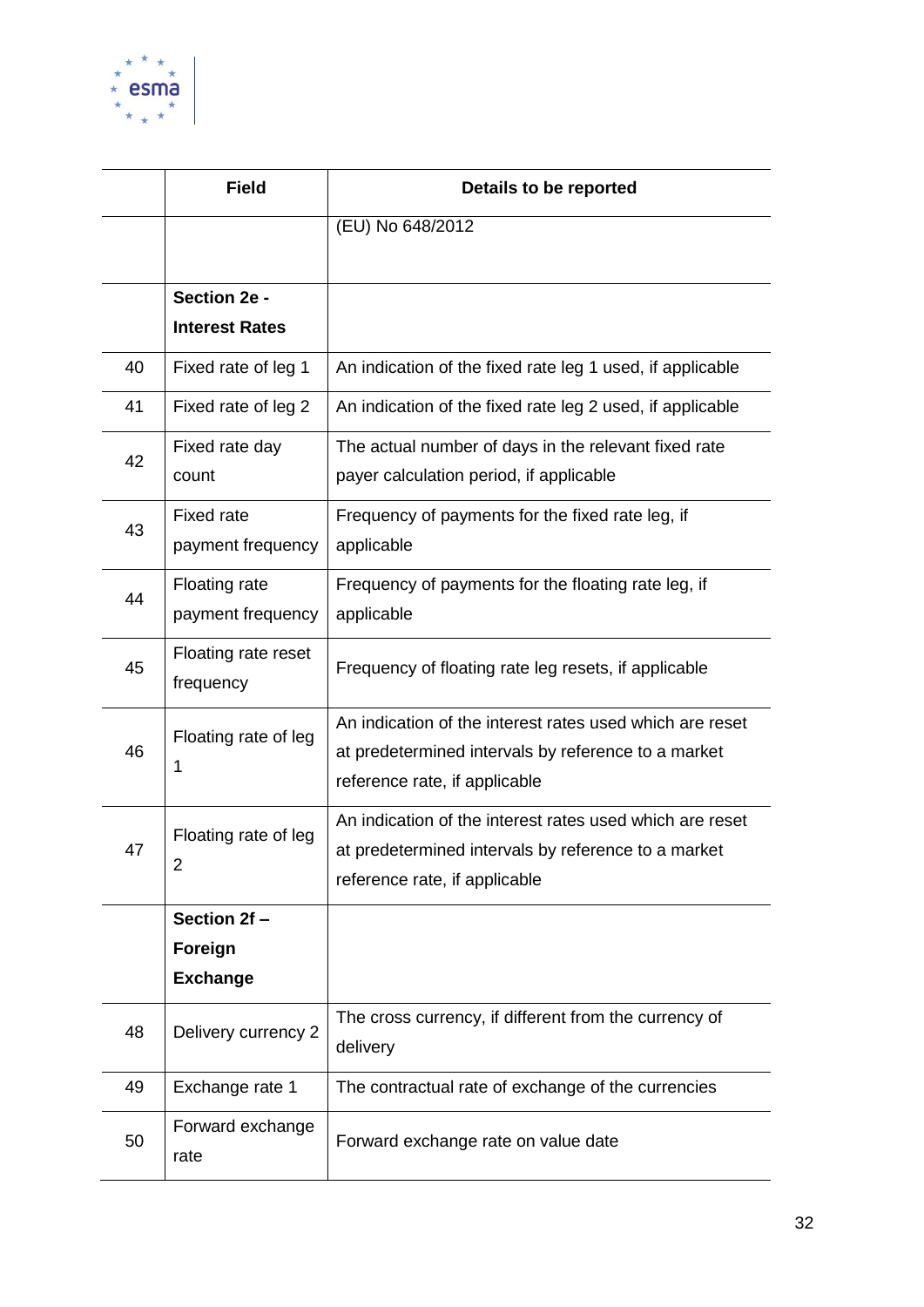

|                 | <b>Field</b>                    | Details to be reported                                                                                                                |
|-----------------|---------------------------------|---------------------------------------------------------------------------------------------------------------------------------------|
| 51              | Exchange rate<br>basis          | Quote base for exchange rate                                                                                                          |
|                 | Section 2g -                    |                                                                                                                                       |
|                 | <b>Commodities</b>              |                                                                                                                                       |
|                 | <b>General</b>                  |                                                                                                                                       |
| 52              | Commodity base                  | Indicates the type of commodity underlying the contract                                                                               |
| 53              | Commodity details               | Details of the particular commodity beyond field 52                                                                                   |
|                 | <b>Energy</b>                   | Information to be reported according to Regulation (EU)<br>No 1227/2011, if applicable                                                |
| 54              | Delivery point or<br>zone       | Delivery point(s) of market area(s)                                                                                                   |
| 55              | Interconnection<br>Point        | Identification of the border(s) or border point(s) of a<br>transportation contract                                                    |
|                 | 56 Load type                    | Repeatable section of fields 57 - 64 to identify the<br>product delivery profile which correspond to the delivery<br>periods of a day |
| 57 <sub>5</sub> | Load delivery<br>intervals      | The time interval for each block or shape                                                                                             |
| 58              | Delivery start date<br>and time | Start date and time of delivery                                                                                                       |
| 59              | Delivery end date<br>and time   | End date and time of delivery                                                                                                         |
| 60              | Duration                        | The duration of the delivery period                                                                                                   |
| 61              | Days of the week                | The days of the week of the delivery                                                                                                  |
| 62              | Delivery capacity               | Delivery capacity for each delivery interval specified in field<br>57                                                                 |
| 63              | <b>Quantity Unit</b>            | Daily or hourly quantity in MWh or kWh/d which                                                                                        |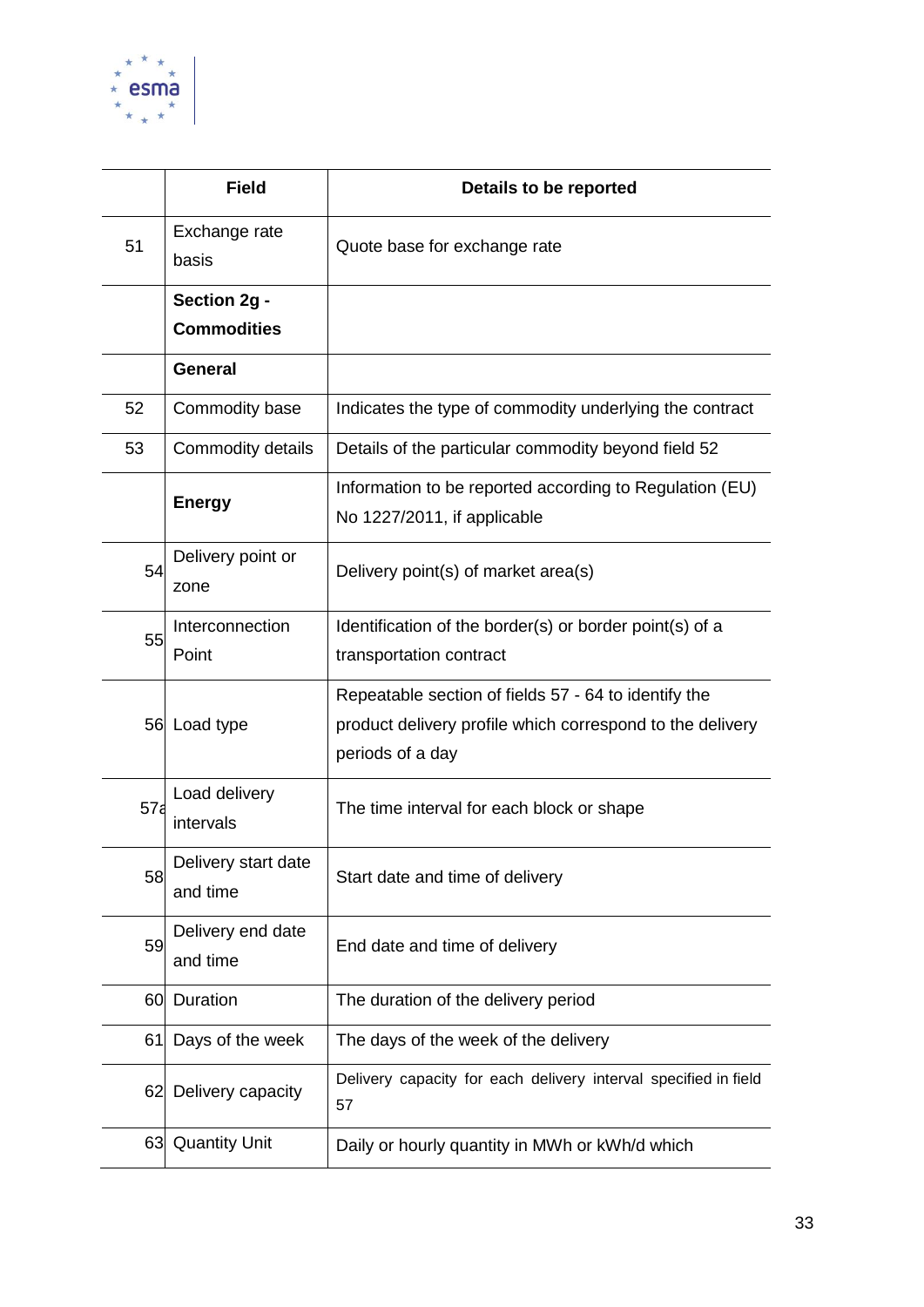

|    | <b>Field</b>                      | Details to be reported                                                                                                                                                                                               |  |
|----|-----------------------------------|----------------------------------------------------------------------------------------------------------------------------------------------------------------------------------------------------------------------|--|
|    |                                   | corresponds to the underlying commodity                                                                                                                                                                              |  |
| 64 | Price/time interval<br>quantities | If applicable, price per quantity per delivery time interval                                                                                                                                                         |  |
|    | Section 2h -<br><b>Options</b>    |                                                                                                                                                                                                                      |  |
| 65 | Option type                       | Indicates whether the contract is a call or a put                                                                                                                                                                    |  |
| 66 | Option style<br>(exercise)        | Indicates whether the option may be exercised only at a<br>fixed date (European, and Asian style), a series of pre-<br>specified dates (Bermudan) or at any time during the life<br>of the contract (American style) |  |
| 67 | Strike price<br>(cap/floor rate)  | The strike price of the option.                                                                                                                                                                                      |  |
|    | Section 2i-                       |                                                                                                                                                                                                                      |  |
|    | <b>Credit derivatives</b>         |                                                                                                                                                                                                                      |  |
| 68 | Seniority                         | Information on the seniority in case of contract on index<br>or on a single name entity                                                                                                                              |  |
| 69 | Coupon                            | The fixed coupon of the contract in percentage                                                                                                                                                                       |  |
| 70 | Date of last<br>lifecycle event   | The date on which the last lifecycle event took place                                                                                                                                                                |  |
| 71 | <b>Series</b>                     | The series number of the composition of the index                                                                                                                                                                    |  |
| 72 | Index factor                      | The factor to apply to the Actual Notional (Field 14b) to<br>adjust it to all the previous credit events in that Index<br>series.<br>The figure varies between 0 and 100.                                            |  |
|    | Section 2i -                      |                                                                                                                                                                                                                      |  |
|    | <b>Modifications to</b>           |                                                                                                                                                                                                                      |  |
|    | the contract                      |                                                                                                                                                                                                                      |  |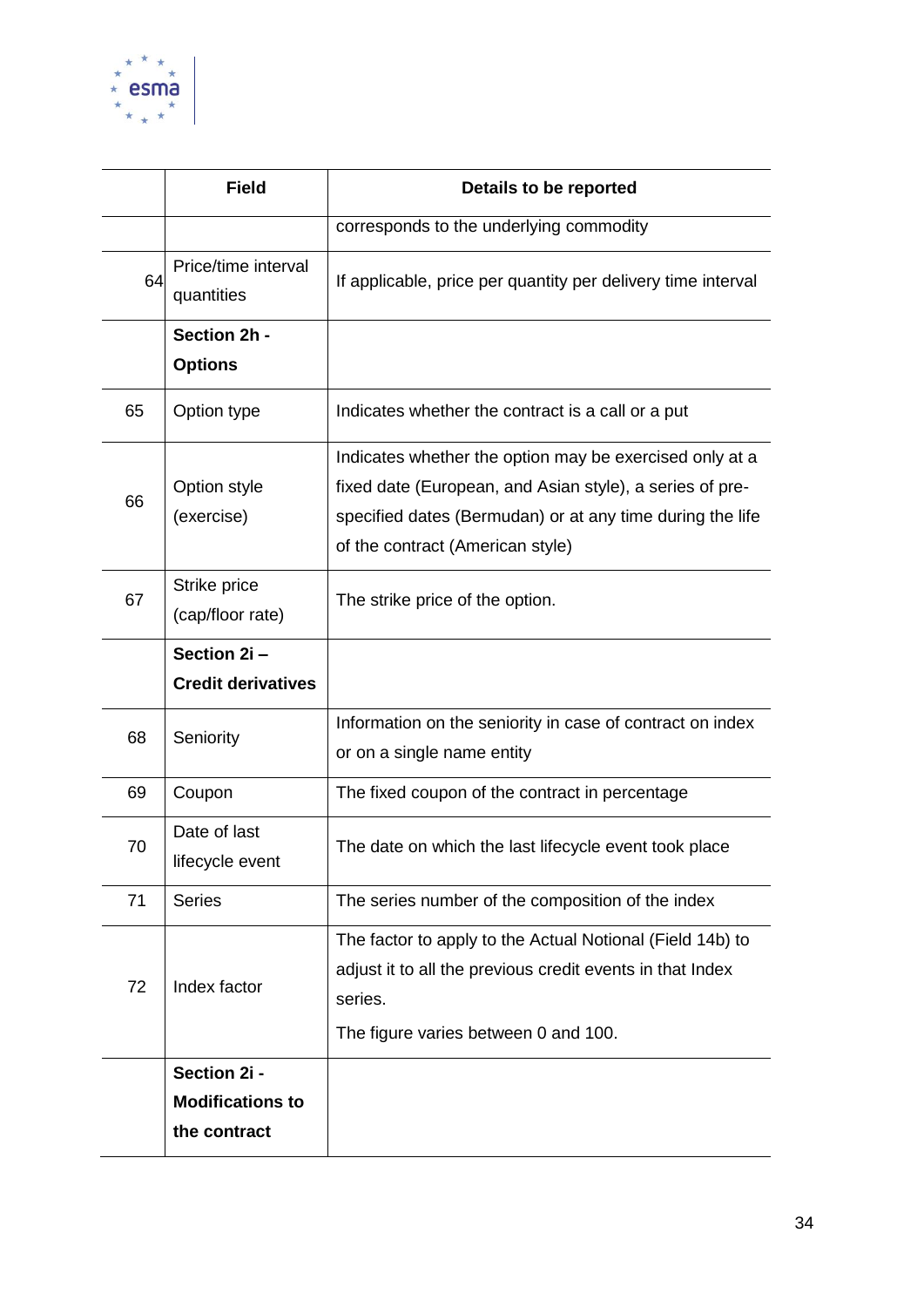

|    | <b>Field</b> | Details to be reported                                                                                                                                                                                                                                                                                                                                                                                                                                                                                                                                                                                                                                                                                                                                                                                                                                                                                                                                                                                                                                                                                                                                                                                                                                                                                                                                                                                                                                                                                                                                                                                             |  |
|----|--------------|--------------------------------------------------------------------------------------------------------------------------------------------------------------------------------------------------------------------------------------------------------------------------------------------------------------------------------------------------------------------------------------------------------------------------------------------------------------------------------------------------------------------------------------------------------------------------------------------------------------------------------------------------------------------------------------------------------------------------------------------------------------------------------------------------------------------------------------------------------------------------------------------------------------------------------------------------------------------------------------------------------------------------------------------------------------------------------------------------------------------------------------------------------------------------------------------------------------------------------------------------------------------------------------------------------------------------------------------------------------------------------------------------------------------------------------------------------------------------------------------------------------------------------------------------------------------------------------------------------------------|--|
| 73 | Action type  | Whether the report contains:<br>- a derivative contract for the first time, in which case it<br>will be identified as 'new';<br>- a modification to the terms or details of a previously<br>reported derivative contract, but not a correction of a<br>report, in which case it will be identified as 'modify'. This<br>includes an update to a previous report that is showing<br>a position in order to reflect new trades included in that<br>position.;<br>- a cancellation of a wrongly submitted entire report in<br>case the contract never came into existence or was not<br>subject to EMIR reporting requirements but was<br>reported to a Trade Repository by mistake, in which<br>case, it will be identified as 'error';<br>- an early termination of an existing contract, in which<br>case it will be identified as 'cancel';<br>- a previously submitted report contains erroneous data<br>fields, in which case the report correcting the erroneous<br>data fields of the previous report shall be identified as<br>'correction';<br>— a compression of the reported contract, in which case<br>it will be identified as 'compression';<br>- an update of a contract valuation or collateral, in<br>which case it will be identified as 'valuation update';<br>- a derivative contract that is to be reported as a new<br>trade and also included in a separate position report on<br>the same day, in which case it will be identified as a<br>'position component'. This value will be equivalent to<br>reporting a new trade followed by an update to that<br>report showing it as compressed. |  |
| 74 | Level        | Indication whether the report is done at trade or position                                                                                                                                                                                                                                                                                                                                                                                                                                                                                                                                                                                                                                                                                                                                                                                                                                                                                                                                                                                                                                                                                                                                                                                                                                                                                                                                                                                                                                                                                                                                                         |  |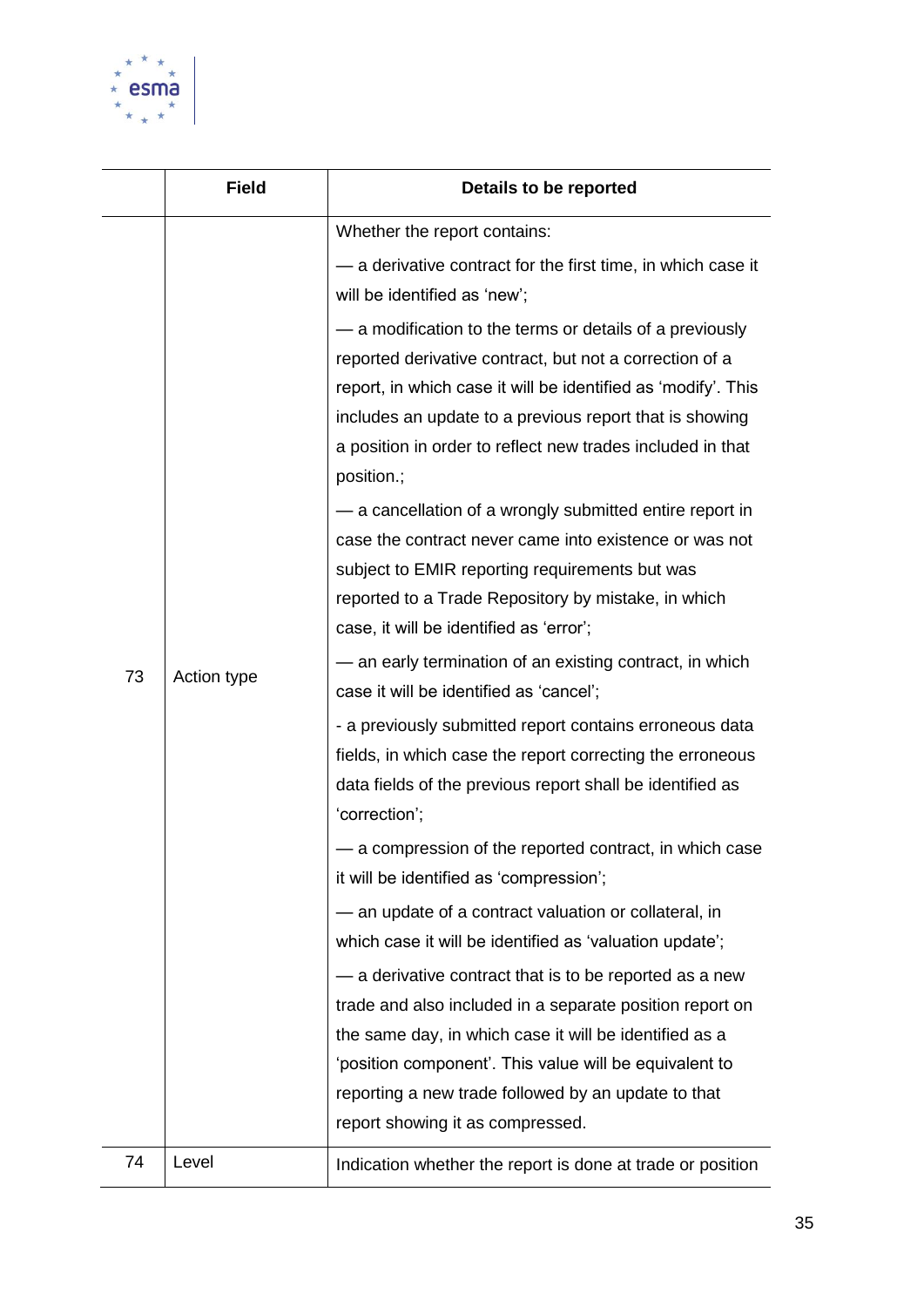

| <b>Field</b> | Details to be reported |
|--------------|------------------------|
|              | level                  |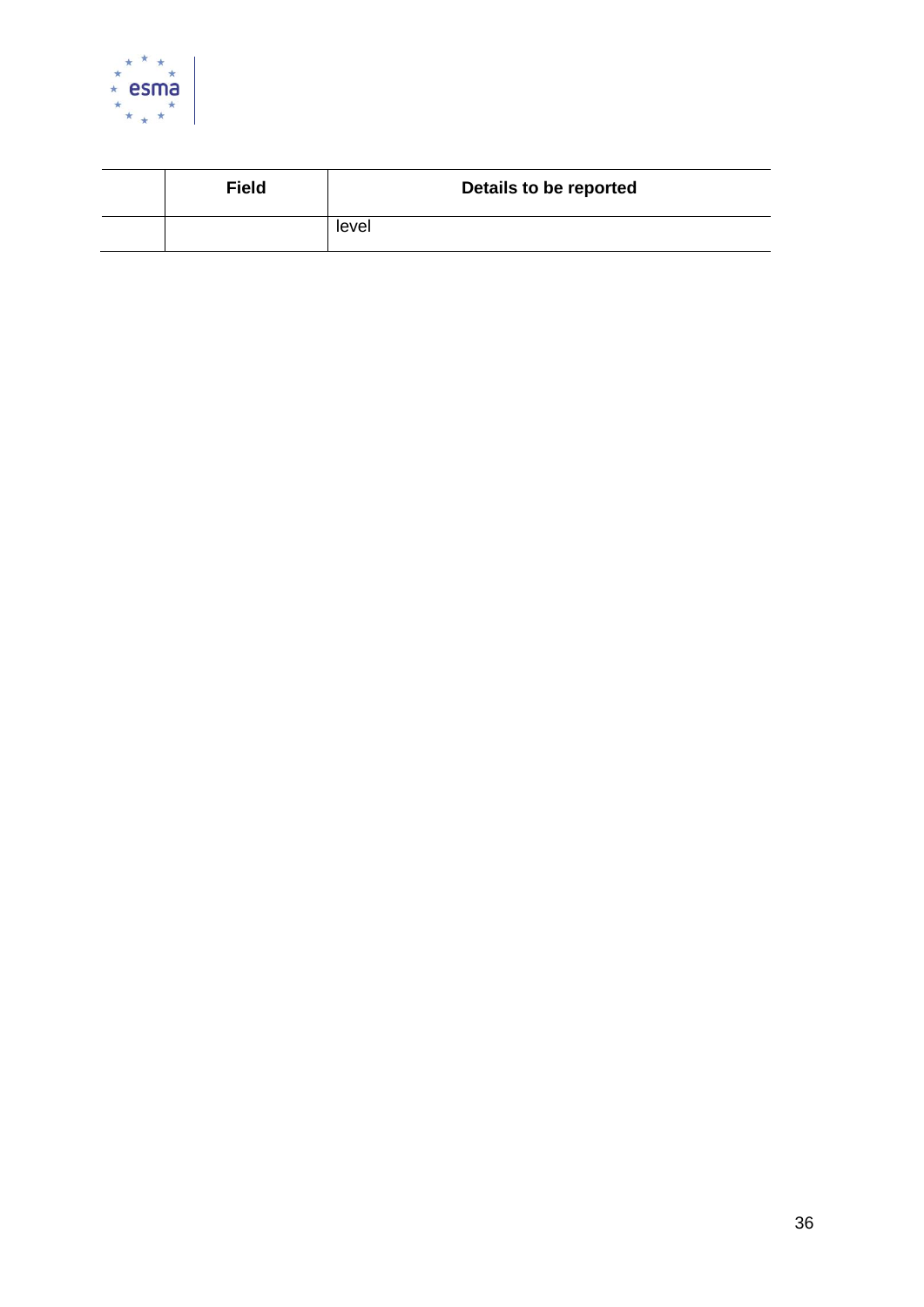

## <span id="page-36-0"></span>**3.5 Annex V**

## **Draft implementing technical standards on trade repositories**

#### **COMMISSION IMPLEMENTING REGULATION (EU) No …/…**

**of [ ]**

**Amending Commission Implementing Regulation (EU) No 1247/2012 of 19 December laying down implementing technical standards with regards to the format and frequency of trade reports to trade repositories according to Regulation (EU) No 648/2012 of the European Parliament and of the Council on OTC derivatives, central counterparties and trade repositories**

**(Text with EEA relevance)**

THE EUROPEAN COMMISSION,

Having regard to the Treaty on the Functioning of the European Union,

Having regard to Regulation (EU) No 648/2012 of 4 July 2012 of the European Parliament and of the Council on OTC derivatives, central counterparties and trade repositories<sup>3</sup> and in particular Article 9(6) thereof,

Whereas,

- (1) Commission Implementing Regulation (EU) No 1247/2012 of 19 December 2012<sup>4</sup> laying down implementing technical standards with regard to the format and frequency of trade reports to trade repositories according to Regulation (EU) No 648/2012 had to provide for the possibility of using interim entity identifiers while the legal entity identifier was not yet available;
- (2) Specifying the counterparty side to a swap derivative contract requires specific rules due to the particular nature of such contracts;

 $\overline{a}$ 

<sup>3</sup> OJ L 201, 27.7.2012.

<sup>4</sup> OJ L 352, 21.12.2012.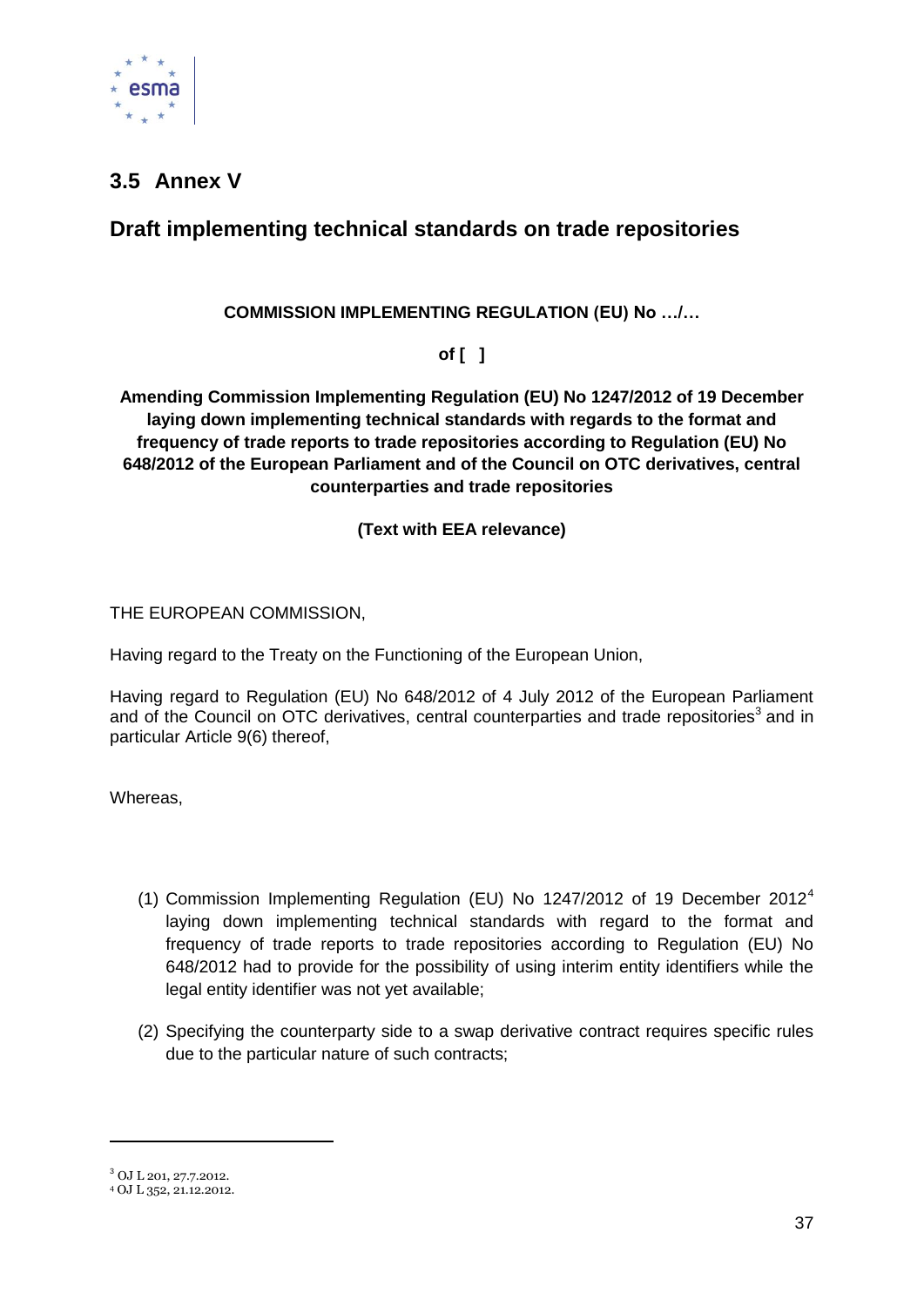

- (3) Consistent approach needs to be followed by the reporting counterparties when describing whether and what collateralisation was performed for a give contract or portfolio;
- (4) Accurate classification of derivative contracts and subsequent precise identification of derivative products is essential for efficient data use and in support for the Financial Stability Board initiative on trade repositories data aggregation;
- (5) Ability of the two counterparties to agree on a unique trade ID within the provided reporting timeline is detrimental to accurate identification of individual trade reports. To this extent, there is a need for providing a specific hierarchy for assigning a trade ID to be followed by the counterparties in case they are not able to agree otherwise.
- (6) Commission Implementing Regulation (EU) No 1247/2012 should therefore be amended accordingly.
- (7) This Regulation is based on draft implementing technical standards submitted by ESMA to the Commission.
- (8) In accordance with Article 15 of Regulation (EU) No 1095/2010, of the European Parliament and of the Council of 24 November 2010 establishing a European Supervisory Authority European Securities and Markets Authority)(5), ESMA has conducted open public consultations on such draft regulatory technical standards, analysed the potential related costs and benefits and requested the opinion of the ESMA Securities and Markets Stakeholder Group established in accordance with Article 37 of that Regulation.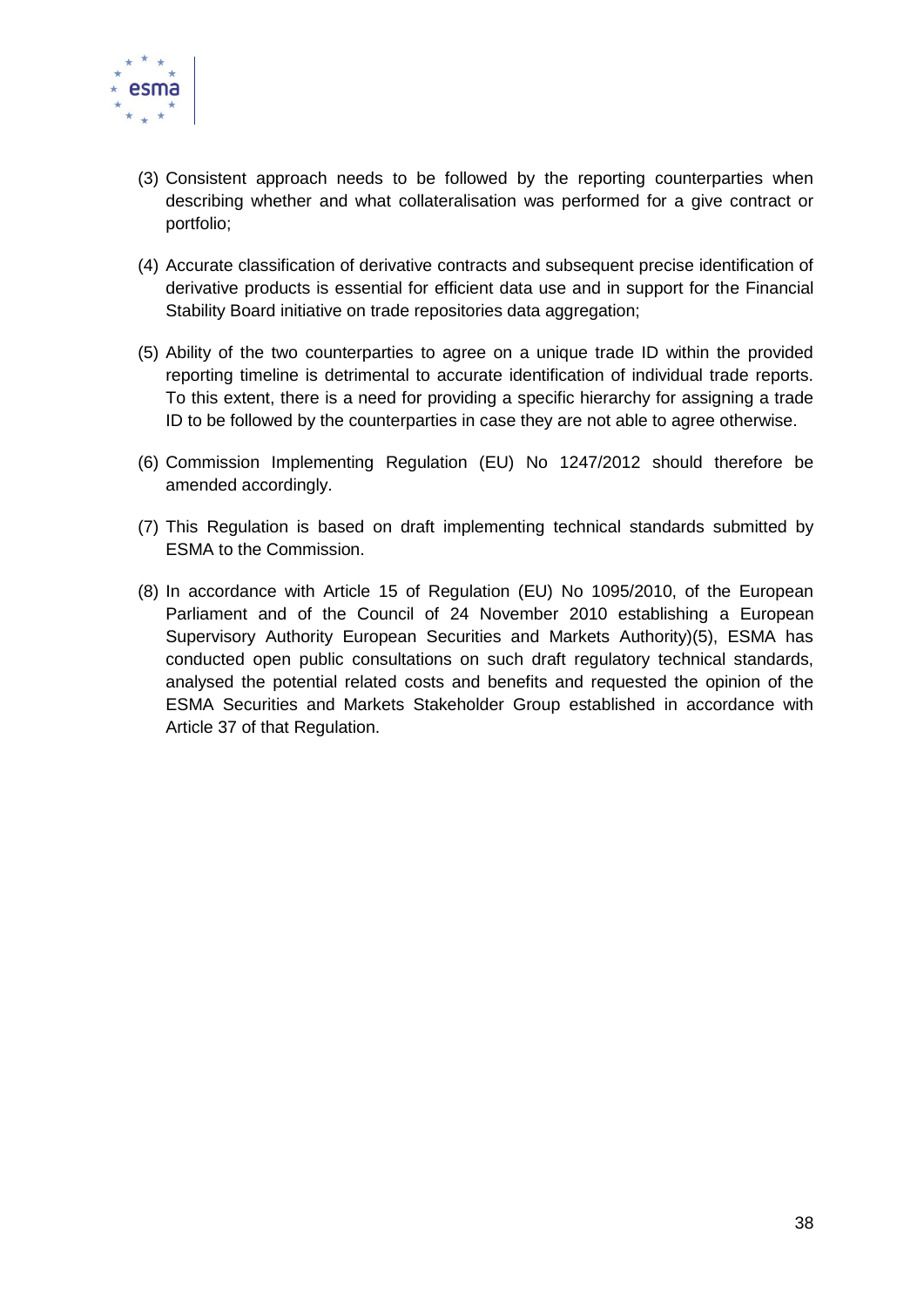

#### HAS ADOPTED THIS REGULATION

#### *Article 1*

#### **Amendments to Commission Implementing Regulation (EU) No 1247/2012**

Commission Implementing Regulation (EU) No 1247/2012 is hereby amended as follows:

- (1) Article 3(2) is amended as follows:
	- (a) second paragraph is replaced by the following:

‗2. Where a broking entity is not eligible to obtain legal entity identifier, a code allowing the unique identification of the broking entity at a national level shall be used.';

- (b) third paragraph is deleted.
- (2) The following Articles are inserted:

#### ‗*Article 3a*

Counterparty side

The counterparty side to the derivative counteract shall be specified in accordance with the following rules:

- (a) in the case of an Equity Swap, the buyer shall be the counterparty that gets the risk of price movement of the underlying paying the fixed rate and receiving the equity amount:
- (b) in the case of an Interest Swap, the buyer shall be the counterparty paying the fixed rate. The seller shall be the counterparty receiving the fixed rate;
- (c) in the case of a Debt Swap, the buyer shall be the counterparty that gets the risk of the price movement of the bond. The seller shall be the counterparty paying the Bond Performance Amount Payer and receiving the fixed rate;
- (d) in the case of an Foreign Currency Swap or Forward, the seller shall be the counterparty delivering the currency which is first when sorted alphabetically by ISO 4217 standard;
- (e) in the case of a Dividend Swap, the buyer shall be the counterparty receiving the equivalent actual dividend payments. The seller is the counterparty paying the Dividend and receiving the fixed rate;
- (f) in the case of a Credit Default Swap, the buyer shall be the counterparty buying the protection. The seller is the counterparty selling the protection.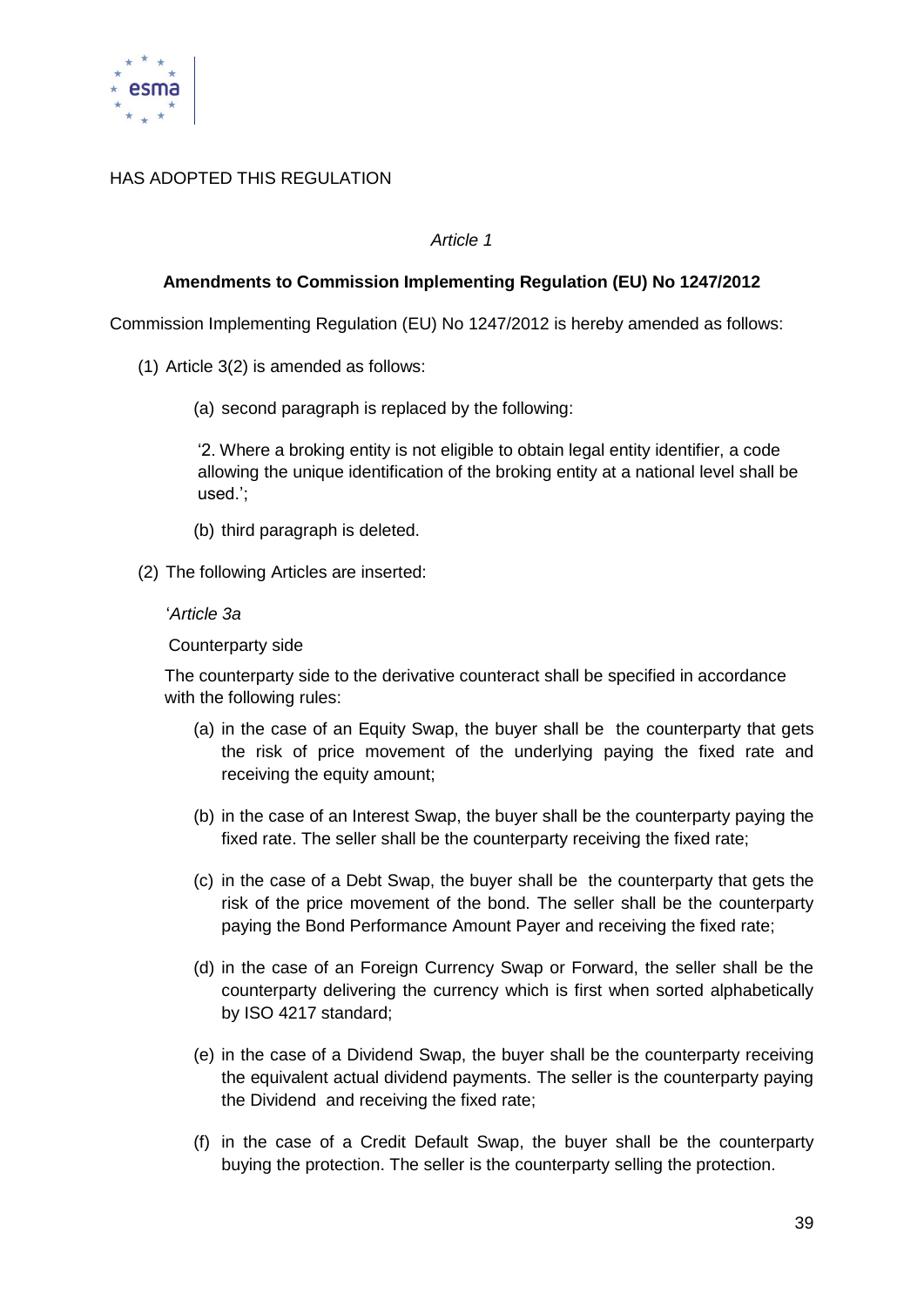

#### *Article 3b*

#### **Collateralisation**

The collateralisation of the derivative contract shall be specified in accordance with the following rules:

- (a) uncollateralised when the reporting counterparty to such derivative contract is not posting any collateral (neither initial margin nor variation margin) at any time;
- (b) partially collateralised when the agreement between the counterparties states that either one or both counterparties will regularly post variation margin and either they do not exchange initial margin at all or only the reporting counterparty receives initial margin;
- (c) one-way collateralised when the agreement between the counterparties states that only the reporting counterparty to such derivative contract agrees to post initial margin, regularly post variation margin or both with respect to the derivative contract;
- (c) fully collateralised when the agreement between the counterparties states that initial margin must be posted and variation margin must regularly be posted by both counterparties.'
- (3) Article 4 is replaced by the following:

‗*Article 4*

Identification of derivatives

- 1. A report shall specify a derivative contract according to the following:
- (a) the derivative class shall be specified as one of the following:
	- (i) commodities;
	- (ii) credit;
	- (iii) foreign exchange;
	- (iv) equity;
	- (v) interest rate.
- (b) the derivative type shall be specified as one of the following:
	- (i) contract for difference;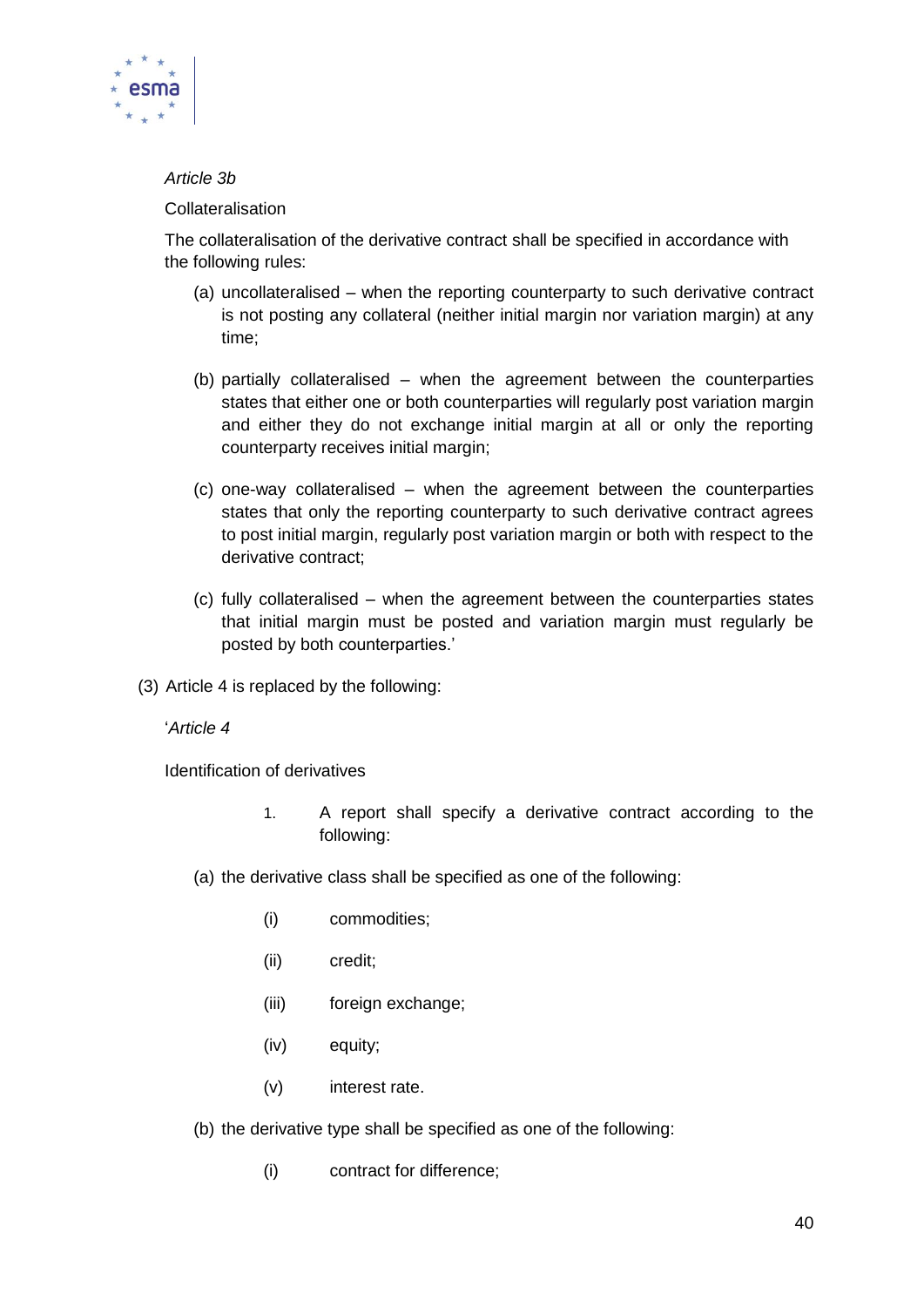

- (ii) forward rate agreement;
- (iii) forwards;
- (iv) futures;
- (v) options;
- (vi) swaps.
- (c) In the case of derivate contract not falling into a specific derivative class or derivative type, the report shall be made on the basis of the derivative class and derivative type that the counterparties agree the derivative contract most closely resembles.
	- 2. Where available, a report shall identify a derivative product through ISO 6166 ISIN code or Alternative Instrument Identifier code.
	- 3. A report shall classify a derivative product using ISO 10692 CFI code for products identified through ISO 6166 ISIN code or Alternative Instrument Identifier code.
	- 4. Derivative products for which ISO 6166 ISIN code or Alternative Instrument Identifier code are not available shall be classified through a code which is:
- (a) unique;
- (b) neutral;
- (c) reliable;
- (d) open source;
- (e) scalable;
- (f) accessible
- (g) available at a reasonable cost basis;
- (h) subject to an appropriate governance framework.'
- (4) The following Article is inserted:

‗Article 4a

Unique Trade Identifier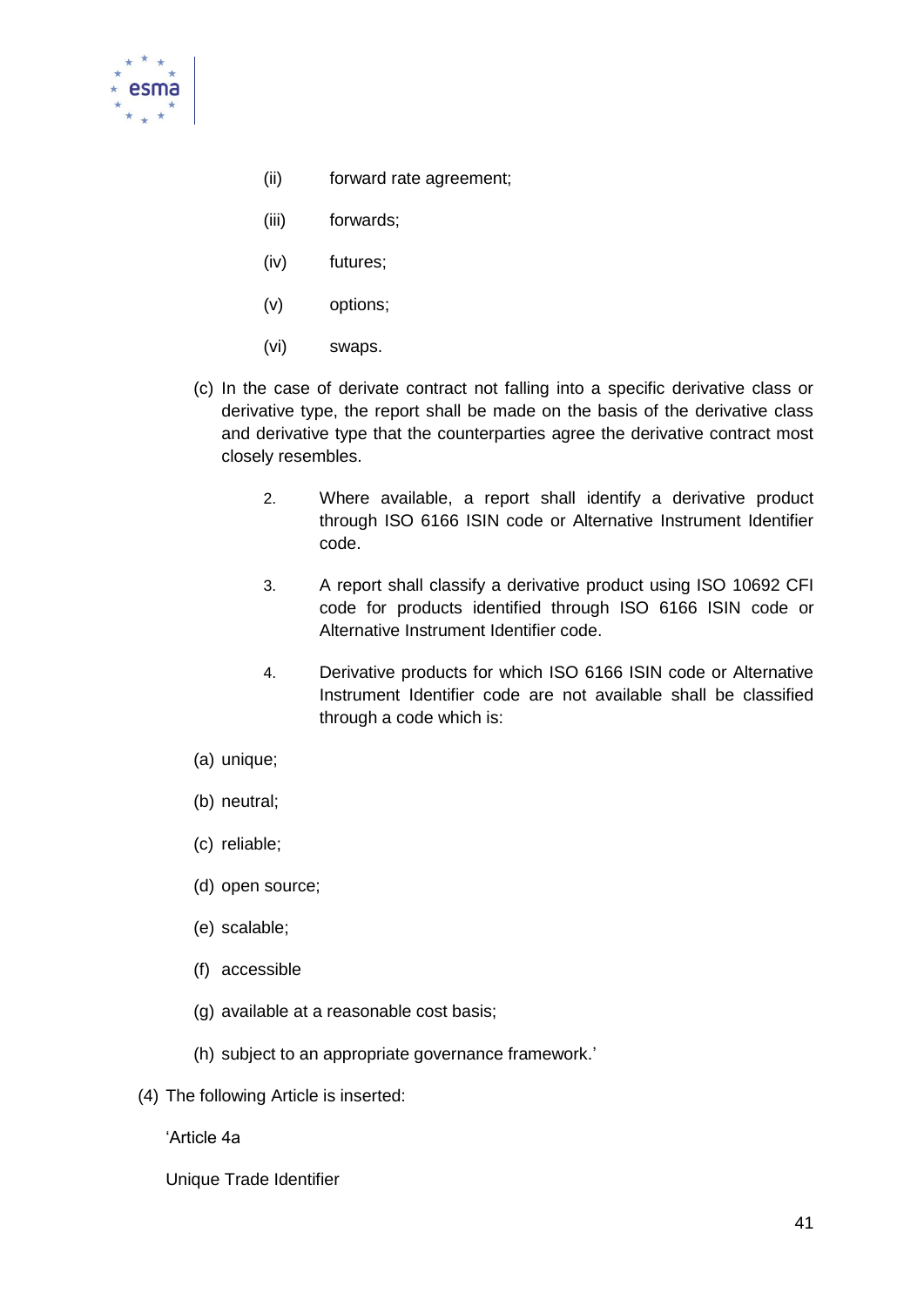

- 1. A derivative contract report shall be identified through a unique trade identifier agreed by the counterparties.
- 2. Where counterparties fail to agree on generating a unique trade identifier to be assigned to a derivative contract report, the following hierarchy for generation shall be followed:
	- (a) for centrally executed and cleared trades the unique trade identifier shall be generated either by the execution venue for its member or at the point of clearing by the CCP for the clearing member. Subsequently, the unique trade identifier should be generated by the clearing member for its counterparty;
	- (b) for centrally confirmed and cleared trades the unique trade identifier shall be generated at the point of clearing by the CCP for the clearing member;
	- (c) for centrally confirmed but not cleared trades the unique trade identifier shall be generated at the point of confirmation by the confirmation platform;
	- (d) for other trades, the following hierarchy shall be followed:
		- (i) financial counterparty generating the unique trade identifier for their non-financial counterparty;
		- (ii) non-financial counterparty above the clearing threshold generating the unique trade identifier for their non-financial counterparty below the clearing threshold;
		- (iii) within the same group of entities the seller generates the unique trade identifier.'.
- (5) The Annex of Commission Implementing Regulation (EU) No 1247/2014 is replaced with the Annex of this Regulation.

#### *Article 2*

#### **Entry into force**

This Regulation shall enter into force on the twentieth day following that of its publication in the *Official Journal of the European Union*.

This Regulation shall be binding in its entirety and directly applicable in all Member States.

Done at Brussels, [...] [For the Commission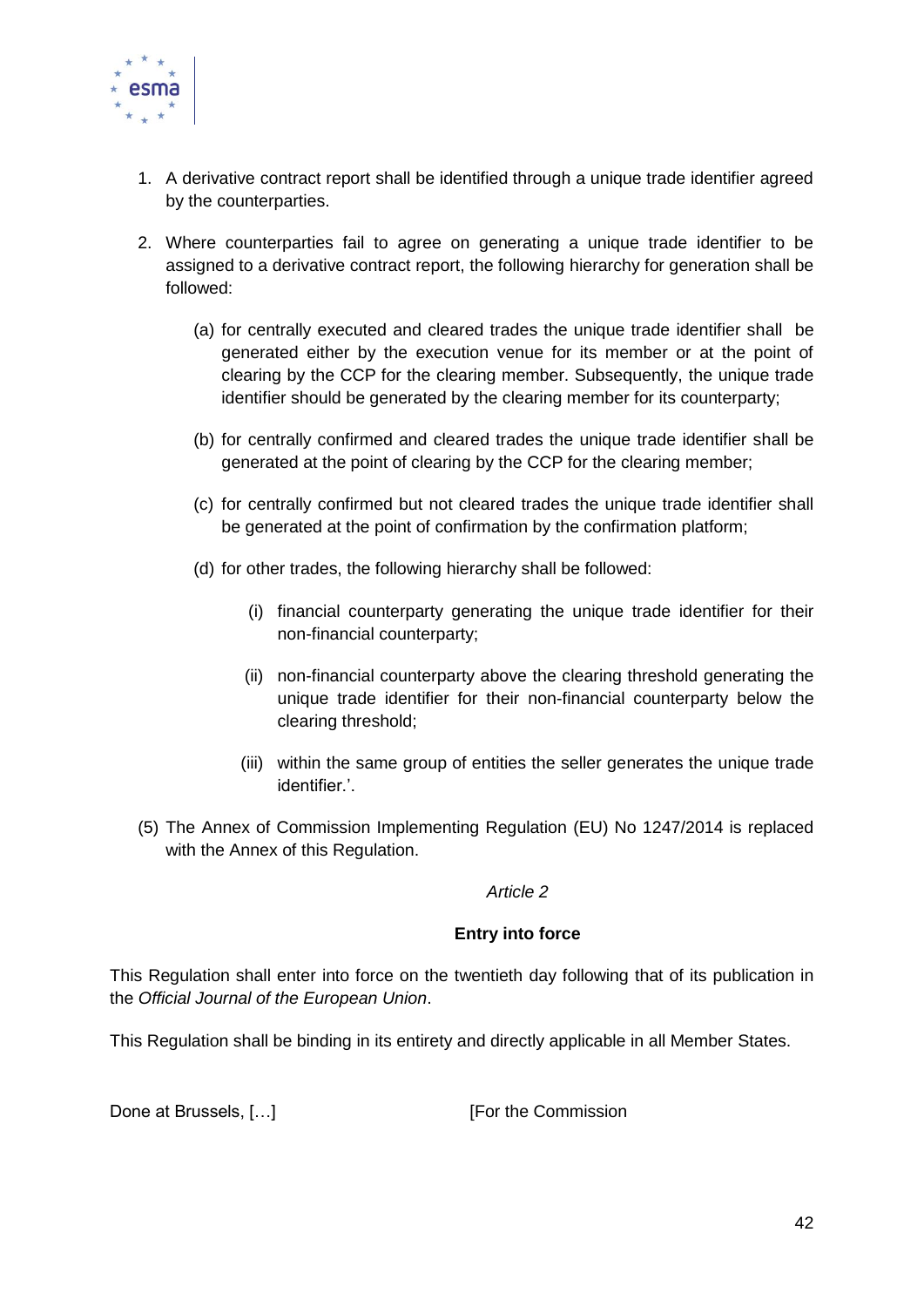

The President]

[On behalf of the President]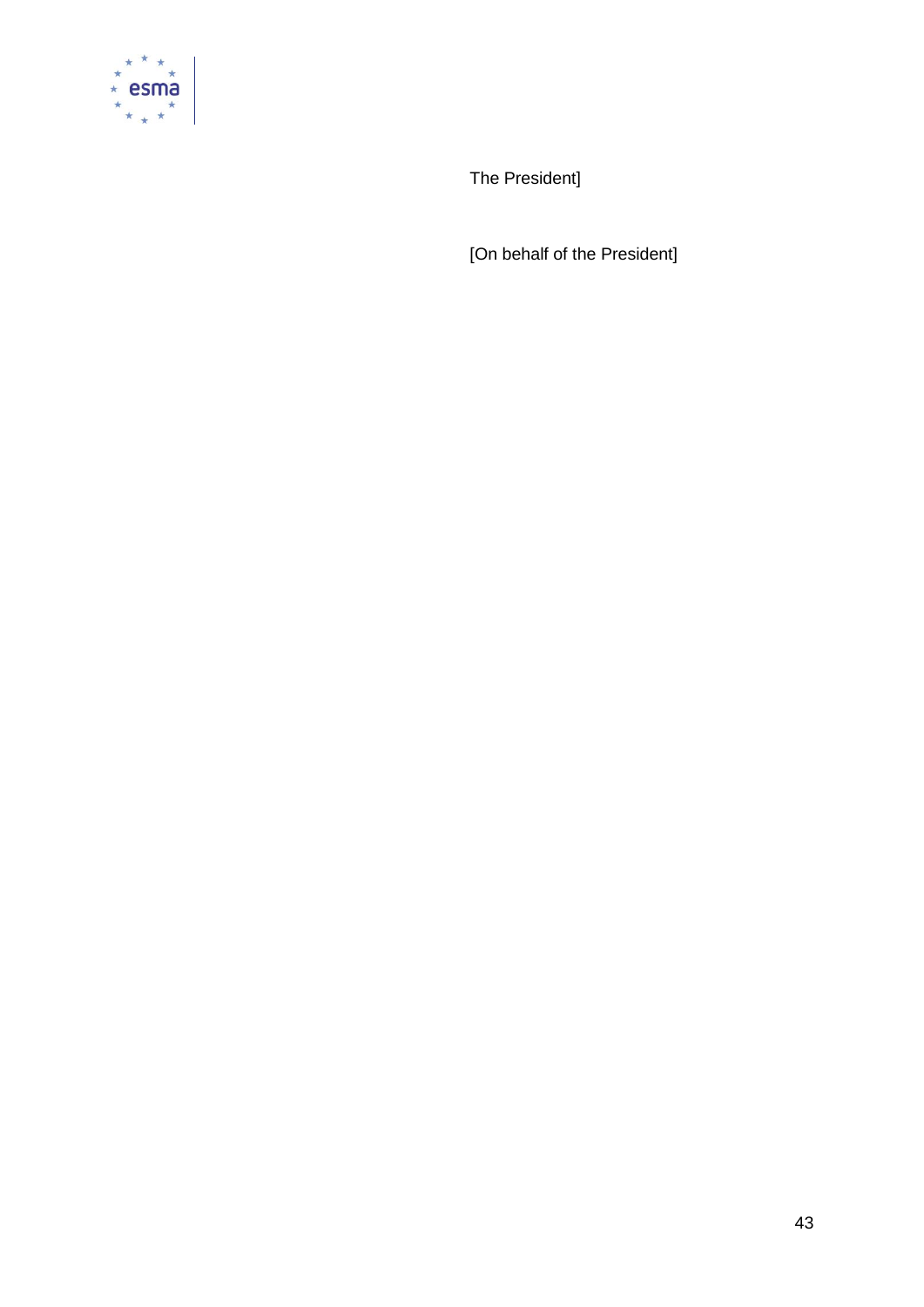

## ANNEX

### Table 1

#### Counterparty Data

|                | <b>Field</b>                                      | <b>Format</b>                                                                                                                                                                                                                                                                                                                                                    |  |
|----------------|---------------------------------------------------|------------------------------------------------------------------------------------------------------------------------------------------------------------------------------------------------------------------------------------------------------------------------------------------------------------------------------------------------------------------|--|
|                | Parties to the contract                           |                                                                                                                                                                                                                                                                                                                                                                  |  |
| 1              | Reporting timestamp                               | ISO 8601 date in the format and UTC time format, i.e.<br>YYYY-MM-DDThh:mm:ssZ                                                                                                                                                                                                                                                                                    |  |
| $\overline{2}$ | Reporting<br>Counterparty ID                      | ISO 17442 Legal Entity Identifier (LEI) 20 alphanumerical<br>character code.<br>In the case of Reporting Counterparty not being eligible<br>for an Legal Entity Identifier, another code (up to 50<br>alphanumerical digits) which allows the unique<br>identification of the Reporting Counterparty at a national<br>level.                                     |  |
| 3              | ID of the other<br>Counterparty                   | ISO 17442 Legal Entity Identifier (LEI) 20 alphanumerical<br>character code.<br>In the case of Reporting Counterparty not being eligible<br>for an Legal Entity Identifier another code (50<br>alphanumerical digits) which allows the unique<br>identification of the Reporting Counterparty at a national<br>level.<br>Client code (50 alphanumerical digits). |  |
| 4              | Country of the other<br>Counterparty              | 2 character ISO 3166 country code                                                                                                                                                                                                                                                                                                                                |  |
| 5              | Name of the reporting<br>counterparty             | 100 alphanumerical characters                                                                                                                                                                                                                                                                                                                                    |  |
| 6              | Domicile of the<br>reporting counterparty         | 500 alphanumerical digits or blank if the reporting party is<br>identified using a Legal Entity Identifier (LEI)                                                                                                                                                                                                                                                 |  |
| $\overline{7}$ | Corporate sector of the<br>reporting counterparty | Taxonomy for Financial Counterparties :<br>$A =$ Assurance undertaking authorised in accordance with                                                                                                                                                                                                                                                             |  |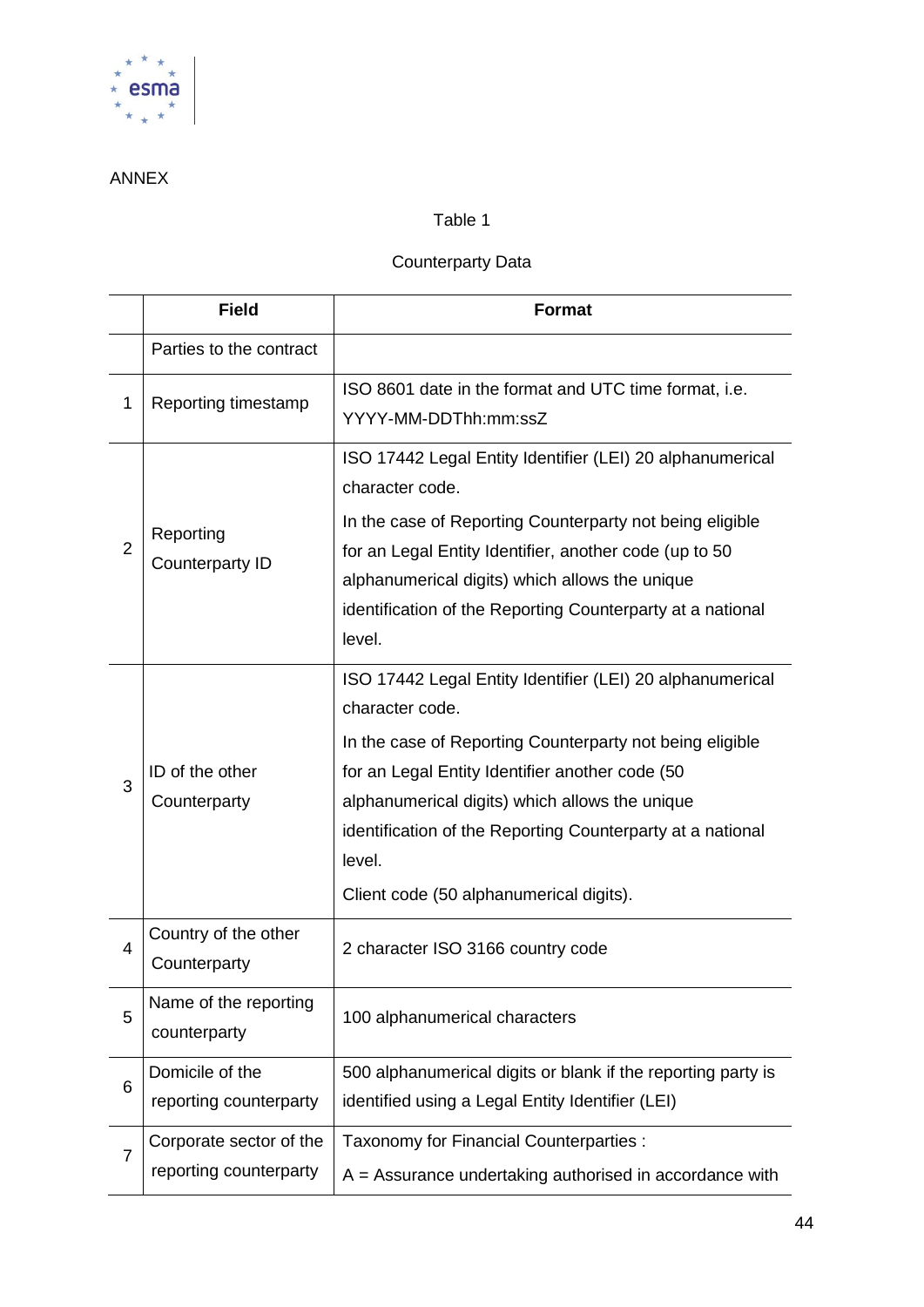

| <b>Field</b> | <b>Format</b>                                                                                                                  |
|--------------|--------------------------------------------------------------------------------------------------------------------------------|
|              | Directive 2002/83/EC                                                                                                           |
|              | $C =$ Credit institution authorised in accordance with<br>Directive 2013/36/EU                                                 |
|              | $F =$ Investment firm authorised in accordance with<br>Directive 2004/39/EC                                                    |
|              | I = Insurance undertaking authorised in accordance with<br>Directive 73/239/EEC                                                |
|              | $L =$ Alternative investment fund managed by AIFMs<br>authorised or registered in accordance with Directive<br>2011/61/EU      |
|              | $O =$ Institution for occupational retirement provision within<br>the meaning of Article 6(a) of Directive 2003/41/EC          |
|              | $R =$ Reinsurance undertaking authorised in accordance<br>with Directive 2005/68/EC                                            |
|              | $U = UCITS$ and its management company, authorised in<br>accordance with Directive 2009/65/EC                                  |
|              | Taxonomy for Non-Financials as defined in Regulation<br>(EC) No 1893/2006 establishing NACE using only the<br>main categories: |
|              | $1 =$ Agriculture, forestry and fishing                                                                                        |
|              | $2 =$ Mining and quarrying                                                                                                     |
|              | 3 =Manufacturing                                                                                                               |
|              | 4 = Electricity, gas, steam and air conditioning supply                                                                        |
|              | 5 = Water supply, sewerage, waste management and<br>remediation activities                                                     |
|              | $6 =$ Construction                                                                                                             |
|              | 7 = Wholesale and retail trade, repair of motor vehicles<br>and motorcycles                                                    |
|              | 8 = Transportation and storage                                                                                                 |
|              | $9 =$ Accommodation and food service activities                                                                                |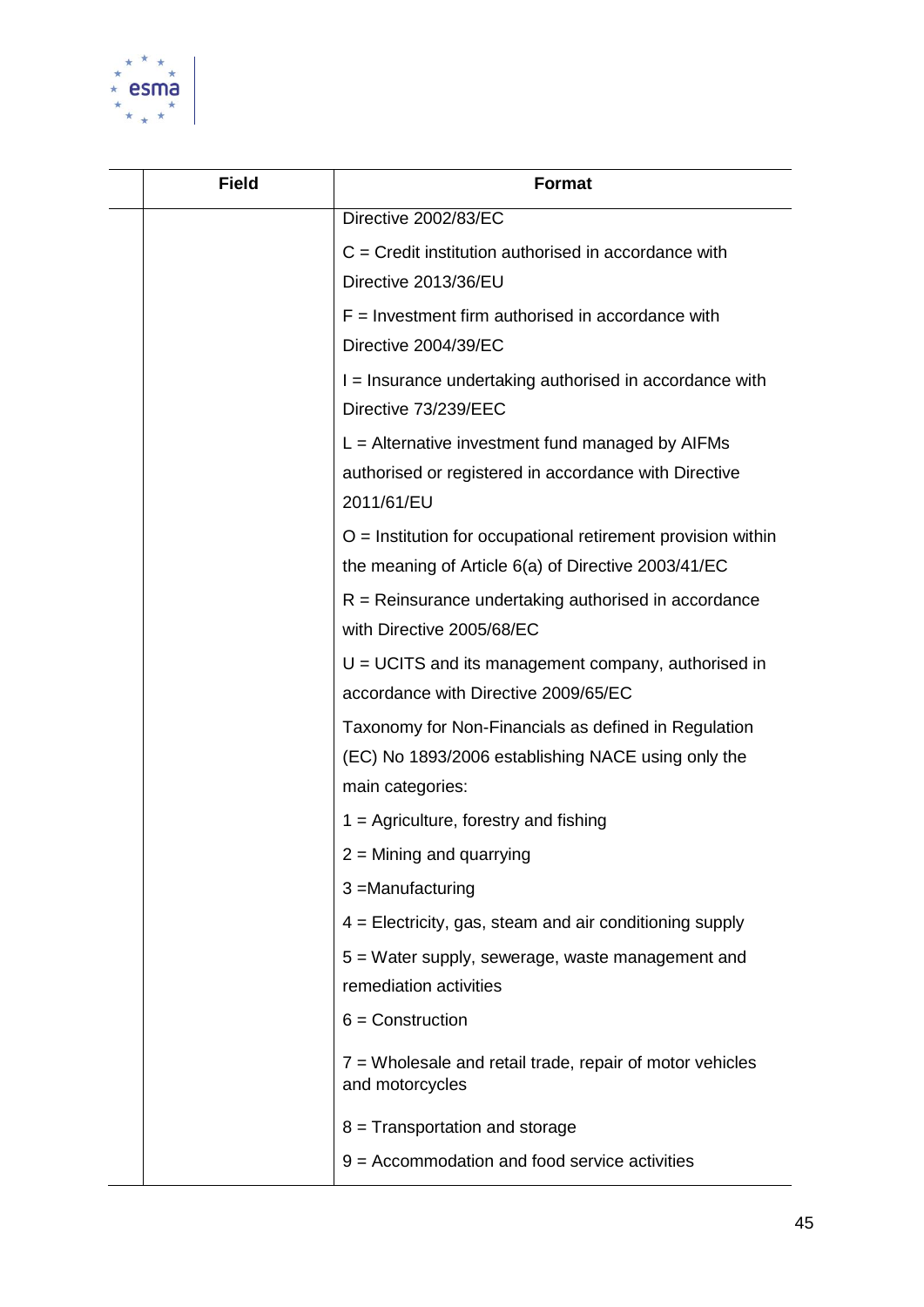

|    | <b>Field</b>                            | <b>Format</b>                                                                                                                                                                                                                                                                |
|----|-----------------------------------------|------------------------------------------------------------------------------------------------------------------------------------------------------------------------------------------------------------------------------------------------------------------------------|
|    |                                         | $10 =$ Information and communication                                                                                                                                                                                                                                         |
|    |                                         | $11$ = Real estate activities                                                                                                                                                                                                                                                |
|    |                                         | 12 = Professional, scientific and technical activities                                                                                                                                                                                                                       |
|    |                                         | 13 = Administrative and support service activities                                                                                                                                                                                                                           |
|    |                                         | 14 = Public administration and defence; compulsory social<br>security                                                                                                                                                                                                        |
|    |                                         | $15 =$ Education                                                                                                                                                                                                                                                             |
|    |                                         | 16 = Human health and social work activities                                                                                                                                                                                                                                 |
|    |                                         | $17$ = Arts, entertainment and recreation                                                                                                                                                                                                                                    |
|    |                                         | $18$ = Other service activities                                                                                                                                                                                                                                              |
|    |                                         | 19 = Activities of households as employers;                                                                                                                                                                                                                                  |
|    |                                         | undifferentiated goods - and services -producing                                                                                                                                                                                                                             |
|    |                                         | activities of households for own use                                                                                                                                                                                                                                         |
|    |                                         | 20 = Activities of extraterritorial organisations and bodies                                                                                                                                                                                                                 |
|    |                                         | Blank in the case of CCPs                                                                                                                                                                                                                                                    |
|    | Nature of the reporting<br>counterparty | $F =$ Financial Counterparty                                                                                                                                                                                                                                                 |
| 8  |                                         | $N = Non-Financial Counterparty$                                                                                                                                                                                                                                             |
|    |                                         | $C =$ Central Counterparty                                                                                                                                                                                                                                                   |
|    |                                         | $O = Other$                                                                                                                                                                                                                                                                  |
| 9  | <b>Broker ID</b>                        | ISO 17442 Legal Entity Identifier (LEI) 20 alphanumerical<br>character code In the case of broker not being eligible for<br>a Legal Entity Identifier another code (50 alphanumerical<br>digits) which allows the unique identification of the broker<br>at a national level |
| 10 | Report submitting<br>entity ID          | ISO 17442 Legal Entity Identifier (LEI) 20 alphanumerical<br>character code)                                                                                                                                                                                                 |
| 11 | Clearing member ID                      | ISO 17442 Legal Entity Identifier (LEI) 20 alphanumerical<br>character code                                                                                                                                                                                                  |
| 12 | <b>Beneficiary ID</b>                   | ISO 17442 Legal Entity Identifier (LEI) 20 alphanumerical                                                                                                                                                                                                                    |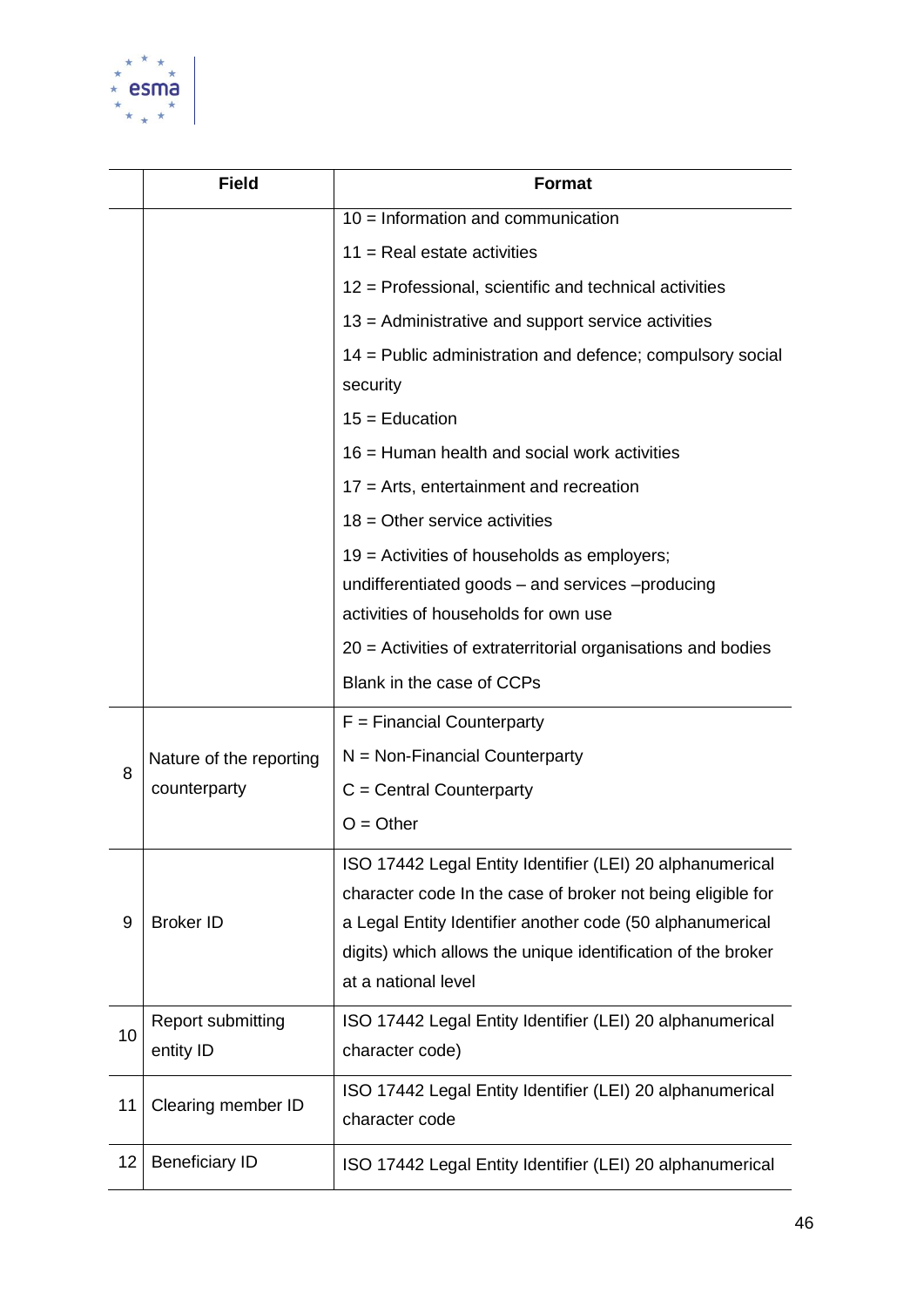

|    | <b>Field</b>           | <b>Format</b>                                             |  |
|----|------------------------|-----------------------------------------------------------|--|
|    |                        | character code or 50 alphanumerical character client code |  |
|    |                        | in the case where the client is not being eligible for a  |  |
|    |                        | Legal Entity Identifier                                   |  |
| 13 | Trading capacity       | $P = Principal$                                           |  |
|    |                        | $A = Agent$                                               |  |
|    |                        | $B = Buyer$                                               |  |
| 14 | Counterparty side      | $S =$ Seller                                              |  |
|    |                        | Populated in accordance with Article 1(2)                 |  |
|    | Directly linked to     | $Y = Yes$                                                 |  |
| 15 | commercial activity or | $N = No$                                                  |  |
|    | treasury financing     |                                                           |  |
| 16 | Clearing threshold     | $Y =$ Above the threshold                                 |  |
|    |                        | $N =$ Below the threshold                                 |  |
|    |                        | Up to 20 numerical characters including decimals.         |  |
|    |                        | At least one character before and one character after the |  |
|    |                        | decimal mark should be populated.                         |  |
| 17 | Value of contract      | The decimal mark is not counted as a numerical            |  |
|    |                        | character.                                                |  |
|    |                        | The negative symbol, if populated, is not counted as a    |  |
|    |                        | numerical character.                                      |  |
| 18 | Currency of the value  | ISO 4217 Currency Code, 3 alphabetical characters         |  |
| 19 | Valuation date         | ISO 8601 date in the format YYYY-MM-DD                    |  |
| 20 | Valuation time         | UTC time in the format hh:mm:ssZ                          |  |
|    |                        | $M = Mark$ to market                                      |  |
| 21 | Valuation type         | $O =$ Mark to model                                       |  |
|    |                        | $C = CCP's$ valuation.                                    |  |
| 22 | Collateralisation      | $U =$ uncollateralised                                    |  |
|    |                        | $PC =$ partially collateralised                           |  |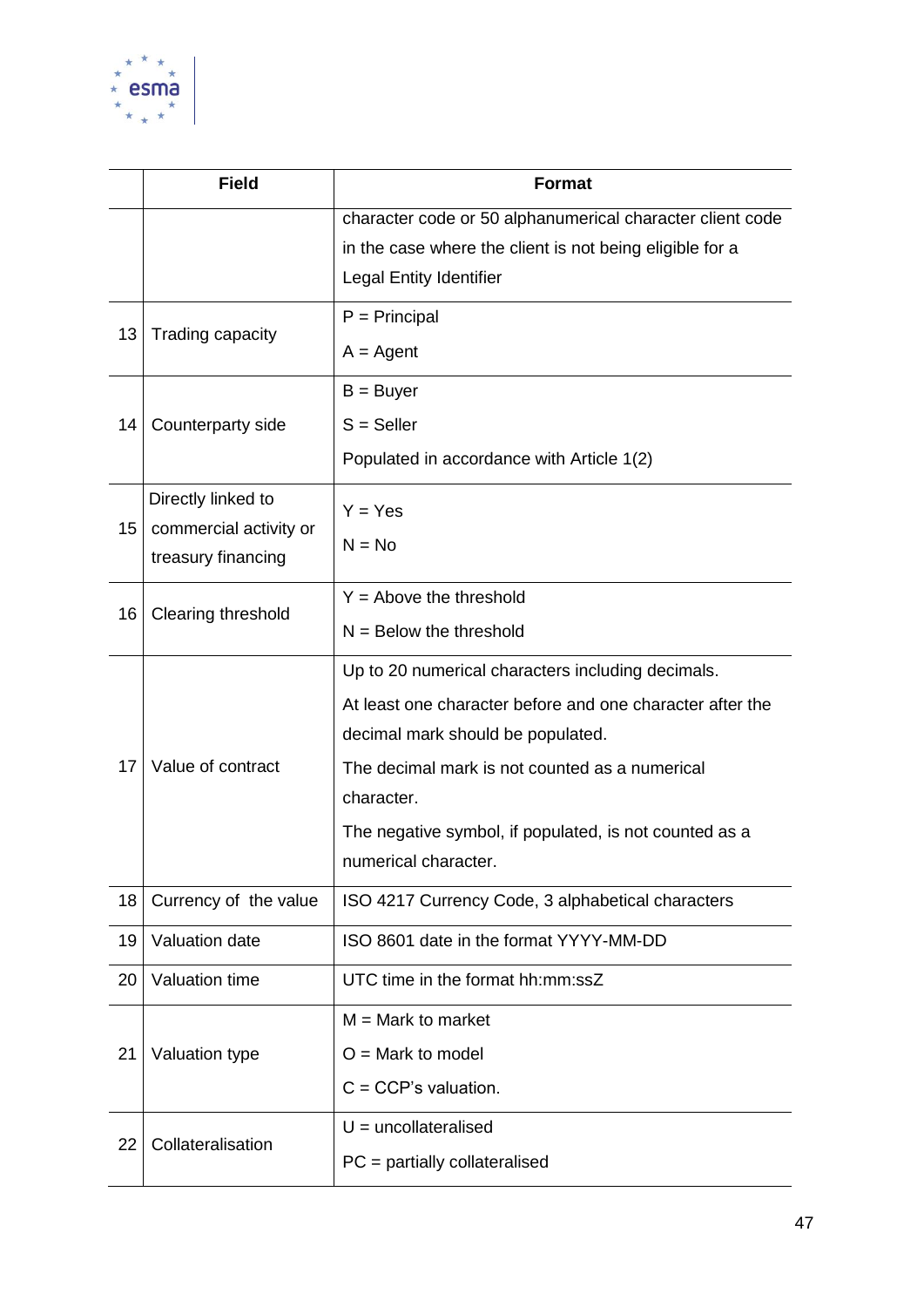

|    | <b>Field</b>               | <b>Format</b>                                              |
|----|----------------------------|------------------------------------------------------------|
|    |                            | $OC = one way collateralised$                              |
|    |                            | $FC = fully collateralised$                                |
| 23 | Collateral portfolio       | $Y = Yes$                                                  |
|    |                            | $N = No$                                                   |
|    |                            | Up to 52 alphanumerical characters including four special  |
| 24 | Collateral portfolio       | characters : $. -$ _.                                      |
|    | code                       | Special characters are not allowed at the beginning and at |
|    |                            | the end of the code. No space allowed.                     |
|    |                            | Up to 20 numerical characters including decimals.          |
|    |                            | At least one character before and one character after the  |
| 25 | Initial margin posted      | decimal mark should be populated.                          |
|    |                            | The decimal mark is not counted as a numerical             |
|    |                            | character.                                                 |
| 26 | Currency of the initial    | ISO 4217 Currency Code, 3 alphabetical characters          |
|    | margin posted              |                                                            |
|    |                            | Up to 20 numerical characters including decimals.          |
| 27 | Variation margin<br>posted | At least one character before and one character after the  |
|    |                            | decimal mark should be populated.                          |
|    |                            | The decimal mark is not counted as a numerical             |
|    |                            | character.                                                 |
|    | Currency of the            |                                                            |
| 28 | variation margins          | ISO 4217 Currency Code, 3 alphabetical characters          |
|    | posted                     |                                                            |
|    |                            | Up to 20 numerical characters including decimals.          |
|    |                            | At least one character before and one character after the  |
| 29 | Initial margin received    | decimal mark should be populated.                          |
|    |                            | The decimal mark is not counted as a numerical             |
|    |                            | character.                                                 |
| 30 | Currency of the initial    | ISO 4217 Currency Code, 3 alphabetical characters          |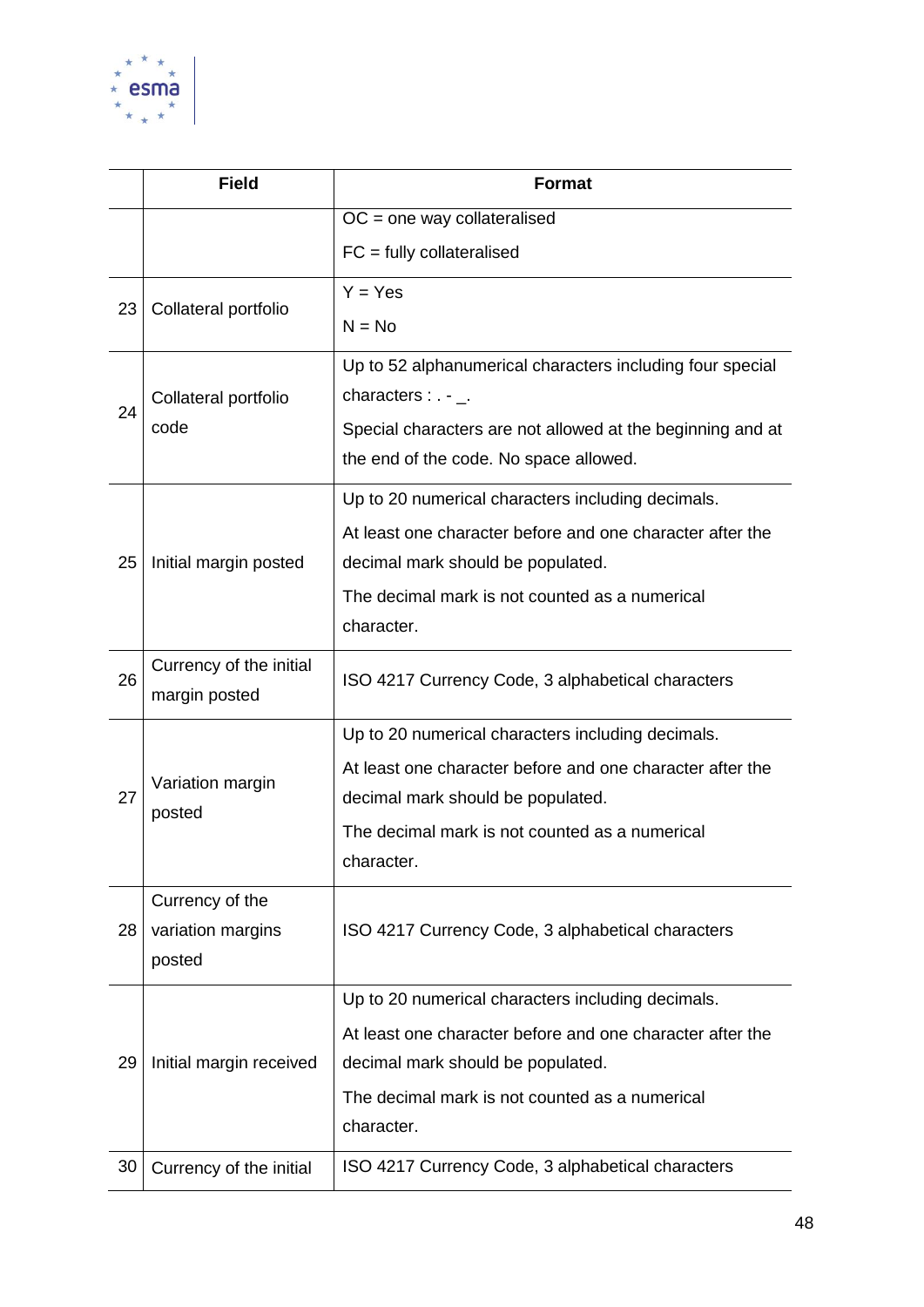

|    | <b>Field</b>                                     | <b>Format</b>                                                                                                                                                                                                       |
|----|--------------------------------------------------|---------------------------------------------------------------------------------------------------------------------------------------------------------------------------------------------------------------------|
|    | margin received                                  |                                                                                                                                                                                                                     |
| 31 | Variation margin<br>received                     | Up to 20 numerical characters including decimals.<br>At least one character before and one character after the<br>decimal mark should be populated.<br>The decimal mark is not counted as a numerical<br>character. |
| 32 | Currency of the<br>variation margins<br>received | ISO 4217 Currency Code, 3 alphabetical characters                                                                                                                                                                   |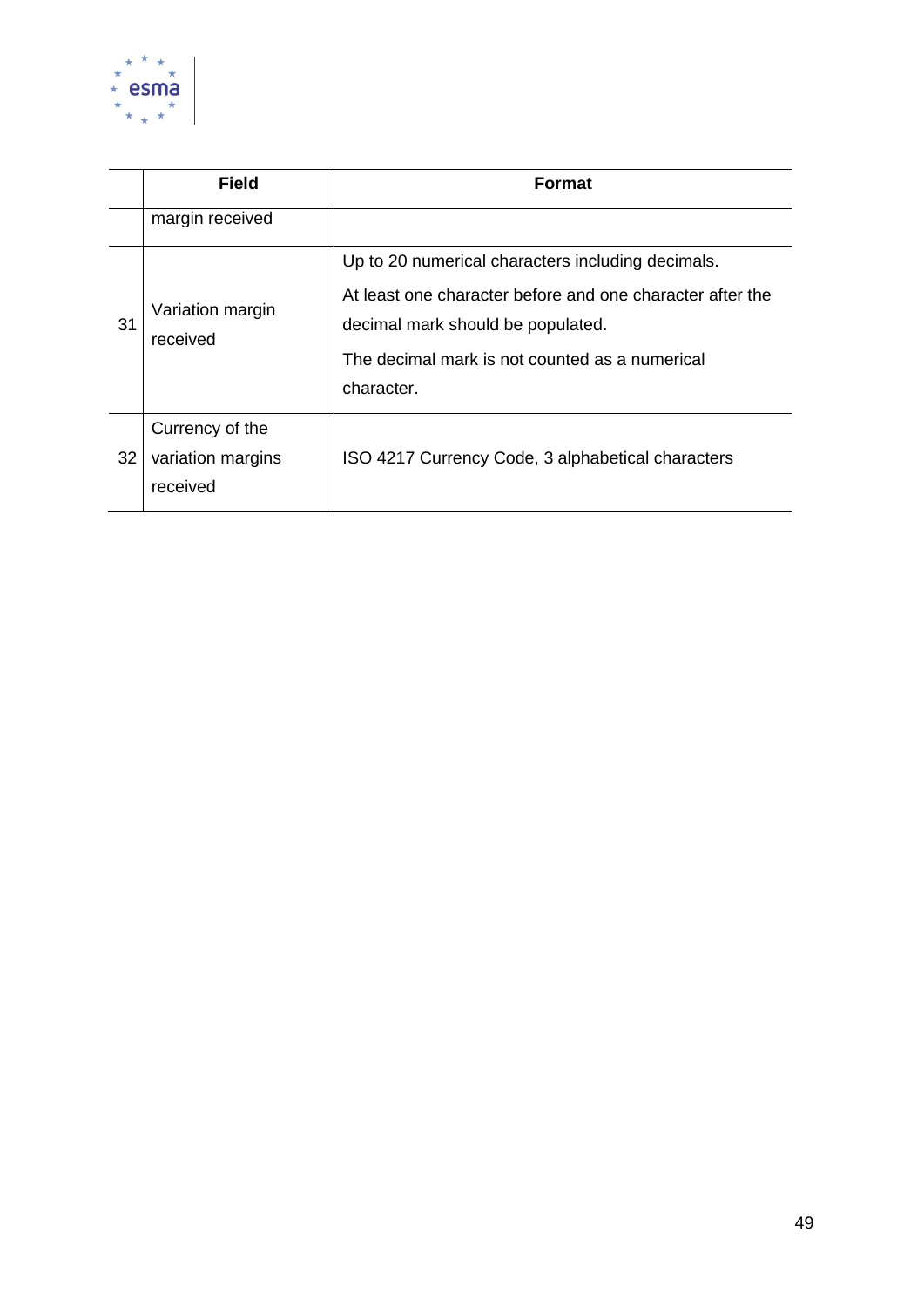

64. Table 2

65.

66. Common Data

|                | <b>Field</b>                           | Format                                                                                                                                 | <b>Applicable</b><br>types of<br>derivative<br>contracts |
|----------------|----------------------------------------|----------------------------------------------------------------------------------------------------------------------------------------|----------------------------------------------------------|
|                | <b>Section 2a - Contract</b><br>type   |                                                                                                                                        | <b>All contracts</b>                                     |
| 1              | Contract type                          | $CD =$ Contracts for difference<br>$FR =$ Forward rate agreements<br>$FU = Futures$<br>$FW = Forwards$<br>$OP = Option$<br>$SW = Swap$ |                                                          |
| $\overline{2}$ | Asset class                            | $CO =$ Commodity<br>$CR = Credit$<br>$CU = Currency$<br>$EQ =$ Equity<br>$IR = Interest Rate$                                          |                                                          |
|                | Section 2b - Product<br>identification |                                                                                                                                        | <b>All contracts</b>                                     |
| 3              | Product classification<br>type         | $C = CFI$<br>$U = UPI$                                                                                                                 |                                                          |
| 4              | Product classification                 | ISO 10692 CFI, 6 characters alphabetical<br>code<br><b>Endorsed UPI</b>                                                                |                                                          |
| 5              | identification<br>Product<br>type      | Specify the applicable identification:                                                                                                 |                                                          |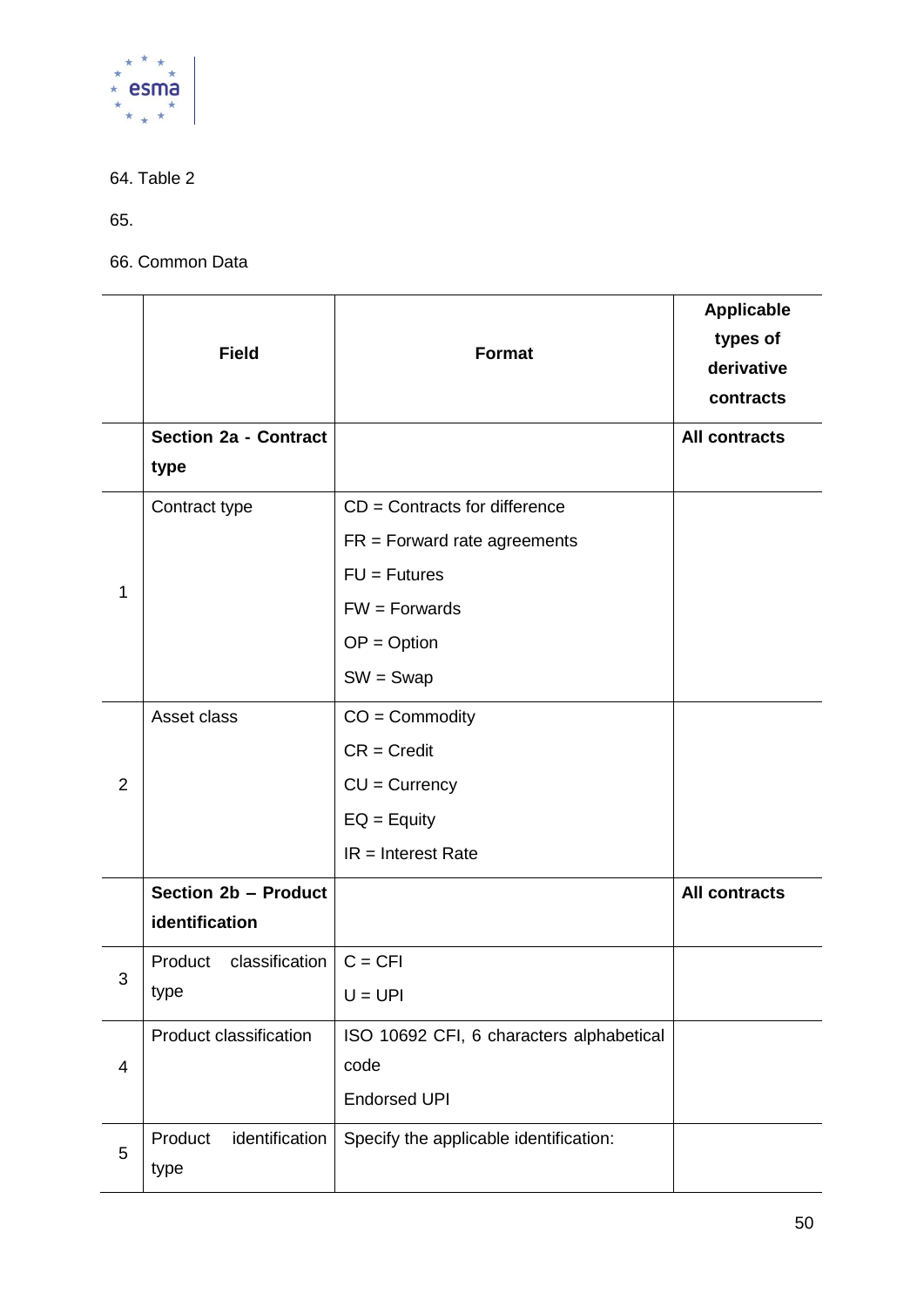

|   | <b>Field</b>                      | Format                                                                                                                                                                                                                                                                                                                                                                                                                    | <b>Applicable</b><br>types of<br>derivative<br>contracts |
|---|-----------------------------------|---------------------------------------------------------------------------------------------------------------------------------------------------------------------------------------------------------------------------------------------------------------------------------------------------------------------------------------------------------------------------------------------------------------------------|----------------------------------------------------------|
|   |                                   | $I = ISIN$<br>$A = All$                                                                                                                                                                                                                                                                                                                                                                                                   |                                                          |
| 6 | Product identification            | For product identifier type I: ISO 6166<br>ISIN 12 character alphanumerical code<br>For product identifier type A: the 4<br>character MIC Code of the trading venue<br>assigning the All concatenated with up to<br>12 characters product code defined by the<br>trading venue. The other All components<br>are not to be included. No special<br>characters shall be added between the<br>MIC code and the product code. |                                                          |
| 7 | Underlying<br>identification type | $I = ISIN$<br>$A = All$<br>$L = L E1$<br>$S =$ Sovereign<br>$U = UPI$<br>$B =$ Basket<br>$X = Index$                                                                                                                                                                                                                                                                                                                      |                                                          |
| 8 | Underlying<br>identification      | For underlying identification type I: ISO<br>61666 ISIN 12 character alphanumerical<br>code<br>underlying identification type<br>For<br>А:<br>complete All<br>For underlying identification type L: ISO<br>Identifier<br>17442<br>Legal<br>Entity<br>20<br>alphanumerical character code                                                                                                                                  |                                                          |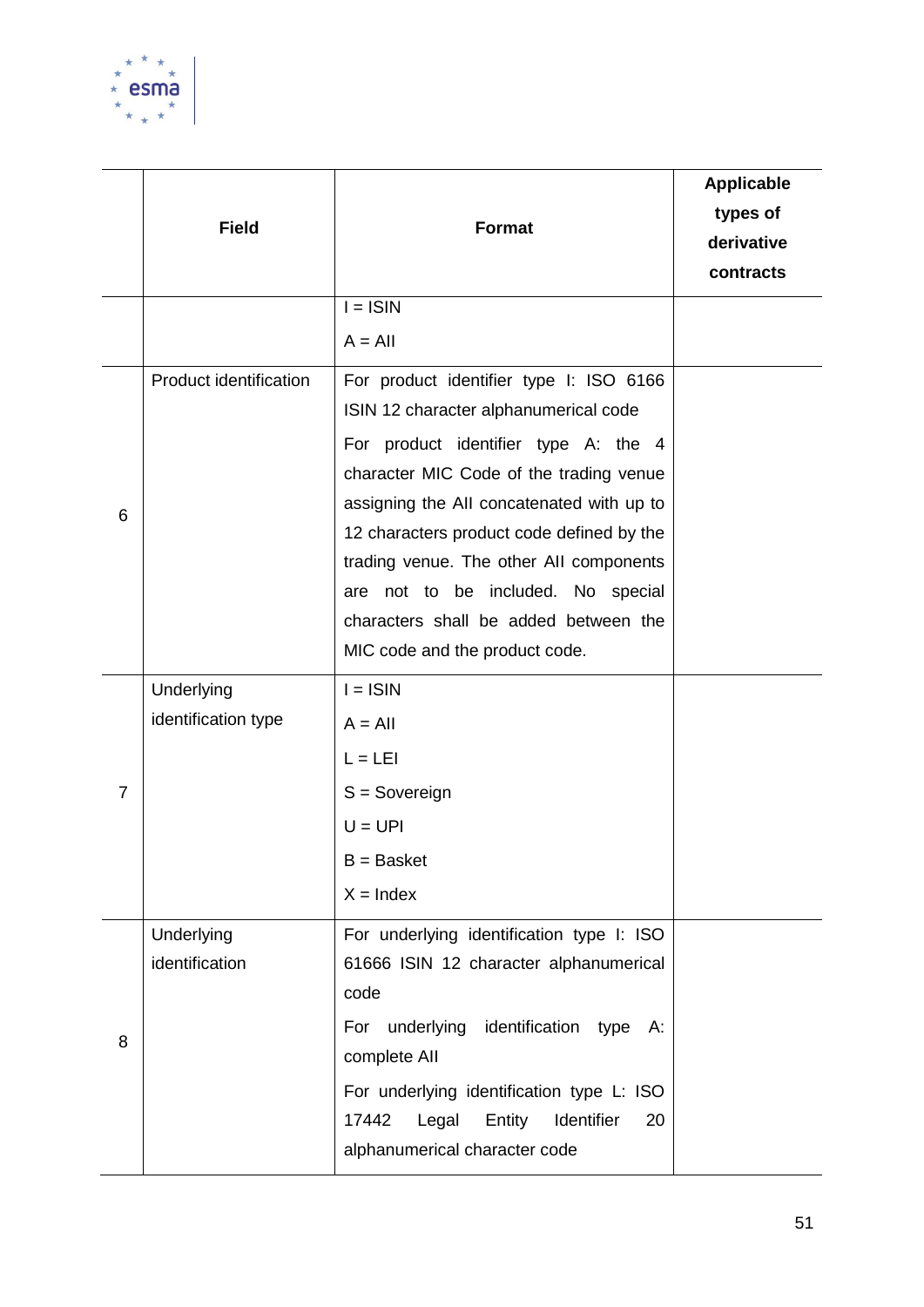

|    | <b>Field</b>                               | <b>Format</b>                                                                                                                                                                                   | <b>Applicable</b><br>types of<br>derivative<br>contracts |
|----|--------------------------------------------|-------------------------------------------------------------------------------------------------------------------------------------------------------------------------------------------------|----------------------------------------------------------|
|    |                                            | For underlying identification type S: ISO<br>3166 2 character country code                                                                                                                      |                                                          |
|    |                                            | For underlying identification type U: UPI                                                                                                                                                       |                                                          |
|    |                                            | For underlying identification type B: all<br>identification<br>individual<br>components<br>through ISO 61666 ISIN or complete All                                                               |                                                          |
|    |                                            | For underlying identification type X: ISO<br>6166 ISIN if available, otherwise full name<br>of the index as assigned by the index<br>provider                                                   |                                                          |
| 9  | Notional currency 1                        | ISO 4217 Currency Code, 3 alphabetical<br>characters                                                                                                                                            |                                                          |
| 10 | Notional currency 2                        | ISO 4217 Currency Code, 3 alphabetical<br>characters                                                                                                                                            |                                                          |
| 11 | Deliverable currency                       | ISO 4217 Currency Code, 3 alphabetical<br>characters                                                                                                                                            |                                                          |
|    | Section 2b - Details<br>on the transaction |                                                                                                                                                                                                 | <b>All contracts</b>                                     |
| 12 | Trade ID                                   | Up to 52 alphanumerical character code<br>including four special characters : . - _.<br>Special characters are not allowed at the<br>beginning and at the end of the code. No<br>space allowed. |                                                          |
| 13 | Report<br>tracking<br>number               | An alphanumeric field up to 40 characters                                                                                                                                                       |                                                          |
| 14 | Venue of execution                         | ISO 10383 Market Identifier Code (MIC), 4<br>digits alphabetical.                                                                                                                               |                                                          |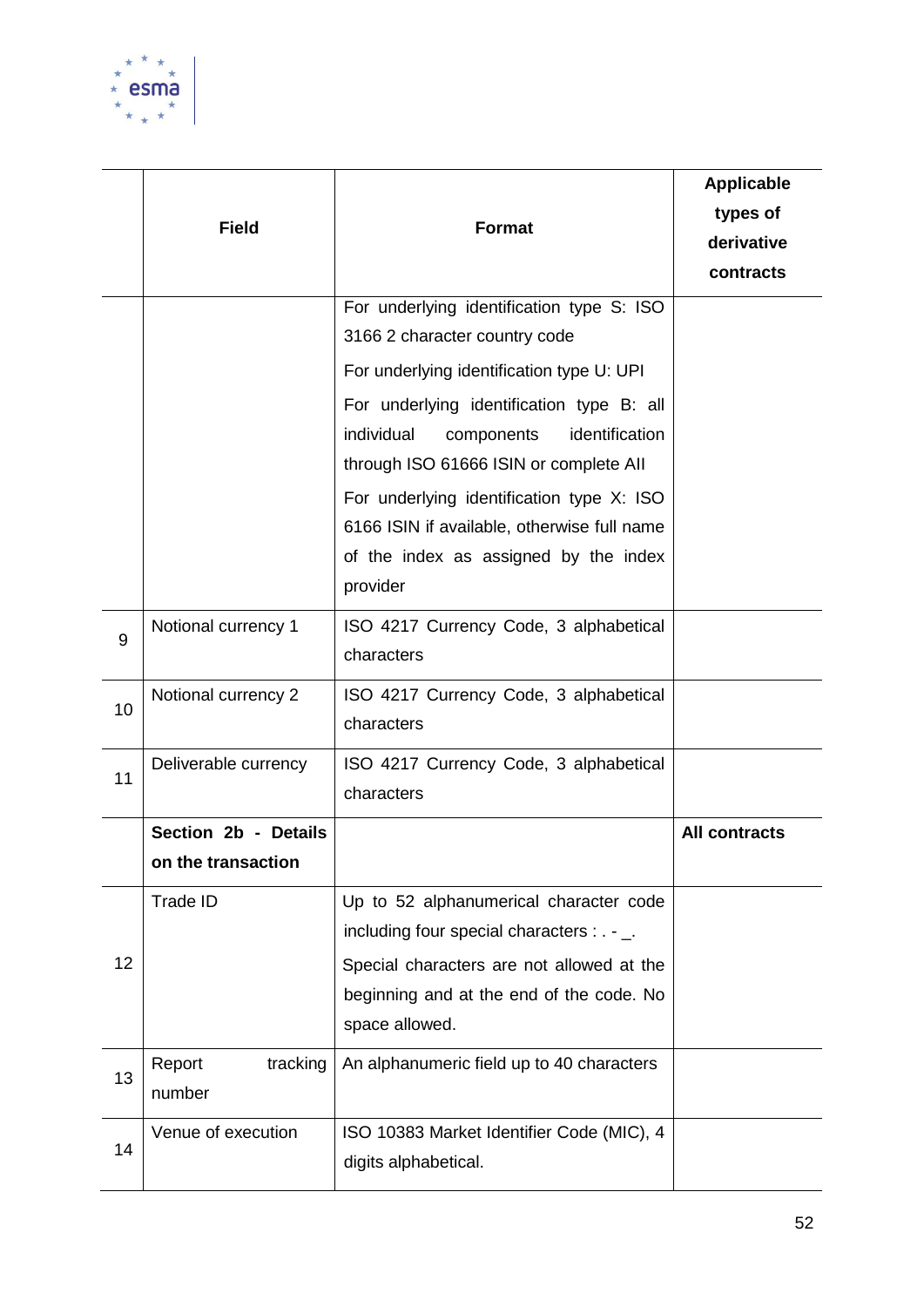

|    | <b>Field</b>        | <b>Format</b>                                                                                     | <b>Applicable</b><br>types of<br>derivative<br>contracts |
|----|---------------------|---------------------------------------------------------------------------------------------------|----------------------------------------------------------|
|    |                     | Where segmental MICs exist for a trading                                                          |                                                          |
|    |                     | venue, the segmental MIC shall be used.                                                           |                                                          |
|    |                     | For trading venues within the EEA, MIC's                                                          |                                                          |
|    |                     | listed in the publicly available MiFID Data<br>Base published on ESMA web site should<br>be used. |                                                          |
|    |                     | relevant,<br><b>XOFF</b><br>listed<br>Where<br>for                                                |                                                          |
|    |                     | derivatives that are traded off-exchange or                                                       |                                                          |
|    |                     | XXXX for OTC derivatives.                                                                         |                                                          |
|    |                     | For trading venues outside the EEA,                                                               |                                                          |
|    |                     | generic reference NEEA.                                                                           |                                                          |
|    | Compression         | $Y =$ contract results from compression                                                           |                                                          |
| 15 |                     | $N =$ contract does not result from<br>compression                                                |                                                          |
|    | Price / rate        | Up to 20 numerical characters including<br>decimals.                                              |                                                          |
|    |                     | At least one character before and one                                                             |                                                          |
| 16 |                     | character after the decimal mark should<br>be populated.                                          |                                                          |
|    |                     | The decimal mark is not counted as a<br>numerical character.                                      |                                                          |
|    |                     | The negative symbol, if populated, is not                                                         |                                                          |
|    |                     | counted as a numerical character.                                                                 |                                                          |
|    | Price notation type | $U =$ Units                                                                                       |                                                          |
| 17 |                     | $P =$ Percentage                                                                                  |                                                          |
|    |                     | $Y = Yield$                                                                                       |                                                          |
| 18 | Currency of price   | ISO 4217 Currency Code, 3 alphabetic                                                              |                                                          |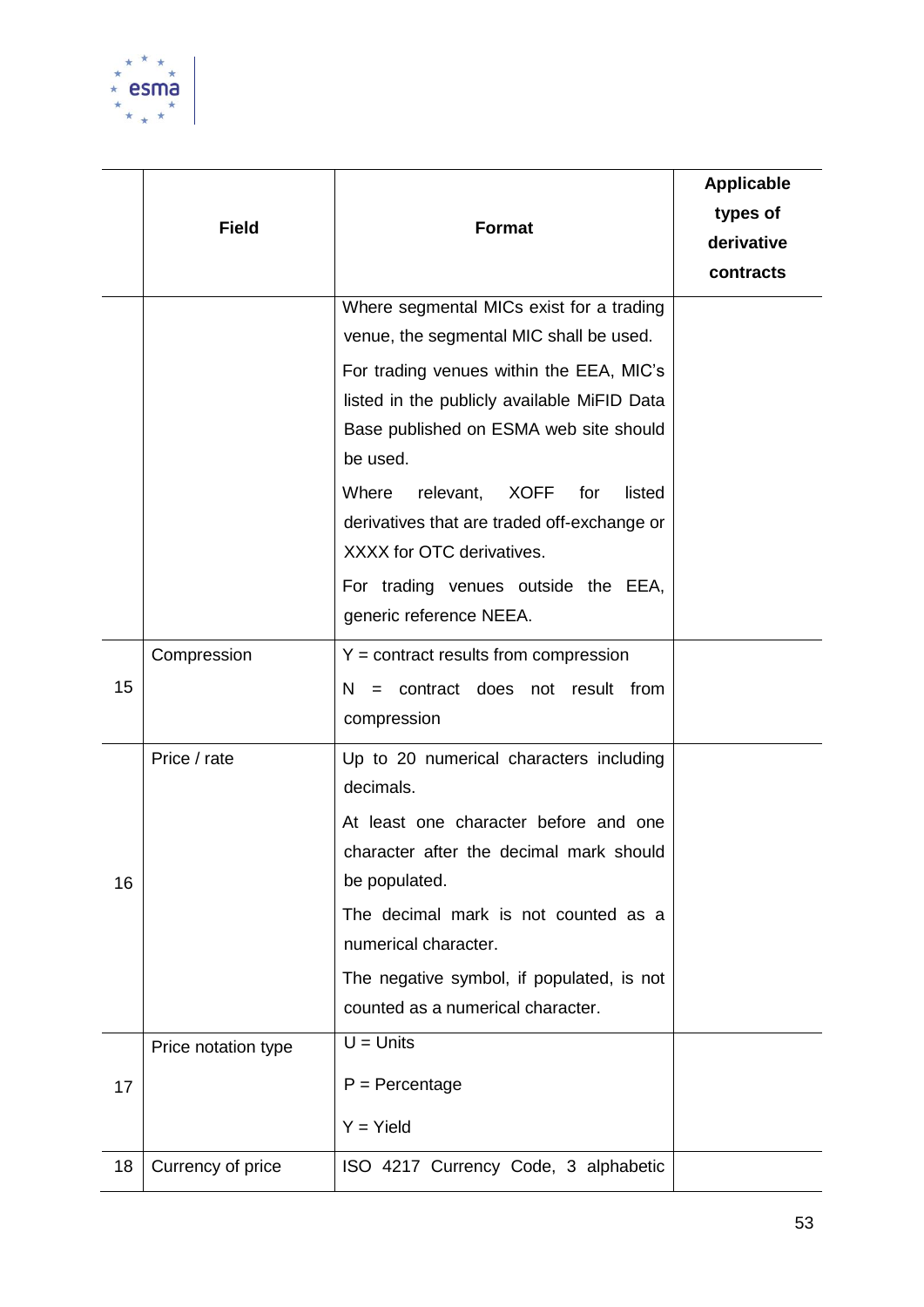

|    | <b>Field</b>      | <b>Format</b>                                                                                                                                                                                                                                                                                               | <b>Applicable</b><br>types of<br>derivative<br>contracts |
|----|-------------------|-------------------------------------------------------------------------------------------------------------------------------------------------------------------------------------------------------------------------------------------------------------------------------------------------------------|----------------------------------------------------------|
|    |                   | characters                                                                                                                                                                                                                                                                                                  |                                                          |
| 19 | Original notional | Up to 20 numerical characters including<br>decimals.<br>At least one character before and one<br>character after the decimal mark should<br>be populated.<br>The decimal mark is not counted as a<br>numerical character.<br>The negative symbol, if populated, is not<br>counted as a numerical character. |                                                          |
| 20 | Actual notional   | Up to 20 numerical characters including<br>decimals.<br>At least one character before and one<br>character after the decimal mark should<br>be populated.<br>The decimal mark is not counted as a<br>numerical character.<br>The negative symbol, if populated, is not<br>counted as a numerical character. |                                                          |
| 21 | Price multiplier  | Up to 10 numerical characters including<br>decimals.<br>At least one character before and one<br>character after the decimal mark should<br>be populated.<br>The decimal mark is not counted as a<br>numerical character.                                                                                   |                                                          |
| 22 | Quantity          | Up to 10 numerical characters including                                                                                                                                                                                                                                                                     |                                                          |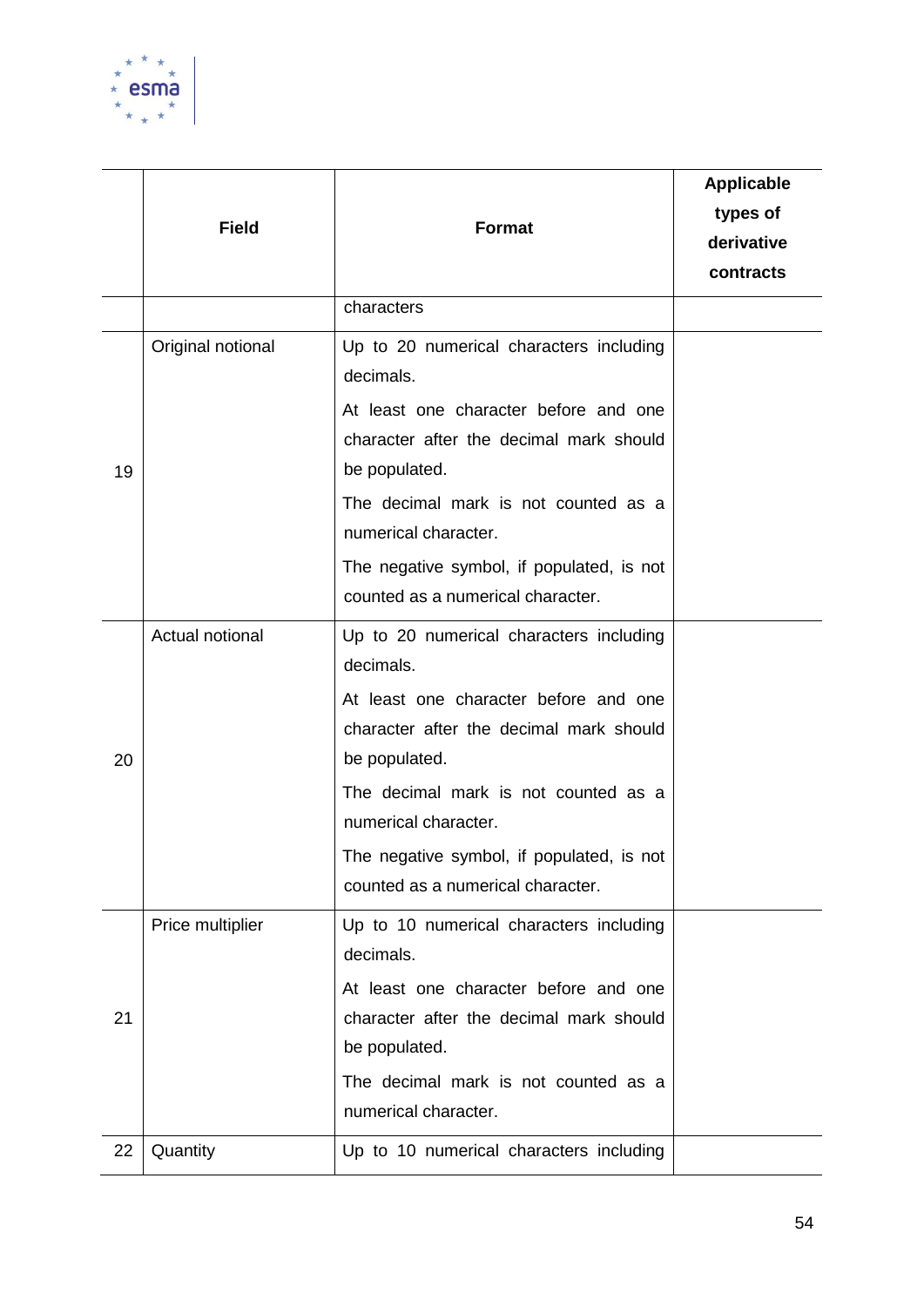

|    | <b>Field</b>               | <b>Format</b>                                                                                     | <b>Applicable</b><br>types of<br>derivative<br>contracts |
|----|----------------------------|---------------------------------------------------------------------------------------------------|----------------------------------------------------------|
|    |                            | decimals.                                                                                         |                                                          |
|    |                            | At least one character before and one<br>character after the decimal mark should<br>be populated. |                                                          |
|    |                            | The decimal mark is not counted as a<br>numerical character.                                      |                                                          |
|    | Up-front payment           | Up to 10 numerical characters including<br>decimals.                                              |                                                          |
| 23 |                            | The negative symbol to be used to<br>indicate that the payment was made, not<br>received.         |                                                          |
|    |                            | At least one character before and one<br>character after the decimal mark should<br>be populated. |                                                          |
|    |                            | The decimal mark is not counted as a<br>numerical character.                                      |                                                          |
|    |                            | The negative symbol, if populated, is not<br>counted as a numerical character.                    |                                                          |
|    | Delivery type              | $C = Cash$                                                                                        |                                                          |
| 24 |                            | $P = Physical$<br>$O =$ Optional for counterparty or when<br>determined by a third party          |                                                          |
| 25 | <b>Execution timestamp</b> | ISO 8601 date in the UTC time format<br>YYYY-MM-DDThh:mm:ssZ                                      |                                                          |
| 26 | <b>Effective date</b>      | ISO 8601 date in the format YYYY-MM-<br>DD                                                        |                                                          |
| 27 | Maturity date              | ISO 8601 date in the format YYYY-MM-                                                              |                                                          |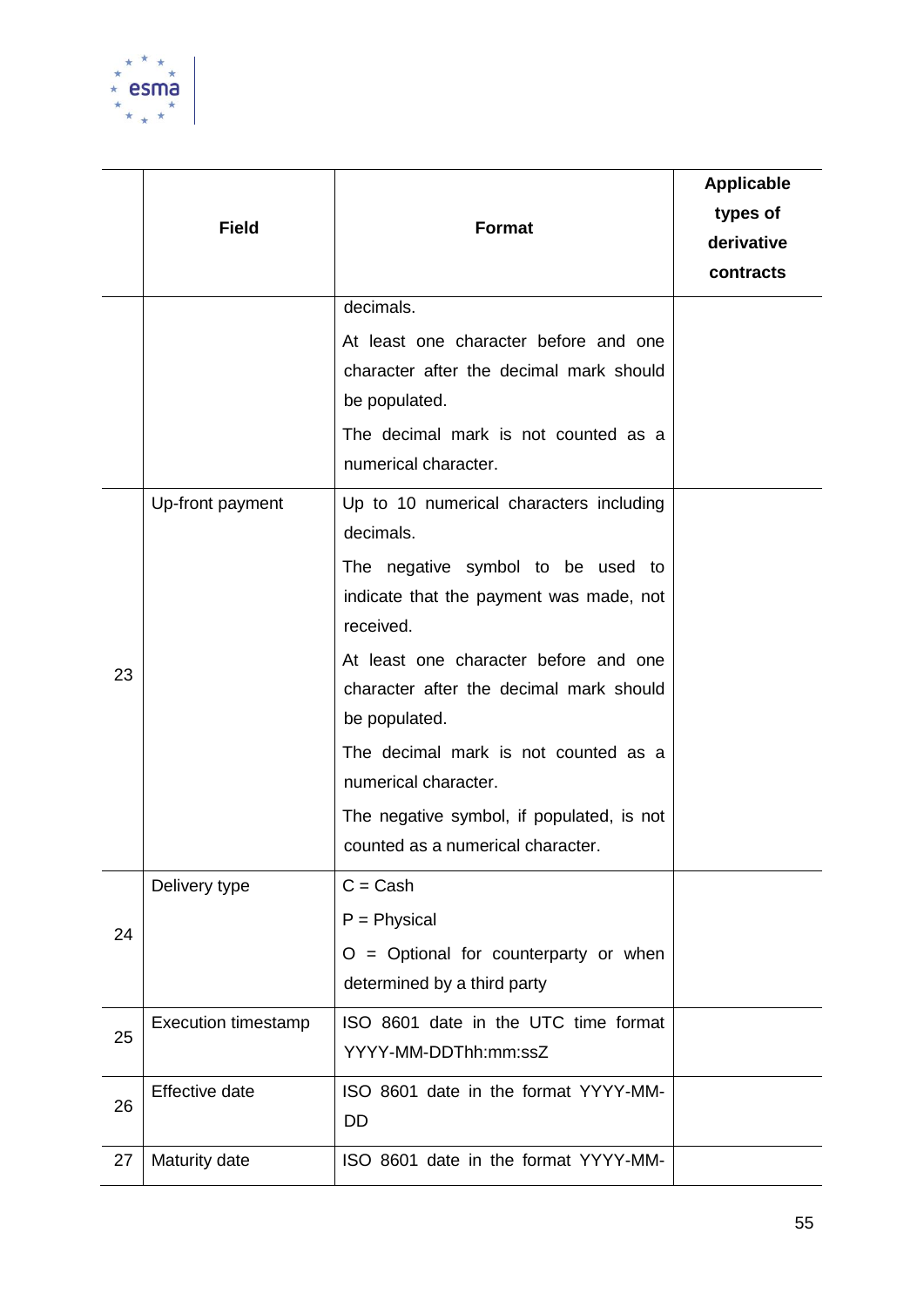

|    | <b>Field</b>                                                                   | <b>Format</b>                                                                                                  | <b>Applicable</b><br>types of<br>derivative<br>contracts |
|----|--------------------------------------------------------------------------------|----------------------------------------------------------------------------------------------------------------|----------------------------------------------------------|
|    |                                                                                | <b>DD</b>                                                                                                      |                                                          |
| 28 | <b>Termination date</b>                                                        | ISO 8601 date in the format YYYY-MM-<br><b>DD</b>                                                              |                                                          |
| 29 | Settlement date                                                                | ISO 8601 date in the format YYYY-MM-<br><b>DD</b>                                                              |                                                          |
| 30 | Master<br>Agreement<br>type                                                    | Free Text, field of up to 50 characters,<br>identifying<br>the name of the<br>Master<br>Agreement used, if any |                                                          |
| 32 | Master<br>Agreement<br>version                                                 | ISO 8601 date in the format YYYY                                                                               |                                                          |
|    | <b>Risk</b><br>Section 2c<br>$\sim 100$<br>mitigation<br>I<br><b>Reporting</b> |                                                                                                                | <b>All contracts</b>                                     |
| 33 | Confirmation<br>timestamp                                                      | ISO 8601 date in the UTC time format<br>YYYY-MM-DDThh:mm:ssZ                                                   |                                                          |
| 34 | <b>Confirmation means</b>                                                      | $Y = Non-electronically confirmed$<br>$N = Non-confirmed$<br>$E = Electronically confirmed$                    |                                                          |
|    | <b>Section 2d - Clearing</b>                                                   |                                                                                                                | <b>All contracts</b>                                     |
| 35 | Clearing obligation                                                            | $Y = Yes$<br>$N = No$                                                                                          |                                                          |
| 36 | Cleared                                                                        | $Y = Yes$<br>$N = No$                                                                                          |                                                          |
| 37 | Clearing timestamp                                                             | ISO 8601 date in the UTC time format<br>YYYY-MM-DDThh:mm:ssZ                                                   |                                                          |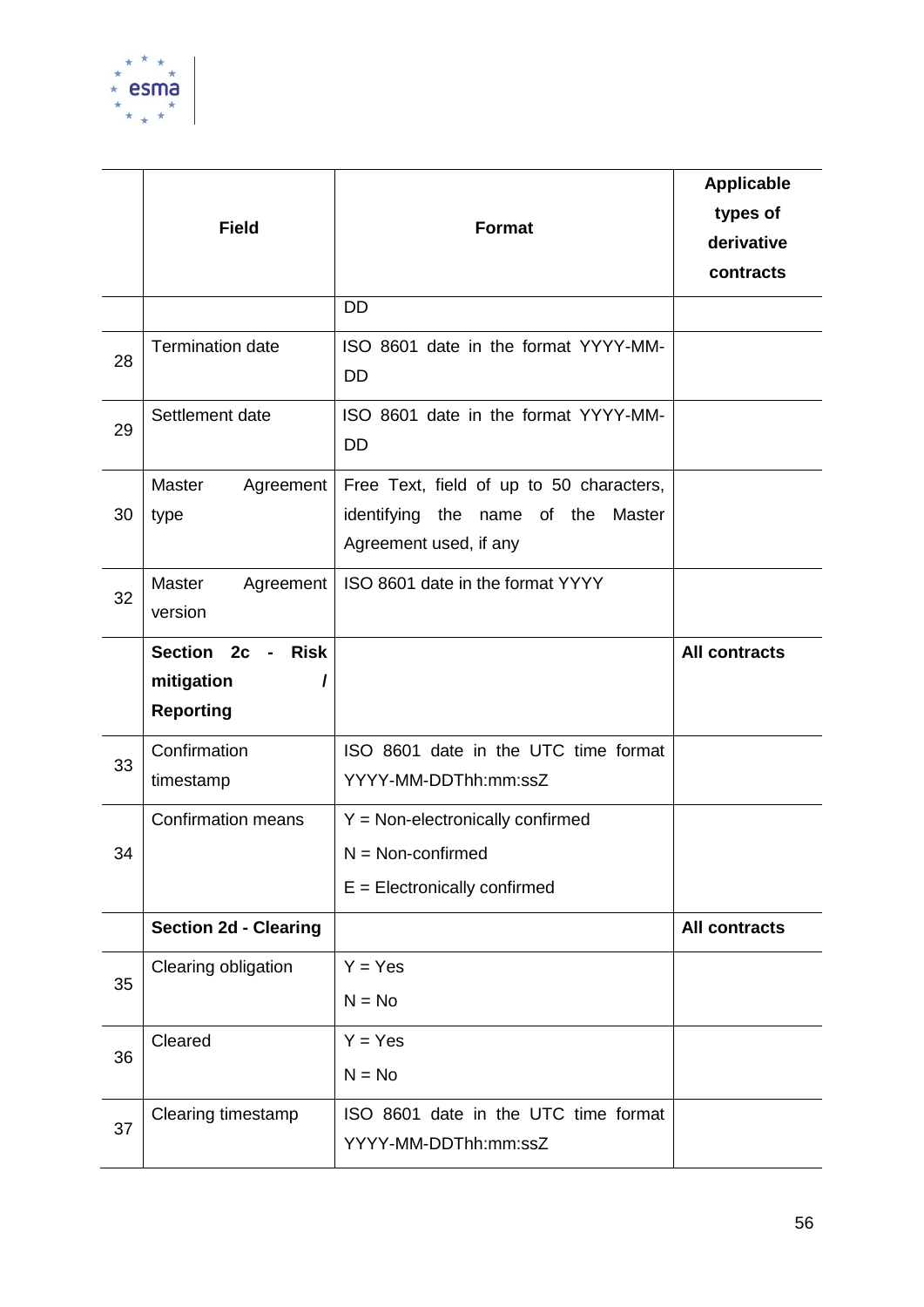

|    | <b>Field</b><br><b>CCP</b>            | <b>Format</b><br>Entity<br>Identifier<br>Legal<br>(LEI)<br>20                                                                    | <b>Applicable</b><br>types of<br>derivative<br>contracts |
|----|---------------------------------------|----------------------------------------------------------------------------------------------------------------------------------|----------------------------------------------------------|
| 38 |                                       | alphanumerical character code                                                                                                    |                                                          |
| 39 | Intragroup                            | $Y = Yes$<br>$N = No$                                                                                                            |                                                          |
|    | Section 2e - Interest<br><b>Rates</b> |                                                                                                                                  | <b>Interest</b><br>rate<br>derivatives                   |
|    | Fixed rate of leg 1                   | Up to 10 numerical characters including<br>decimals.                                                                             |                                                          |
| 40 |                                       | At least one character before and one<br>character after the decimal mark should<br>be populated.                                |                                                          |
|    |                                       | The decimal mark is not counted as a<br>numerical character.                                                                     |                                                          |
|    |                                       | The negative symbol, if populated, is not<br>counted as a numerical character.                                                   |                                                          |
|    | Fixed rate of leg 2                   | Up to 10 numerical characters including<br>decimals.                                                                             |                                                          |
| 41 |                                       | At least one character before and one<br>character after the decimal mark should<br>be populated.                                |                                                          |
|    |                                       | The decimal mark is not counted as a<br>numerical character.                                                                     |                                                          |
|    |                                       | The negative symbol, if populated, is not<br>counted as a numerical character.                                                   |                                                          |
| 42 | Fixed rate day count                  | Nominator/Denominator<br>where<br>both,<br>Nominator<br>Denominator<br>and<br>are<br>numerical<br>characters<br>alphabetic<br>or |                                                          |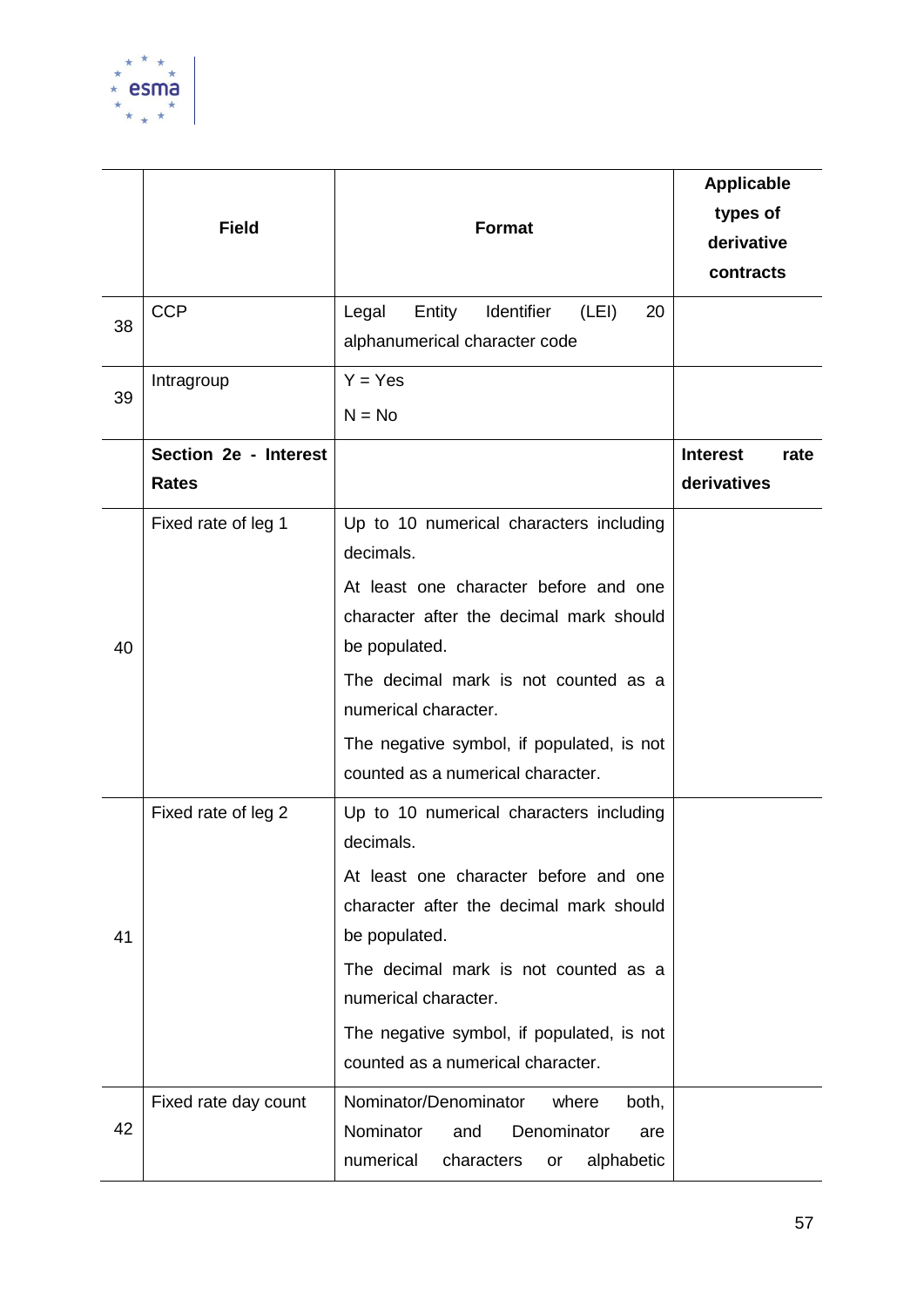

|    | <b>Field</b>                           | <b>Format</b>                                                                                                                                                                                                                                        | <b>Applicable</b><br>types of<br>derivative<br>contracts |
|----|----------------------------------------|------------------------------------------------------------------------------------------------------------------------------------------------------------------------------------------------------------------------------------------------------|----------------------------------------------------------|
|    |                                        | 'Actual', e.g.<br>30/360<br>expression<br>or<br>Actual/365                                                                                                                                                                                           |                                                          |
| 43 | Fixed<br>rate<br>payment<br>frequency  | An integer multiplier of a time period<br>describing how often the counterparties<br>exchange<br>payments,<br>whereby<br>the<br>following abbreviations apply:<br>$Y = Year$<br>$M =$ Month<br>$W = Week$<br>$D = Day$<br>For example 5Y, 3M or 10D. |                                                          |
| 44 | Floating rate payment<br>frequency     | An integer multiplier of a time period<br>describing how often the counterparties<br>exchange<br>payments,<br>whereby<br>the<br>following abbreviations apply:<br>$Y = Year$<br>$M =$ Month<br>$W = Week$<br>$D = Day$<br>For example 5Y, 3M or 10D. |                                                          |
| 45 | Floating<br>rate<br>reset<br>frequency | An integer multiplier of a time period<br>describing how often the counterparties<br>reset the floating rate, whereby the<br>following abbreviations apply:<br>$Y = Year$<br>$M =$ Month<br>$W = Week$                                               |                                                          |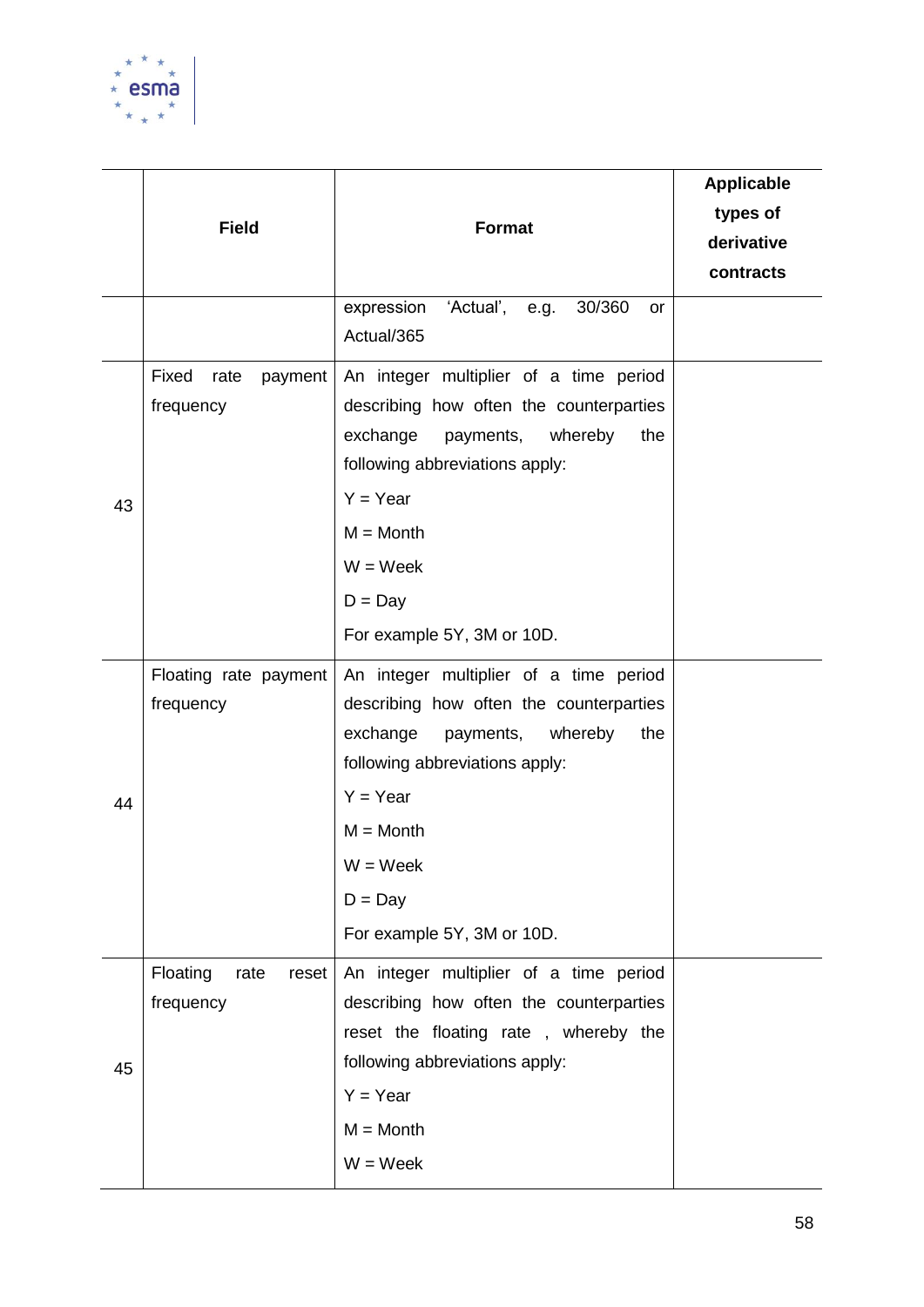

|    | <b>Field</b>                            | <b>Format</b>                                                                                                                                                                                                                                                                                           | <b>Applicable</b><br>types of<br>derivative<br>contracts |
|----|-----------------------------------------|---------------------------------------------------------------------------------------------------------------------------------------------------------------------------------------------------------------------------------------------------------------------------------------------------------|----------------------------------------------------------|
|    |                                         | $D = Day$<br>For example 5Y, 3M or 10D.                                                                                                                                                                                                                                                                 |                                                          |
| 46 | Floating rate of leg 1                  | The name of the floating rate index<br>separating the reference period and the<br>index name by "/", e.g. 3M/Euribor.                                                                                                                                                                                   |                                                          |
| 47 | Floating rate of leg 2                  | The name of the floating rate index<br>separating the reference period and the<br>index name by " / ", e.g. 3M/Euribor                                                                                                                                                                                  |                                                          |
|    | Section 2f - Foreign<br><b>Exchange</b> |                                                                                                                                                                                                                                                                                                         | <b>Currency</b><br>derivatives                           |
| 48 | Delivery currency 2                     | ISO 4217 Currency Code, 3 alphabetical<br>character code                                                                                                                                                                                                                                                |                                                          |
| 49 | Exchange rate 1                         | Up to 10 numerical digits including<br>decimals.<br>At least one character before and one<br>character after the decimal mark should<br>be populated.<br>The decimal mark is not counted as a<br>numerical character.<br>The negative symbol, if populated, is not<br>counted as a numerical character. |                                                          |
| 50 | Forward exchange rate                   | Up to 10 numerical characters including<br>decimals.<br>At least one character before and one<br>character after the decimal mark should<br>be populated.<br>The decimal mark is not counted as a                                                                                                       |                                                          |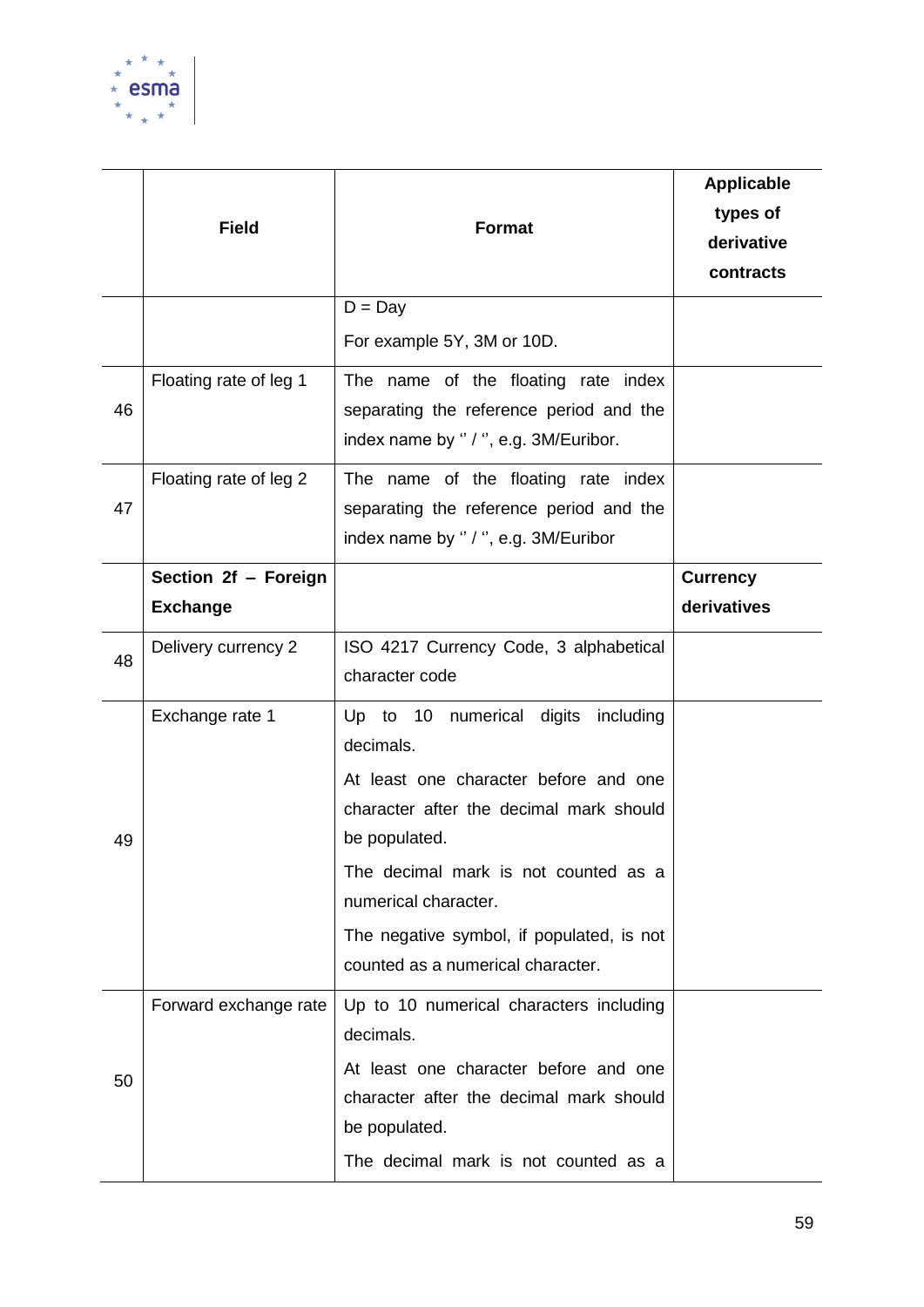

|    | <b>Field</b>                               | <b>Format</b>                                                                  | <b>Applicable</b><br>types of<br>derivative<br>contracts |
|----|--------------------------------------------|--------------------------------------------------------------------------------|----------------------------------------------------------|
|    |                                            | numerical character.                                                           |                                                          |
|    |                                            | The negative symbol, if populated, is not<br>counted as a numerical character. |                                                          |
| 51 | Exchange rate basis                        | ISO 4217 currency codes, separated by<br>"/", e.g. EUR/USD, USD/EUR            |                                                          |
|    | <b>Section</b><br>2g<br><b>Commodities</b> |                                                                                | <b>Commodity</b><br>derivatives                          |
|    | General                                    |                                                                                |                                                          |
|    | Commodity base                             | $AG = Agricultural$                                                            |                                                          |
|    |                                            | $EN = Energy$                                                                  |                                                          |
|    |                                            | $FR = Freights$                                                                |                                                          |
| 52 |                                            | $ME = Metals$                                                                  |                                                          |
|    |                                            | $IN = Index$                                                                   |                                                          |
|    |                                            | $EV = Environment$                                                             |                                                          |
|    |                                            | $EX = Exotic$ or otherwise doesn't fit into                                    |                                                          |
|    |                                            | any of the other categories                                                    |                                                          |
|    | Commodity details                          | <b>Agricultural</b>                                                            |                                                          |
|    |                                            | GO = Grains oilseeds                                                           |                                                          |
|    |                                            | $DA = Daily$                                                                   |                                                          |
|    |                                            | $LI = Livestock$                                                               |                                                          |
| 53 |                                            | $FO = Forestry$                                                                |                                                          |
|    |                                            | $SO =$ Softs                                                                   |                                                          |
|    |                                            | <b>Freights</b>                                                                |                                                          |
|    |                                            | $DR = Dry$                                                                     |                                                          |
|    |                                            | $WT = Wet$                                                                     |                                                          |
|    |                                            | Energy                                                                         |                                                          |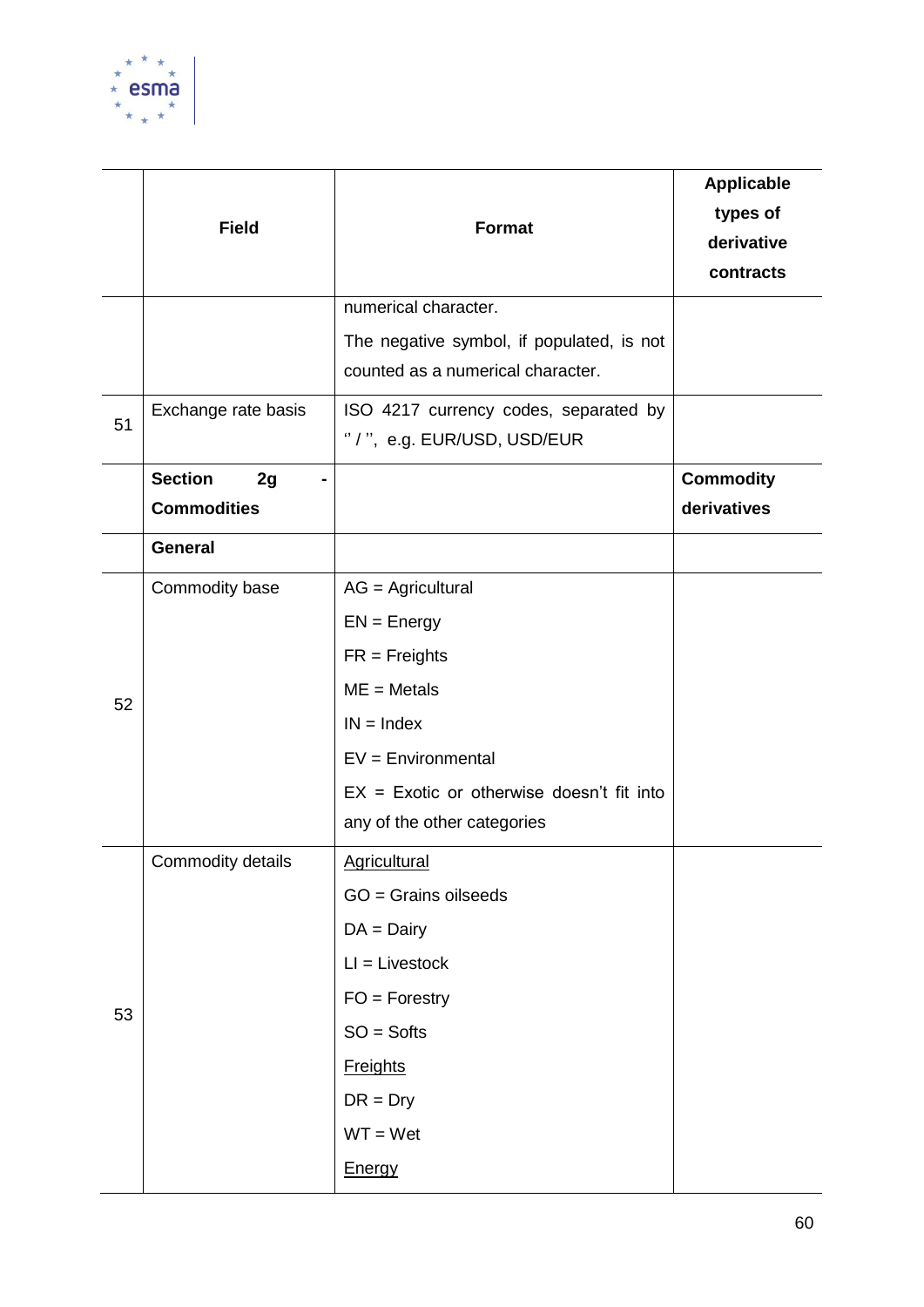

|    | <b>Field</b>                 | <b>Format</b>                                                                                 | <b>Applicable</b><br>types of<br>derivative<br>contracts |
|----|------------------------------|-----------------------------------------------------------------------------------------------|----------------------------------------------------------|
|    |                              | $OI = Oil$                                                                                    |                                                          |
|    |                              | $NG = Natural gas$                                                                            |                                                          |
|    |                              | $CO = Coal$                                                                                   |                                                          |
|    |                              | $EL = Electricity$                                                                            |                                                          |
|    |                              | $IE = Inter-energy$                                                                           |                                                          |
|    |                              | <b>Metals</b>                                                                                 |                                                          |
|    |                              | $PR = Precision$                                                                              |                                                          |
|    |                              | $NP = Non-precision$                                                                          |                                                          |
|    |                              | Environmental                                                                                 |                                                          |
|    |                              | $WE = Weather$                                                                                |                                                          |
|    |                              | $EM = E$ missions                                                                             |                                                          |
|    |                              | Other                                                                                         |                                                          |
|    |                              | $OT =$ does not fit into any of the other<br>categories.                                      |                                                          |
|    | <b>Energy</b>                |                                                                                               |                                                          |
| 54 | Delivery point or zone       | EIC code, 16 character alphanumeric<br>code                                                   |                                                          |
| 55 | <b>Interconnection Point</b> | EIC code, 16 character alphanumeric<br>code                                                   |                                                          |
|    | Load type                    | Repeatable section of fields 57-64 to                                                         |                                                          |
|    |                              |                                                                                               |                                                          |
|    |                              |                                                                                               |                                                          |
|    |                              |                                                                                               |                                                          |
|    |                              | BH = Hour/Block Hours                                                                         |                                                          |
|    |                              | $SH = Shaped$                                                                                 |                                                          |
| 56 |                              | identify the product delivery profile;<br>BL = Base Load<br>PL = Peak Load<br>$OP = Off-Peak$ |                                                          |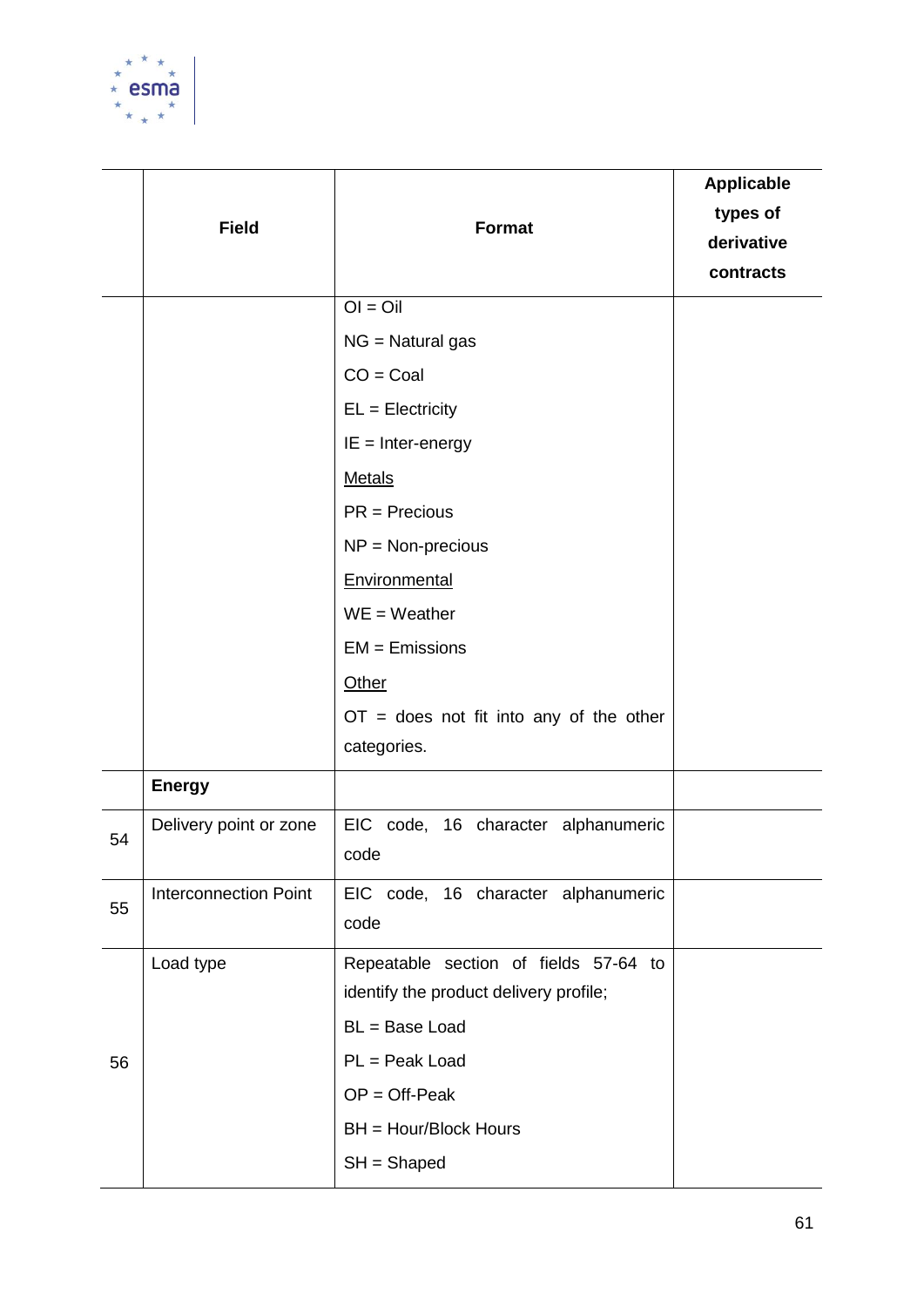

|    | <b>Field</b>                    | <b>Format</b>                                                                                                                                                                                                           | <b>Applicable</b><br>types of<br>derivative<br>contracts |
|----|---------------------------------|-------------------------------------------------------------------------------------------------------------------------------------------------------------------------------------------------------------------------|----------------------------------------------------------|
|    |                                 | $GD = Gas$ Day                                                                                                                                                                                                          |                                                          |
|    |                                 | $OT = Other$                                                                                                                                                                                                            |                                                          |
| 57 | Load delivery intervals         | hh:mmZ                                                                                                                                                                                                                  |                                                          |
| 58 | Delivery start date and<br>time | ISO 8601 date in theUTC time format<br>YYYY-MM-DDThh:mm:ssZ                                                                                                                                                             |                                                          |
| 59 | Delivery end date and<br>time   | ISO 8601 date in the UTS time format<br>YYYY-MM-DDThh:mm:ssZ                                                                                                                                                            |                                                          |
|    |                                 |                                                                                                                                                                                                                         |                                                          |
| 61 | Days of the week                | $WD = Weekdays$<br>$WN = Weekend$<br>$MO = Monday$<br>$TU = Tuesday$<br>$WE = Wednesday$<br>$TH = Thursday$<br>$FR = Friday$<br>$SA = Saturday$<br>$SU =$ Sunday<br>Multiple values separated by " / " are<br>permitted |                                                          |
| 62 | Delivery capacity               | Up to 20 numerical digits including<br>decimals<br>At least one character before and one<br>character after the decimal mark should<br>be populated.<br>The decimal mark is not counted as a<br>numerical character.    |                                                          |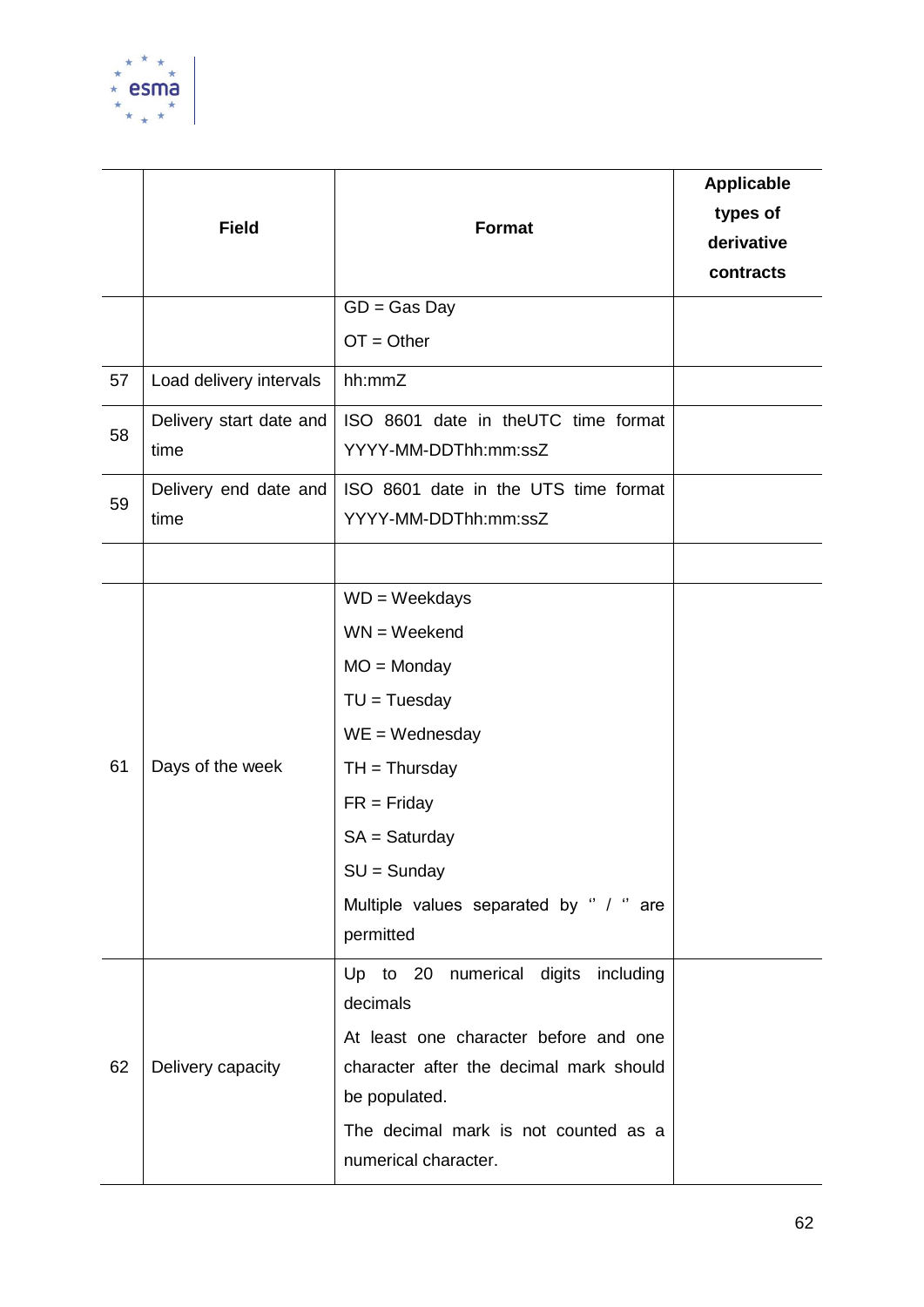

| 63 | <b>Field</b><br><b>Quantity Unit</b> | <b>Format</b><br>The negative symbol, if populated, is not<br>counted as a numerical character.<br><b>KW</b><br>KWh/h<br>KWh/d<br><b>MW</b><br>MWh/h<br>MWh/d<br><b>GW</b><br>GWh/h<br>GWh/d<br>Therm/d<br>KTherm/d<br>MTherm/d<br>cm/d<br>mcm/d | <b>Applicable</b><br>types of<br>derivative<br>contracts |      |
|----|--------------------------------------|--------------------------------------------------------------------------------------------------------------------------------------------------------------------------------------------------------------------------------------------------|----------------------------------------------------------|------|
| 64 | Price/time<br>interval<br>quantities | Up to 20 numerical characters including<br>decimals.<br>At least one character before and one<br>character after the decimal mark should<br>be populated.<br>The decimal mark is not counted as a<br>numerical character.                        |                                                          |      |
|    | <b>Section 2h - Options</b>          |                                                                                                                                                                                                                                                  | <b>Contracts</b>                                         | that |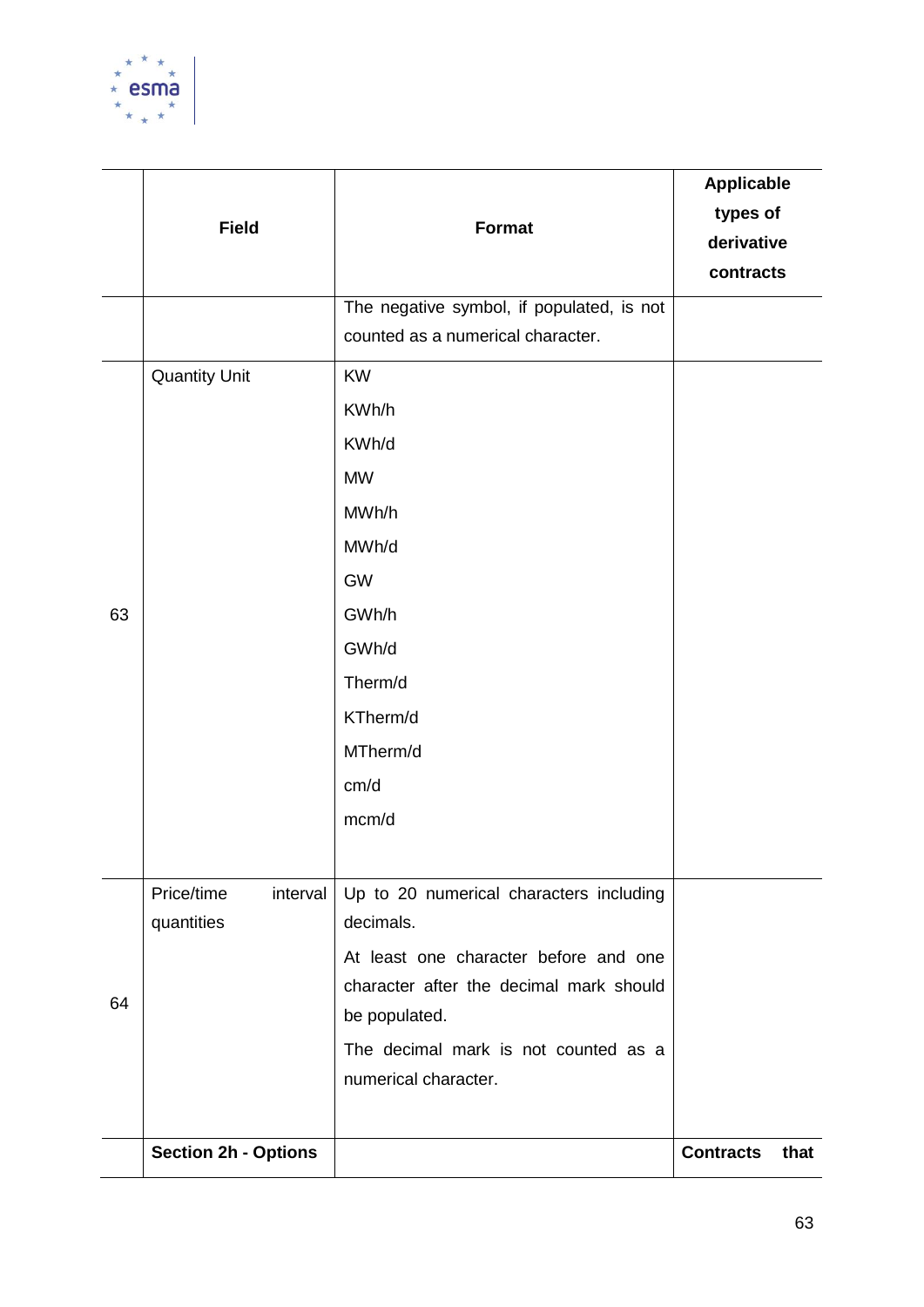

|    | <b>Field</b>                       | <b>Format</b>                                                                                                                                                                                                                                                                                               | <b>Applicable</b><br>types of<br>derivative<br>contracts |
|----|------------------------------------|-------------------------------------------------------------------------------------------------------------------------------------------------------------------------------------------------------------------------------------------------------------------------------------------------------------|----------------------------------------------------------|
|    |                                    |                                                                                                                                                                                                                                                                                                             | contain<br>an<br>option                                  |
| 65 | Option type                        | $P = Put$<br>$C =$ Call                                                                                                                                                                                                                                                                                     |                                                          |
| 66 | Option style (exercise)            | $A = American$<br>$B = Bermudan$<br>$E = European$<br>$S = Asian$<br>More than one value is allowed                                                                                                                                                                                                         |                                                          |
| 67 | Strike price (cap/floor<br>rate)   | Up to 10 numerical characters including<br>decimals.<br>At least one character before and one<br>character after the decimal mark should<br>be populated.<br>The decimal mark is not counted as a<br>numerical character.<br>The negative symbol, if populated, is not<br>counted as a numerical character. |                                                          |
|    | Section 2i - Credit<br>derivatives |                                                                                                                                                                                                                                                                                                             |                                                          |
| 68 | Seniority                          | Senior - such as Senior Unsecured Debt<br>(Corporate/Financial), Foreign Currency<br>Sovereign Debt (Government), etc.<br>Subordinated - such as Subordinated or<br>Tier 2 Debt (Banks), Junior<br>Lower<br>Subordinated or Upper Tier 2 Debt<br>(Banks), etc.                                              |                                                          |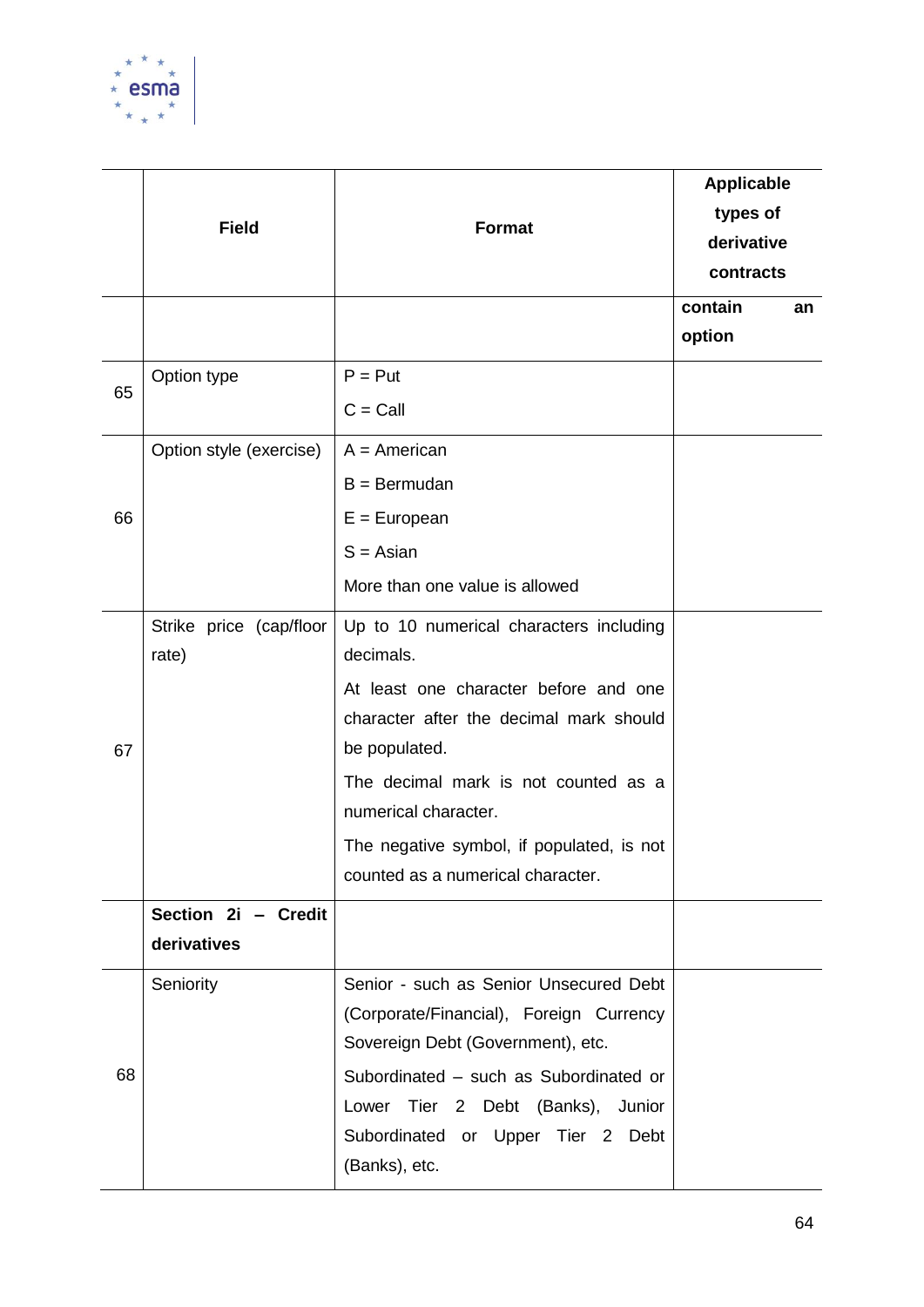

|    | <b>Field</b>                                                               | <b>Format</b><br>Other - such as Preference Shares or<br>Tier 1 Capital (Banks) or other credit<br>derivatives                                                                                                                                                                                              | <b>Applicable</b><br>types of<br>derivative<br>contracts |
|----|----------------------------------------------------------------------------|-------------------------------------------------------------------------------------------------------------------------------------------------------------------------------------------------------------------------------------------------------------------------------------------------------------|----------------------------------------------------------|
| 69 | Coupon                                                                     | Up to 10 numerical characters including<br>decimals.<br>At least one character before and one<br>character after the decimal mark should<br>be populated.<br>The decimal mark is not counted as a<br>numerical character.<br>The negative symbol, if populated, is not<br>counted as a numerical character. |                                                          |
| 70 | Date of last lifecycle<br>event                                            | ISO 8601 date in the format YYYY-MM-<br><b>DD</b>                                                                                                                                                                                                                                                           |                                                          |
| 71 | <b>Series</b>                                                              | Integer field                                                                                                                                                                                                                                                                                               |                                                          |
| 72 | Index factor                                                               | Up to 10 numerical characters including<br>decimals.<br>At least one character before and one<br>character after the decimal mark should<br>be populated.<br>The decimal mark is not counted as a<br>numerical character.<br>The negative symbol, if populated, is not<br>counted as a numerical character. |                                                          |
|    | <b>Section</b><br>2i<br>$\blacksquare$<br>Modifications to the<br>contract |                                                                                                                                                                                                                                                                                                             |                                                          |